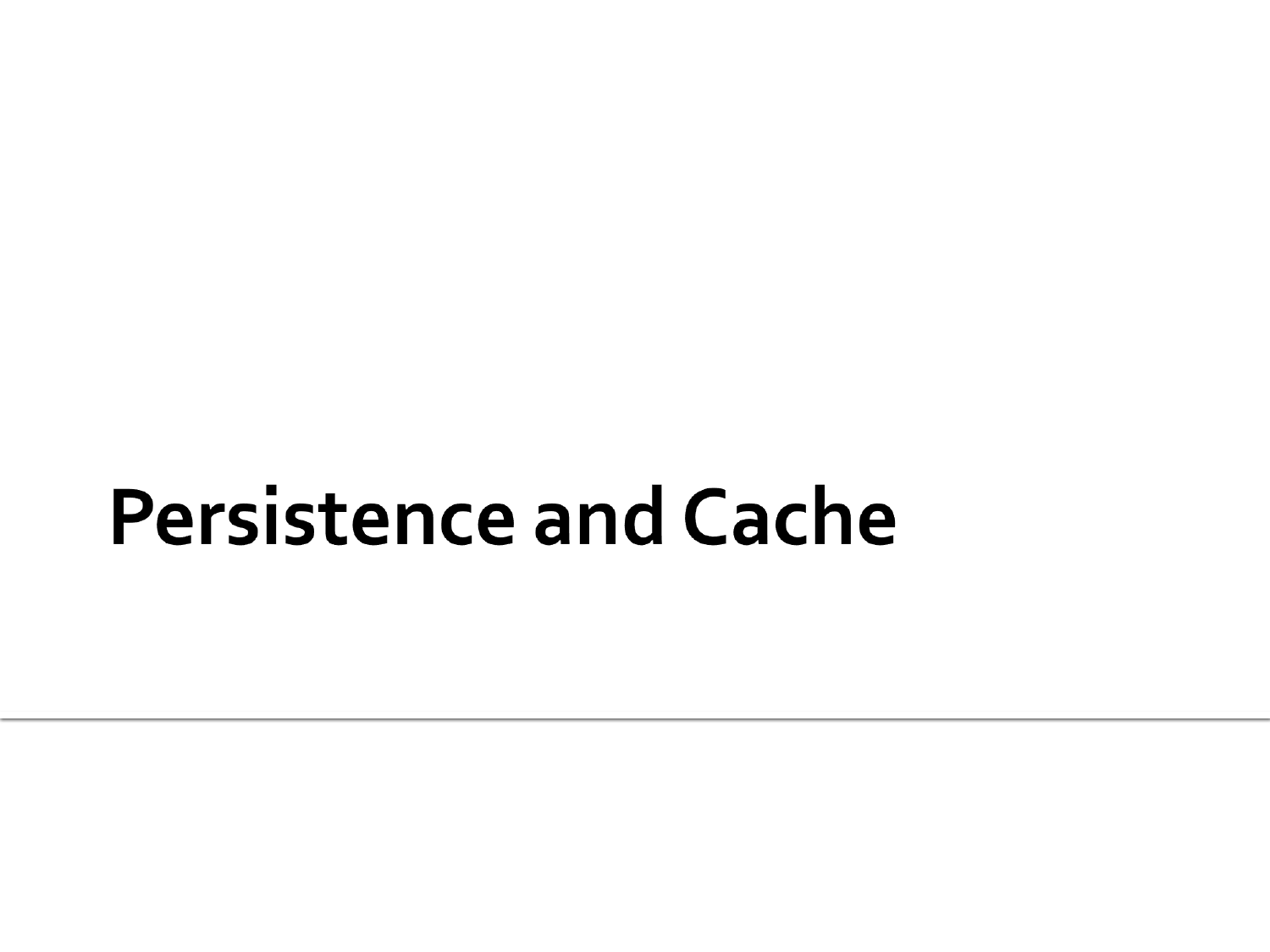- **Spark computes the content of an RDD each** time an action is invoked on it
- **If the same RDD is used multiple times in an** application, Spark recomputes its content every time an action is invoked on the RDD, or on one of its "descendants"
- **This is expensive, especially for iterative** applications
- We can ask Spark to persist/cache RDDs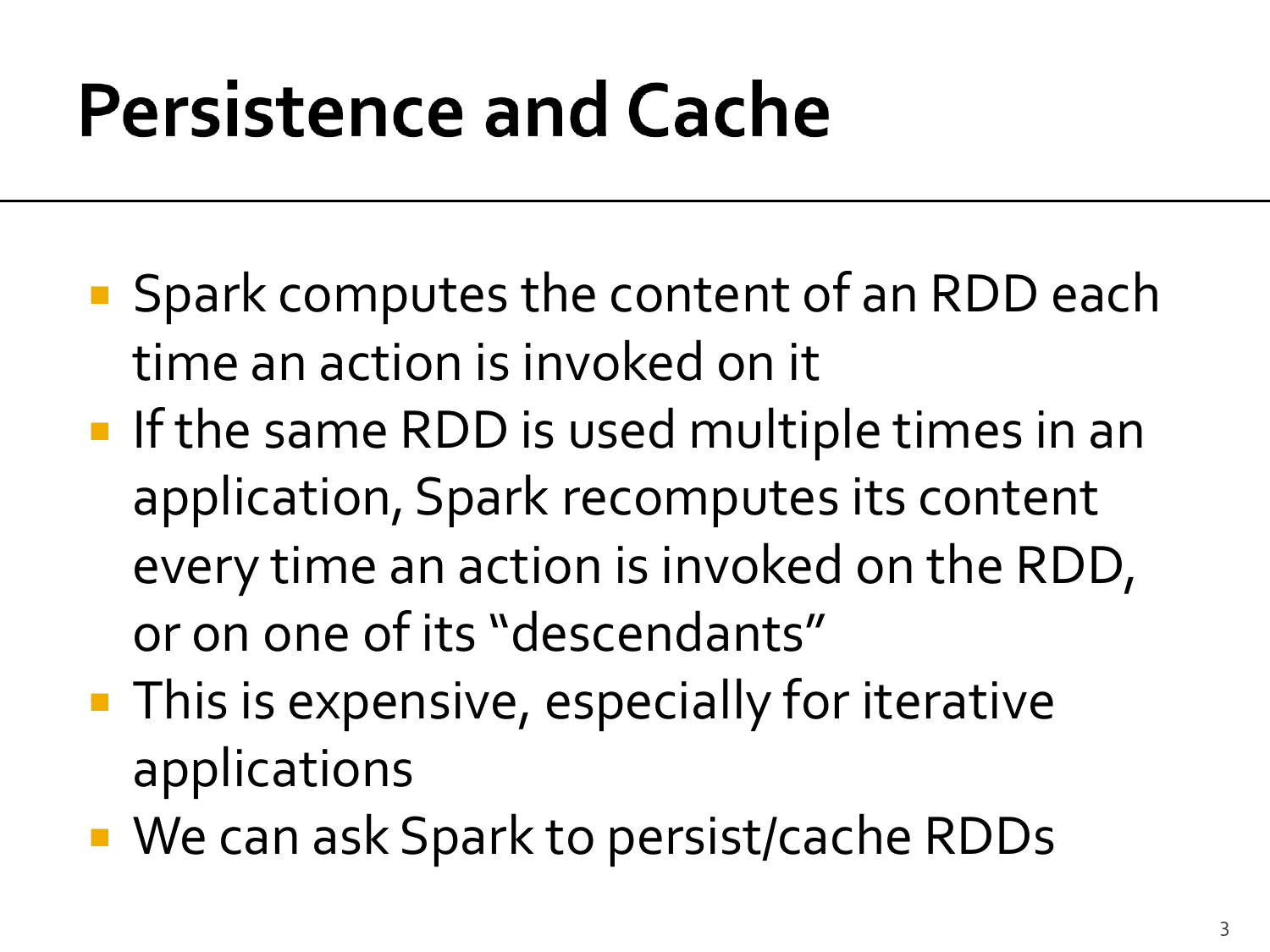- When you ask Spark to persist/cache an RDD, each node stores the content of its partitions in memory and reuses them in other actions on that RDD/dataset (or RDDs derived from it)
	- The first time the content of a persistent/cached RDD is computed in an action, it will be kept in the main memory of the nodes
	- The next actions on the same RDD will read its content from memory
		- i.e., Spark persists/caches the content of the RDD across operations
		- **This allows future actions to be much faster (often by more** than 10x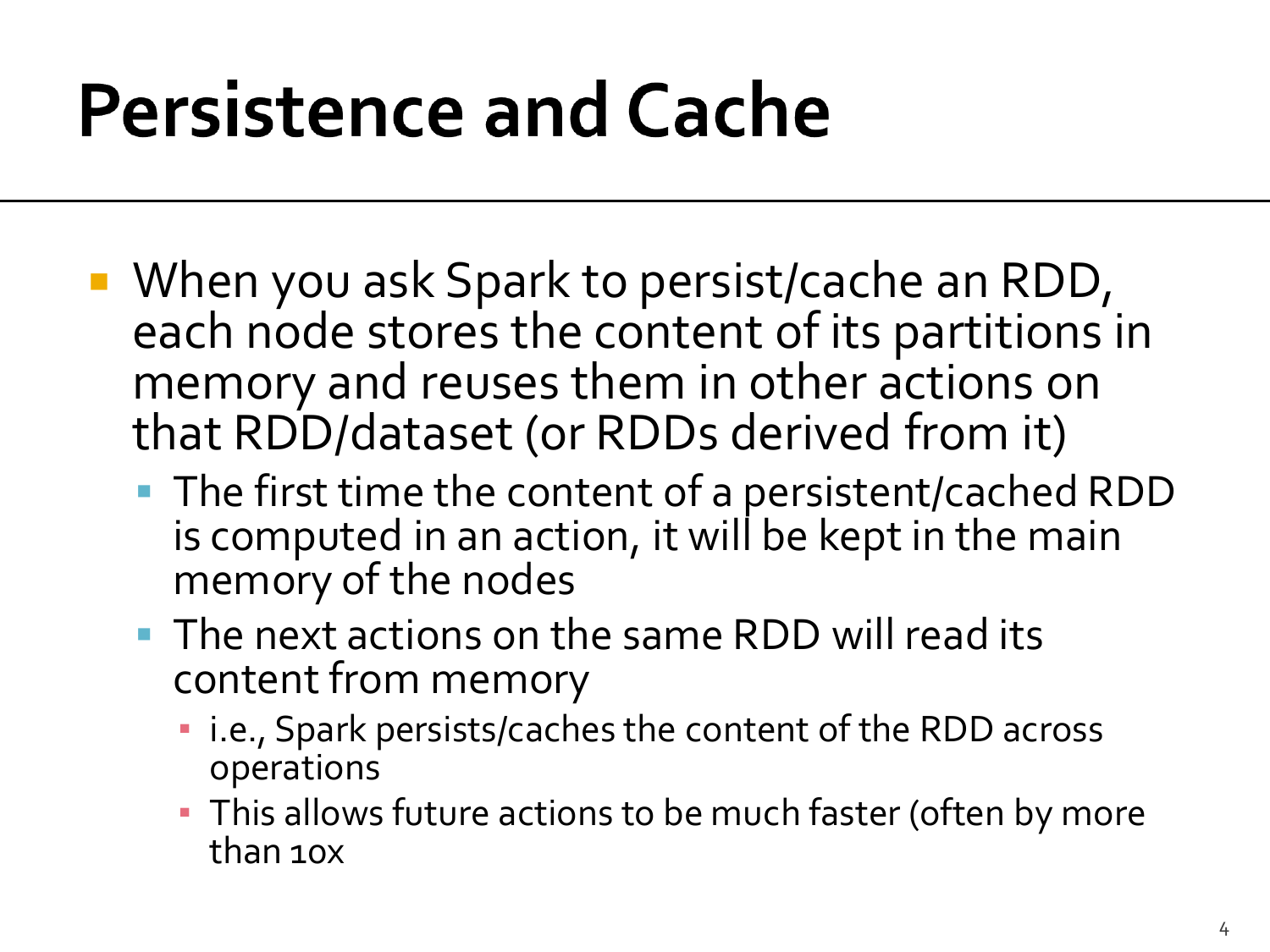- **Spark supports several storage levels** 
	- The storage level is used to specify if the content of the RDD is stored
		- **.** In the main memory of the nodes
		- On the local disks of the nodes
		- **Partially in the main memory and partially on disk**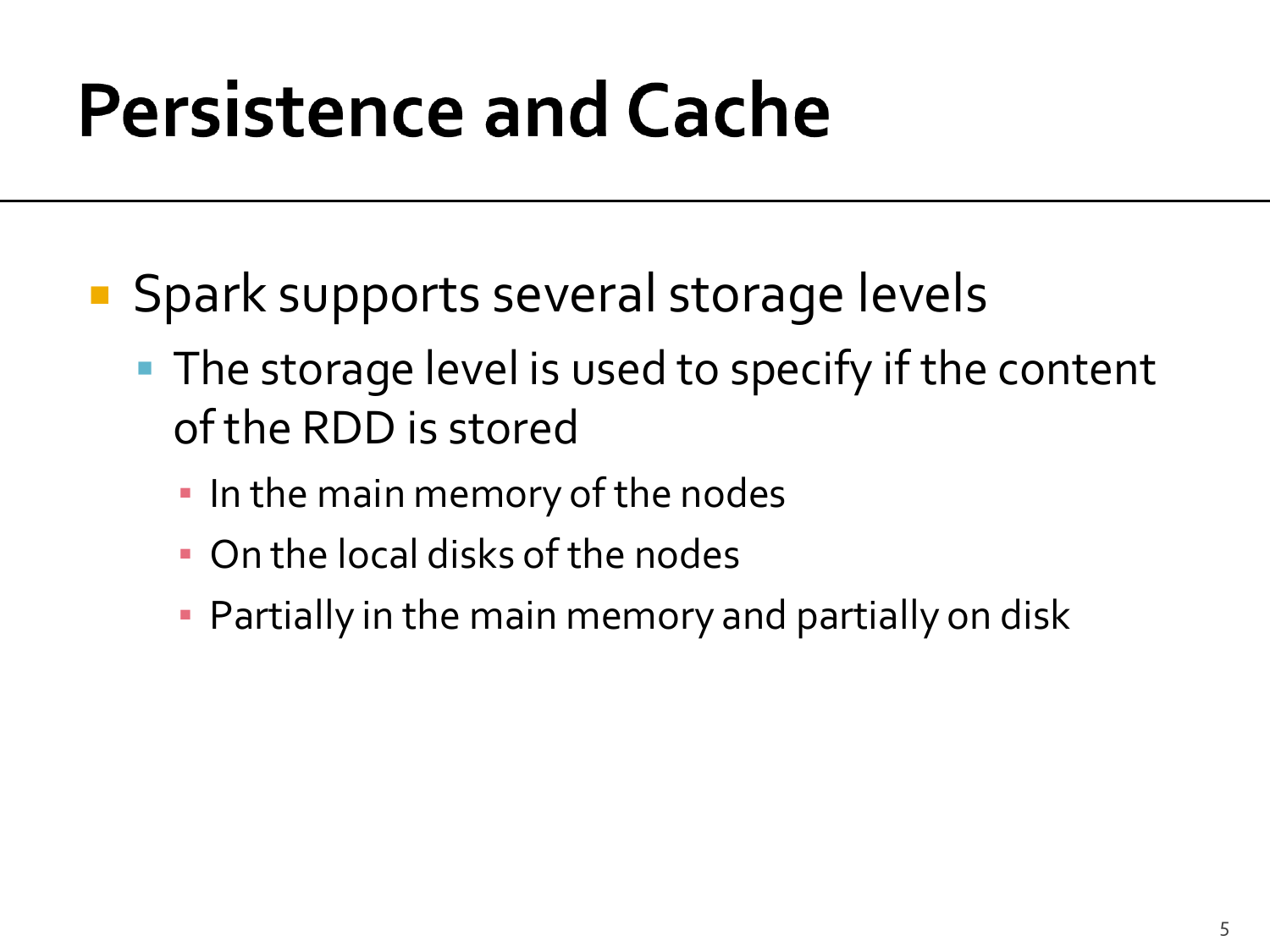#### **Persistence and Cache: Storage** levels

| <b>Storage Level</b>                         | <b>Meaning</b>                                                                                                                                                                                                           |
|----------------------------------------------|--------------------------------------------------------------------------------------------------------------------------------------------------------------------------------------------------------------------------|
| MEMORY_ONLY                                  | Store RDD as deserialized Java objects in the JVM. If the<br>RDD does not fit in memory, some partitions will not be<br>cached and will be recomputed on the fly each time<br>they're needed. This is the default level. |
| MEMORY_AND_DISK                              | Store RDD as deserialized Java objects in the JVM. If the<br>RDD does not fit in memory, store the partitions that<br>don't fit on (local) disk, and read them from there when<br>they're needed.                        |
| DISK_ONLY                                    | Store the RDD partitions only on disk.                                                                                                                                                                                   |
| MEMORY_ONLY_2,<br>MEMORY_AND_DISK_2,<br>etc. | Same as the levels above, but replicate each partition on<br>two cluster nodes.                                                                                                                                          |
| OFF_HEAP (experimental)                      | Similar to MEMORY_ONL, but store the data in off-heap<br>memory. This requires off-heap memory to be enabled.                                                                                                            |

http://spark.apache.org/docs/2.4.0/rdd-programming-guide.html#rdd-persistence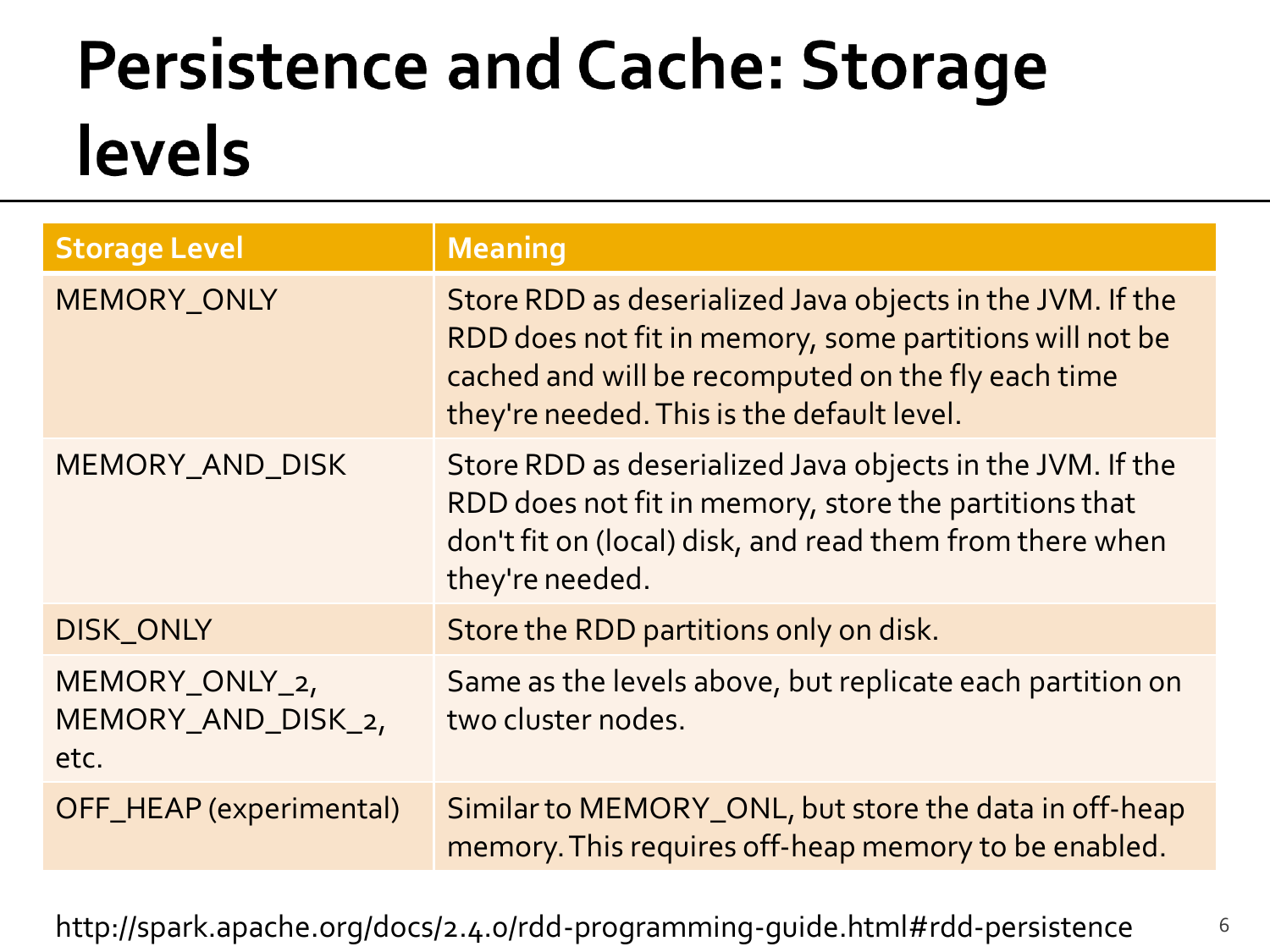- You can mark an RDD to be persisted by using the **persist(storageLevel)** method of the **RDD** class
- **The parameter of persist can assume the** following values
	- pyspark.StorageLevel.MEMORY\_ONLY
	- pyspark.StorageLevel.MEMORY\_AND\_DISK
	- pyspark.StorageLevel.DISK\_ONLY
	- pyspark.StorageLevel.NONE
	- pyspark.StorageLevel.OFF\_HEAP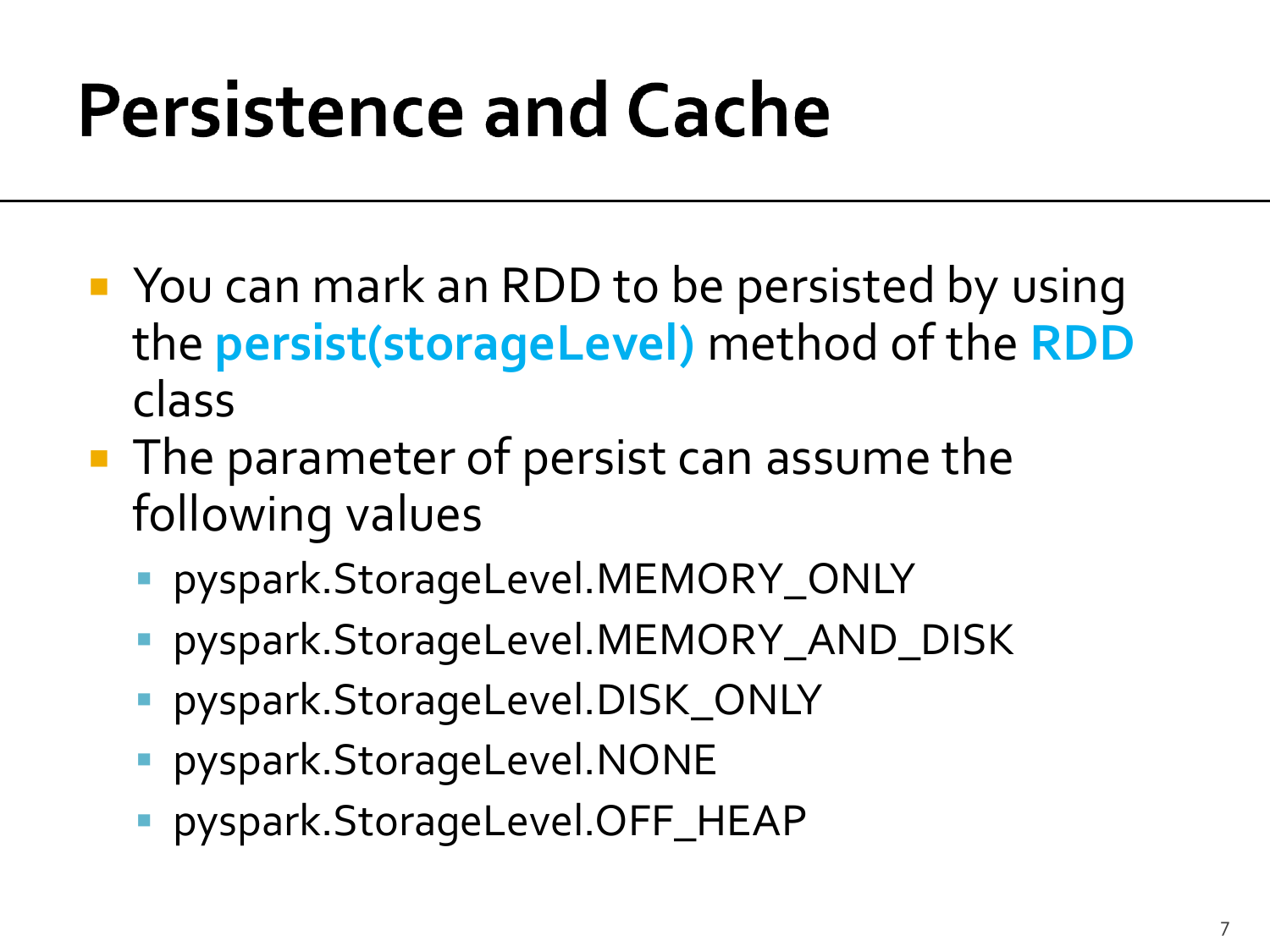- pyspark.StorageLevel.MEMORY\_ONLY\_2
- **Pyspark.StorageLevel.MEMORY\_AND\_DISK\_2**
- The storage level  $*_{2}$  replicate each partition on two cluster nodes
	- **If one node fails, the other one can be used to** perform the actions on the RDD without recomputing the content of the RDD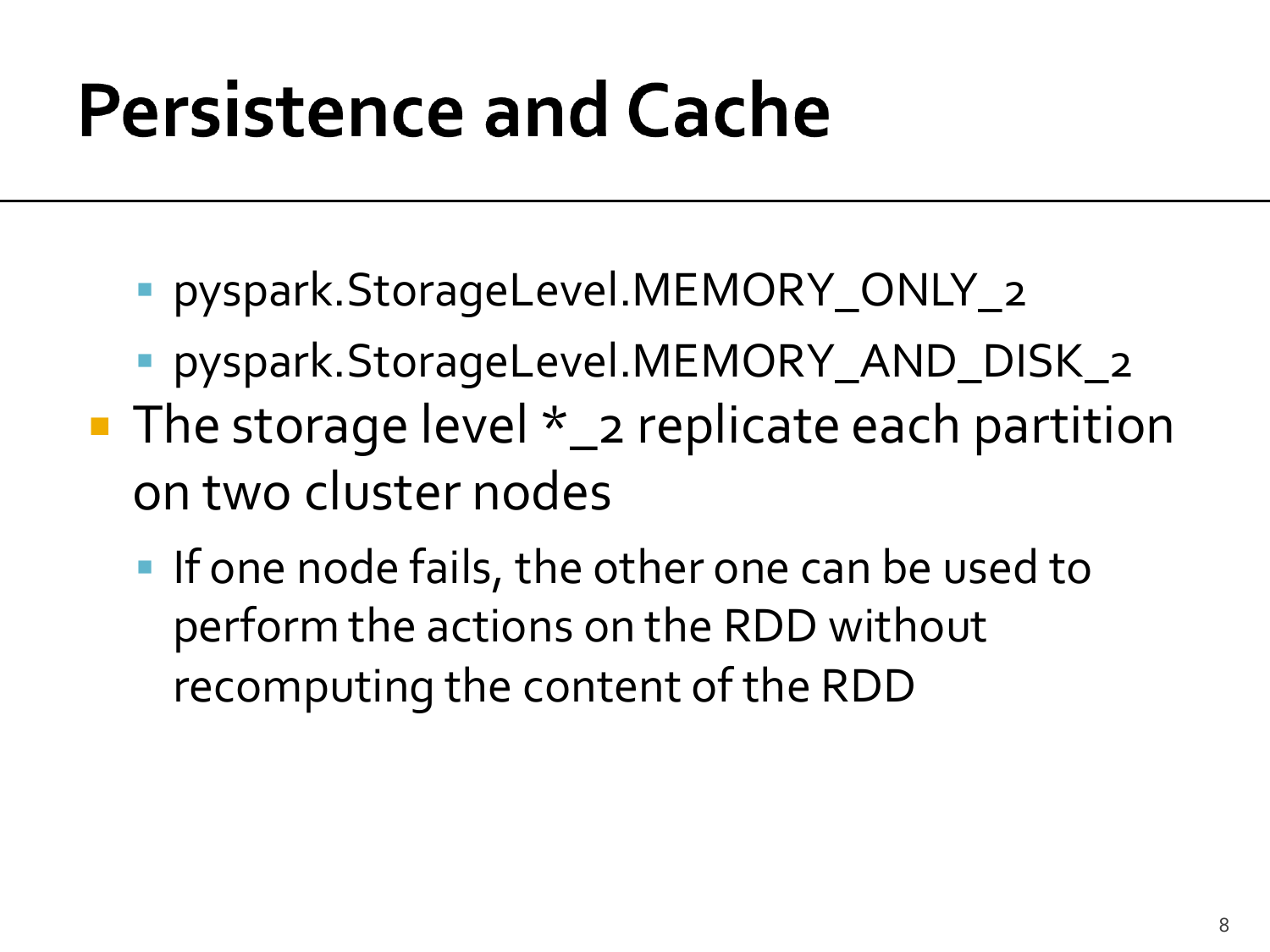- You can cache an RDD by using the **cache()** method of the **RDD** class
	- I It corresponds to persist the RDD with the storage level 'MEMORY\_ONLY'
	- i.e., it is equivalent to inRDD.persist(pyspark.StorageLevel.MEMORY\_O NLY)
- Note that both persist and cache **return** a **new RDD**
	- Because RDDs are immutable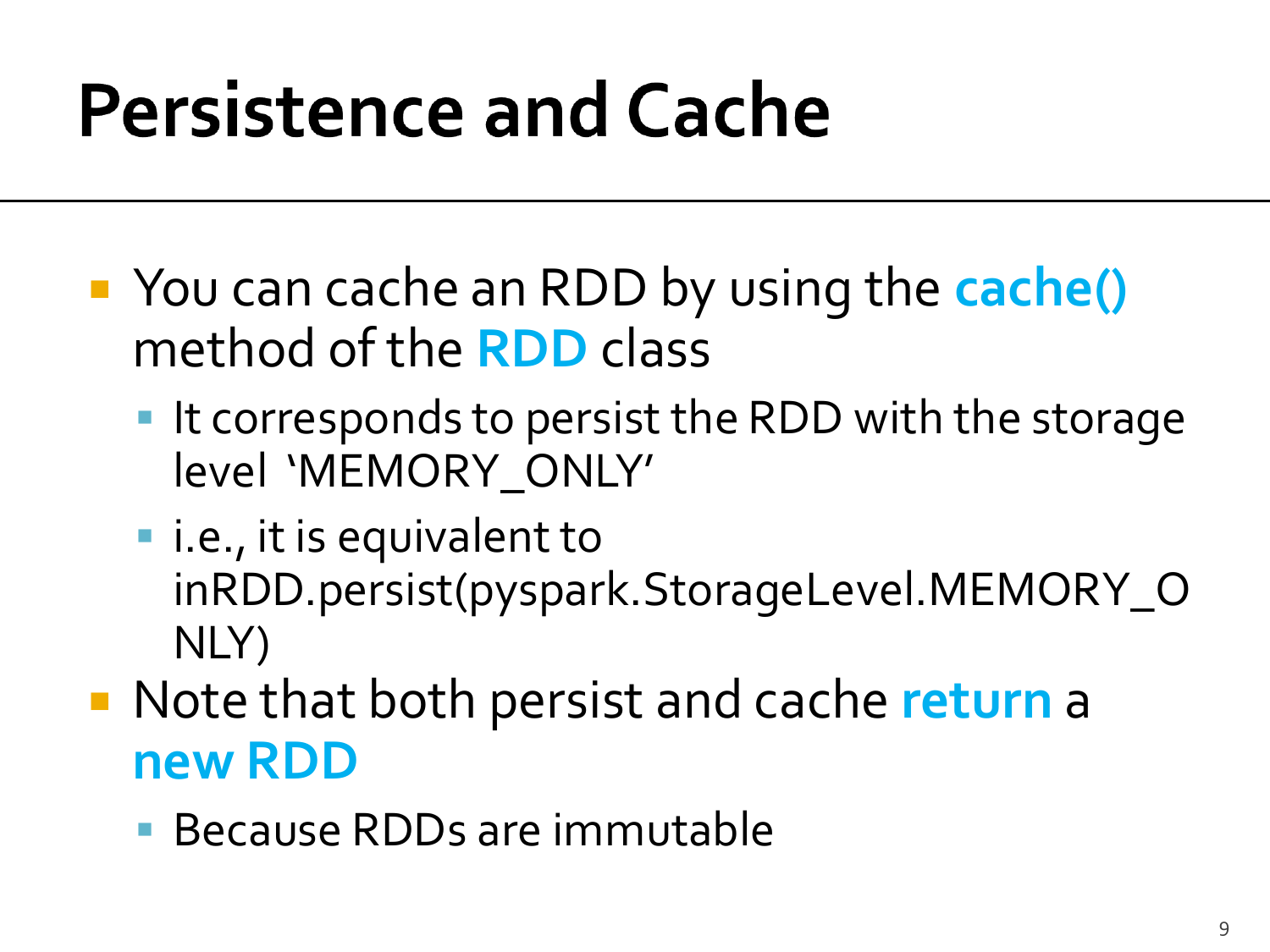- **The use of the persist/cache mechanism on** an RDD provides an advantage if the same RDD is used multiple times
	- **I.e., multiples actions are applied on it or on its** descendants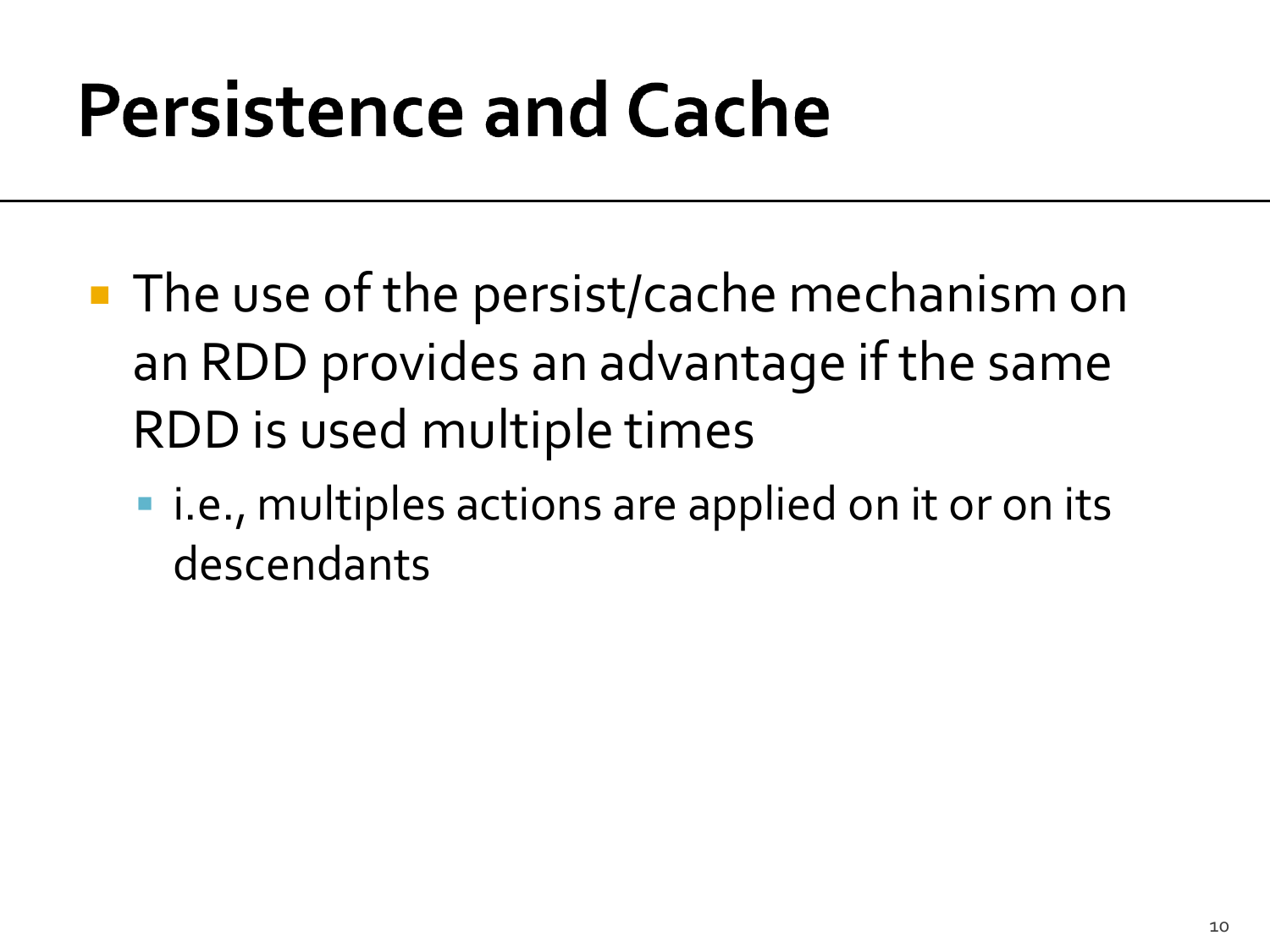- **The storage levels that store RDDs on disk** are useful if and only if
	- **The "size" of the RDD is significantly smaller than** the size of the input dataset
	- Or the functions that are used to compute the content of the RDD are expensive
	- Otherwise, recomputing a partition may be as fast as reading it from disk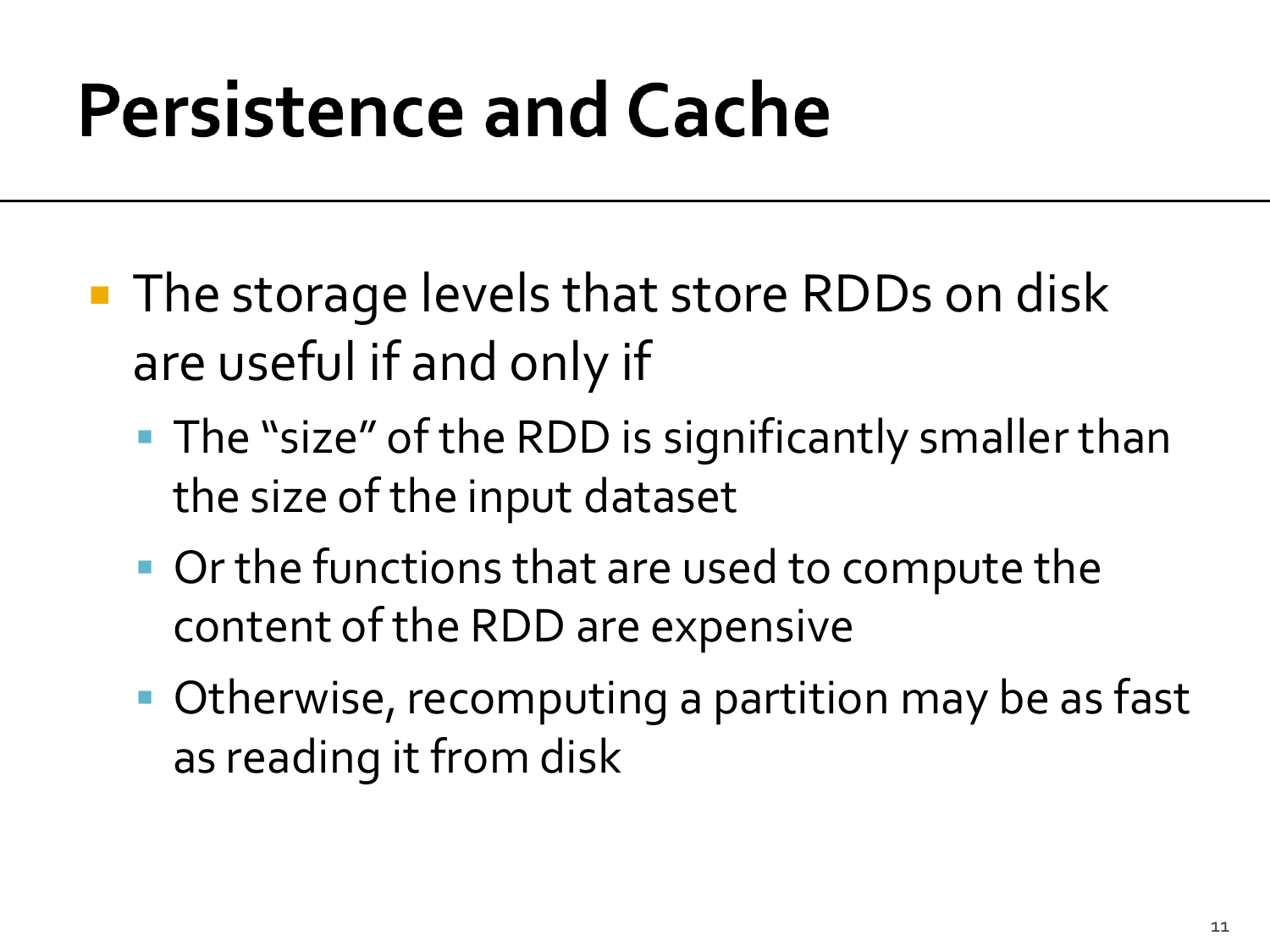# Remove data from cache

- **Spark automatically monitors cache usage on** each node and drops out old data partitions in a least-recently-used (LRU) fashion
- You can manually remove an RDD from the cache by using the **unpersist()** method of the **RDD** class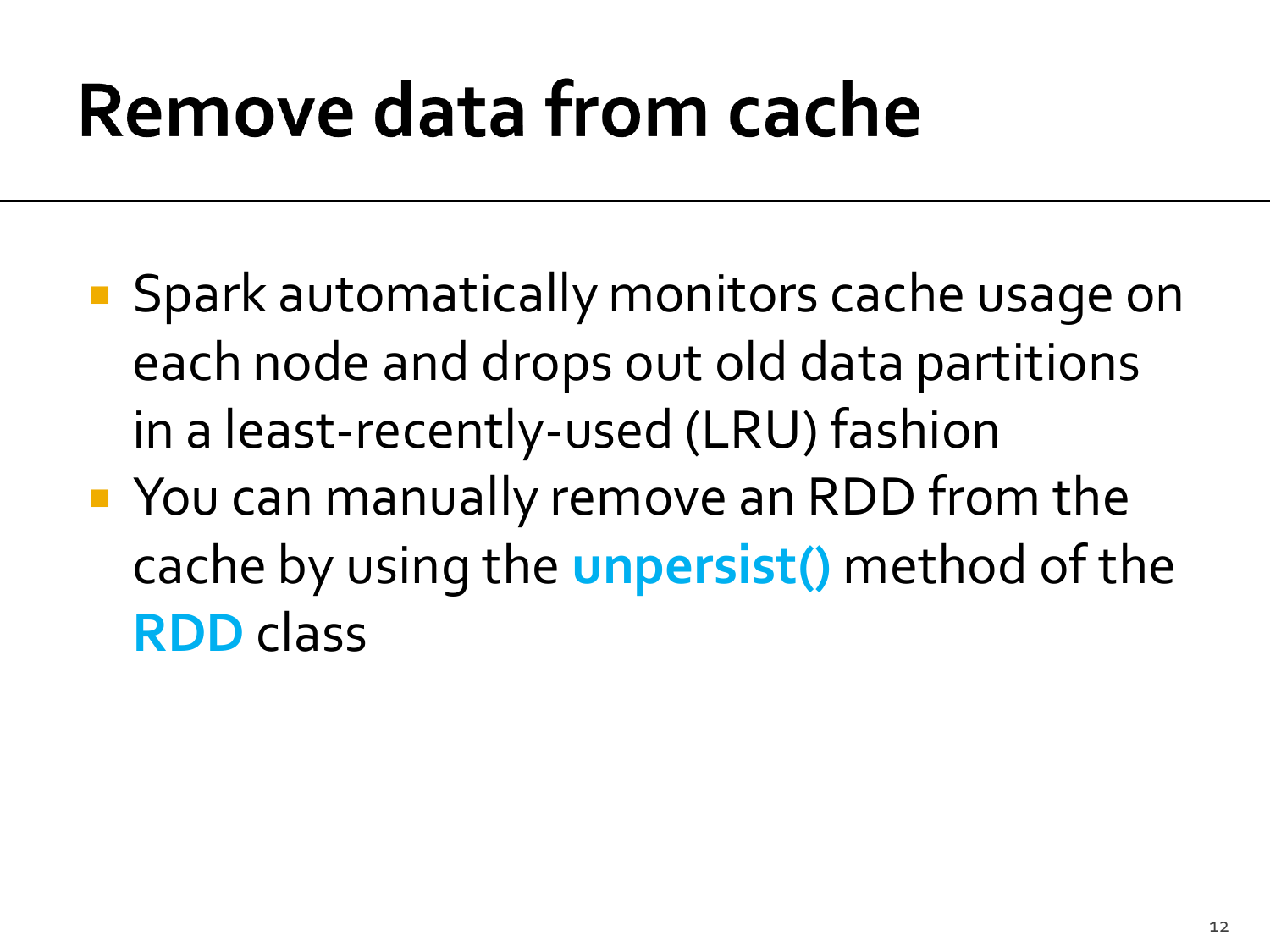- **Create an RDD from a textual file containing** a list of words
	- One word for each line
- **Print on the standard output** 
	- **The number of lines of the input file**
	- The number of distinct words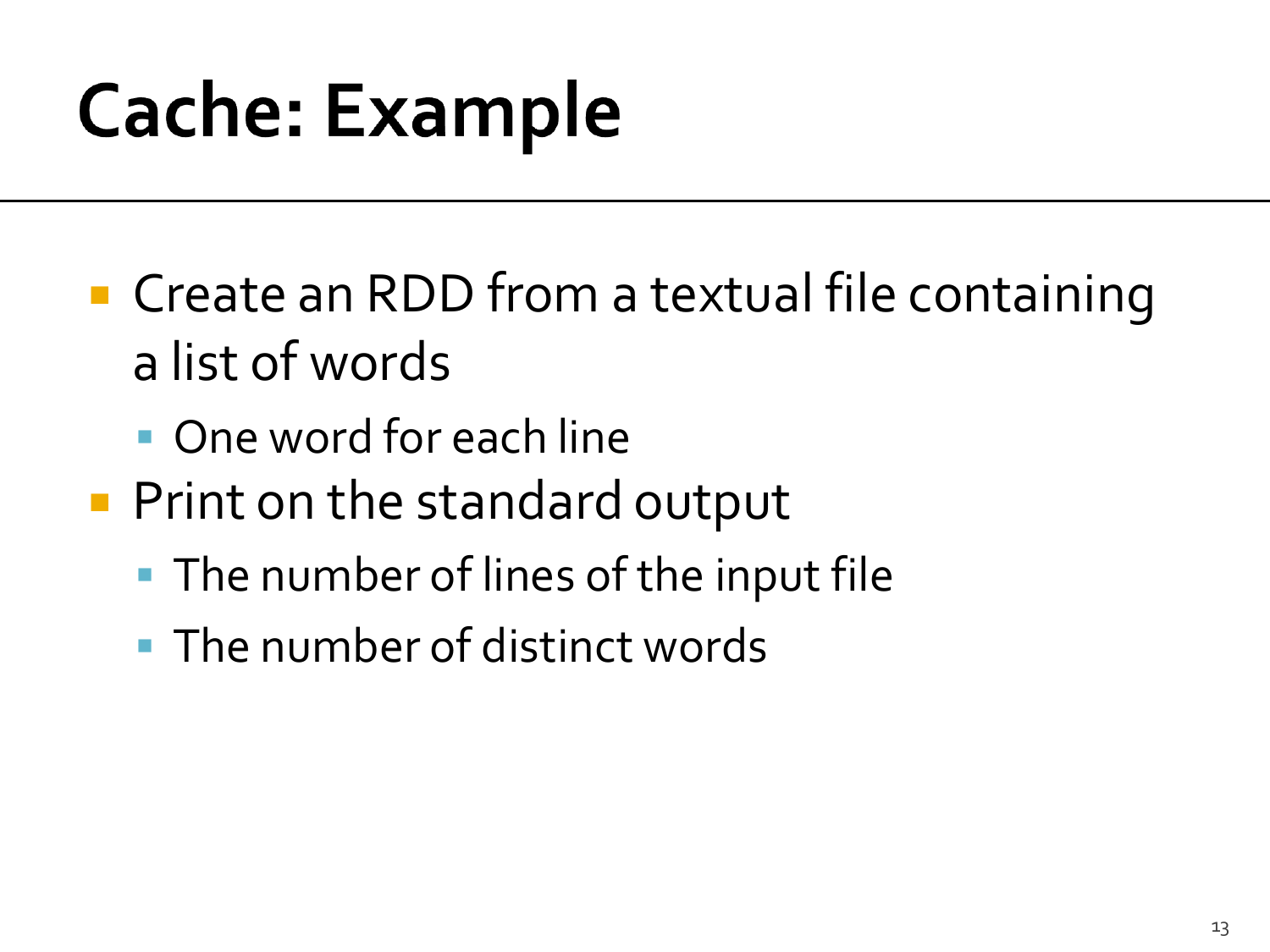# Read the content of a textual file # and cache the associated RDD inputRDD= sc.textFile("words.txt").cache()

print("Number of words: ",inputRDD.count()) print("Number of distinct words: ", inputRDD.distinct().count())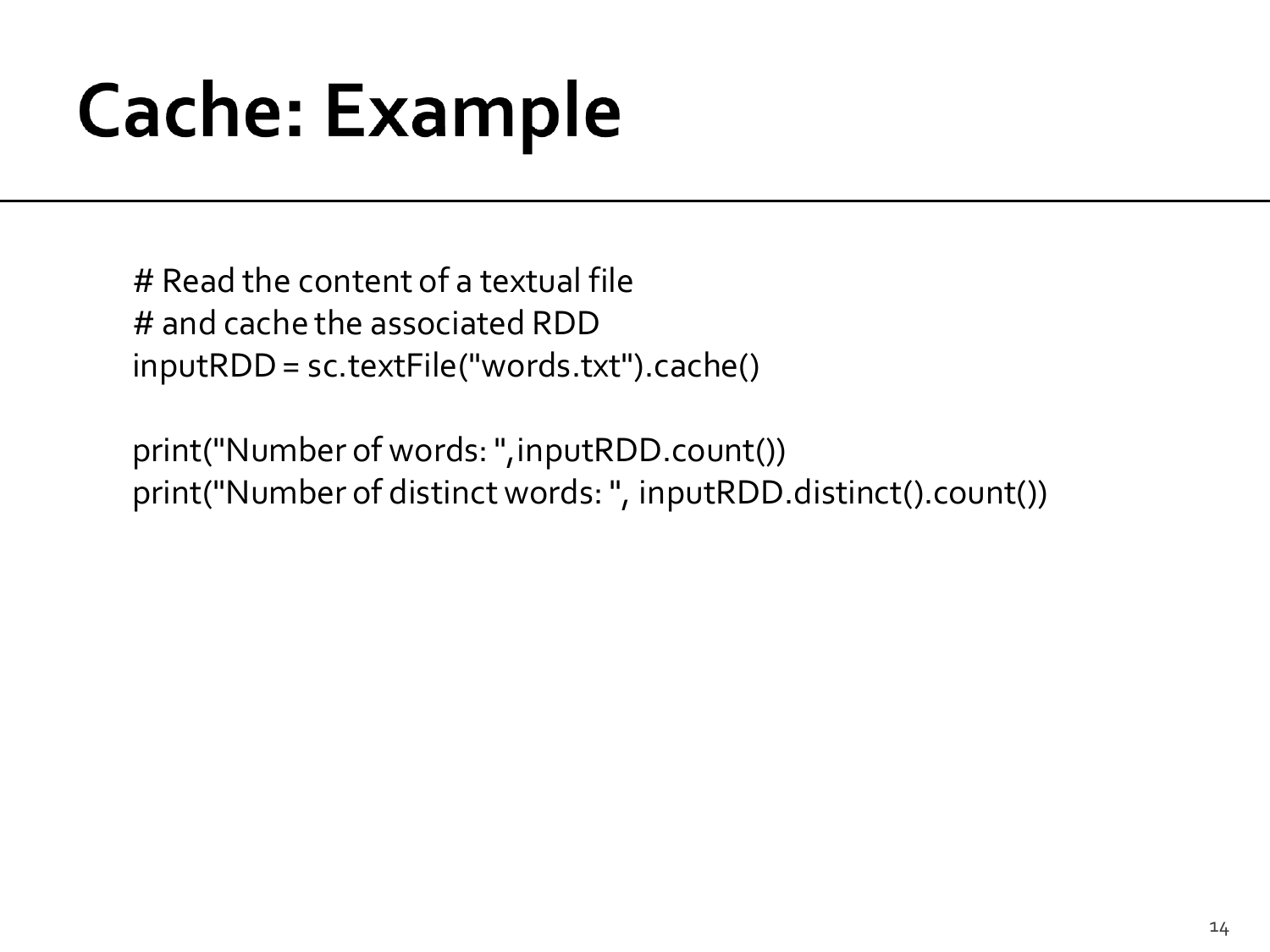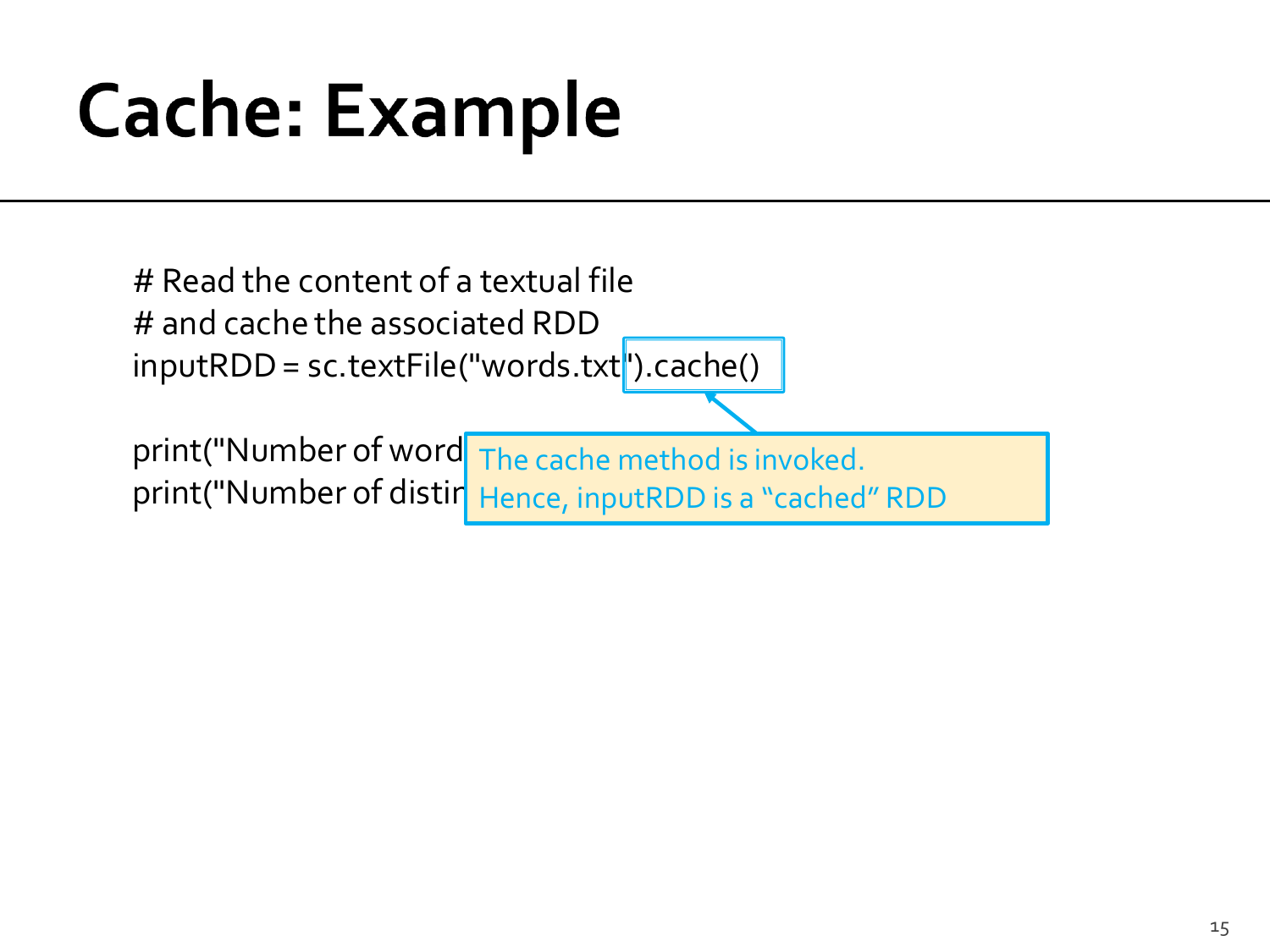# Read the content of a textual file # and cache the associated RDD inputRDD= sc.textFile("words.txt").cache()

print("Number of words: ", inputRDD.count()) print("Number of distinct words: "inputRDD.distinct().count())

> This is the first time an action is invoked on the inputRDD RDD.

The content of the RDD is computed by reading the lines of the words.txt file and the result of the count action is returned. The content of inputRDD is also stored in the main memory of the nodes of the cluster.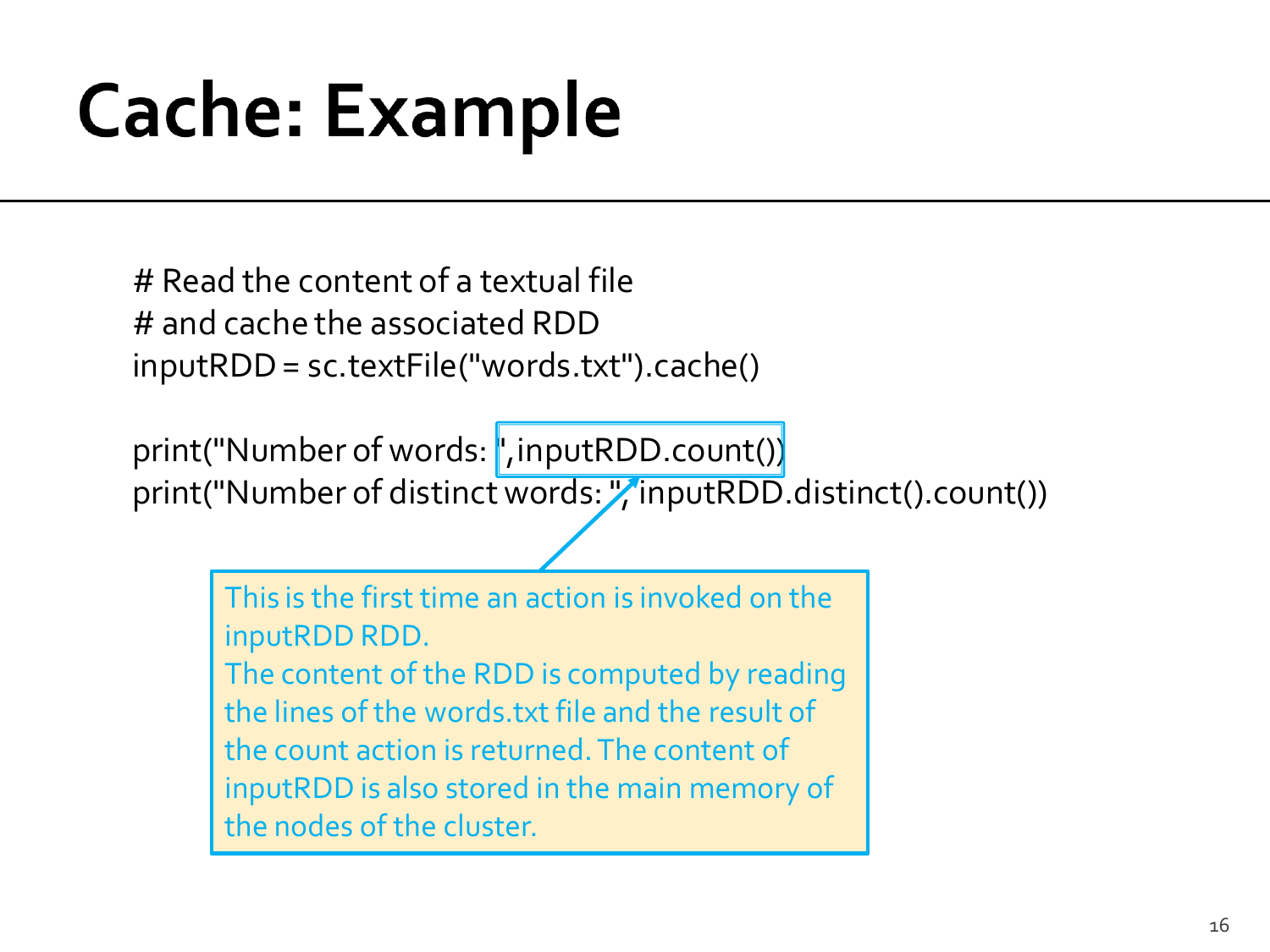# Read the content of a textual file # and cache the associated RDD inputRDD= sc.textFile("words.txt").cache()

print("Number of words: ", inputRDD.count()) print("Number of distinct words: ", inputRDD.distinct().count())

> The content of inputRDD is in the main memory if the nodes of the cluster. Hence the computation of distinct() + count() is performed by reading the data from the main memory and not from the input (HDFS) file words.txt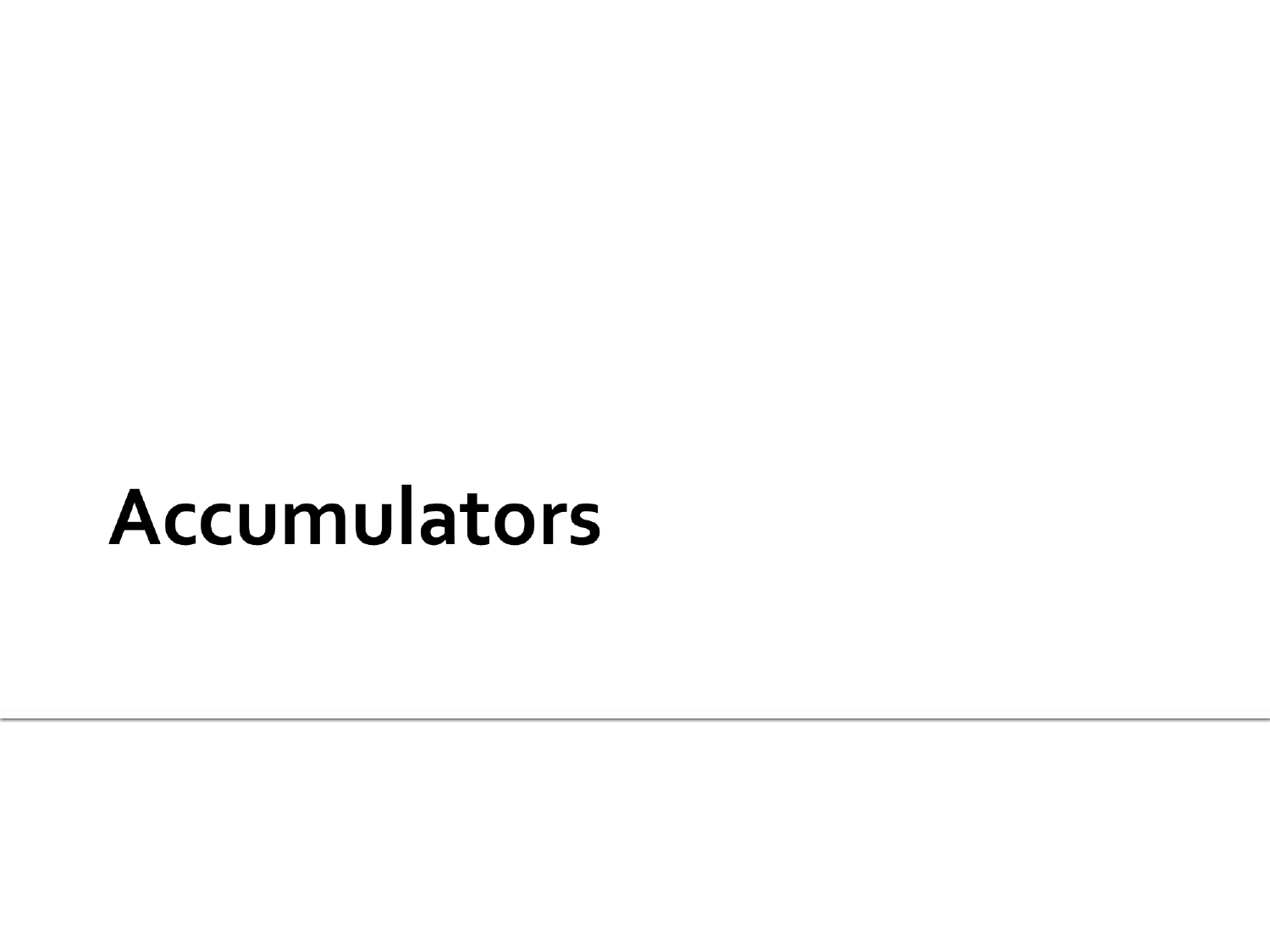- When a "function" passed to a Spark operation is executed on a remote cluster node, it works on separate copies of all the variables used in the function
	- **These variables are copied to each node of the** cluster, and no updates to the variables on the nodes are propagated back to the driver program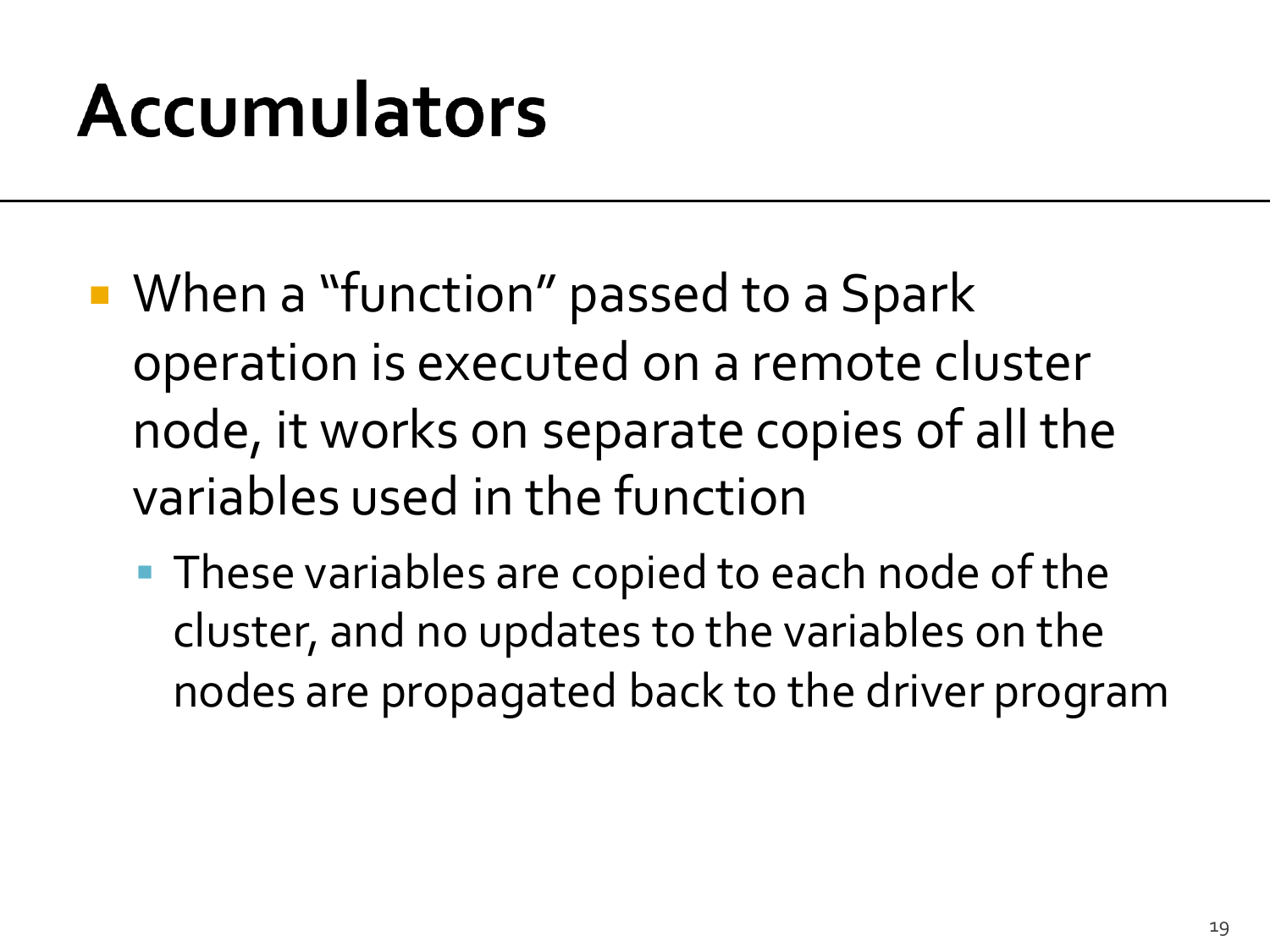- **Spark provides a type of shared variables** called **accumulators**
- **Accumulators are shared variables that are** only "added" to through an associative operation and can therefore be efficiently supported in parallel
- **They can be used to implement counters or** sums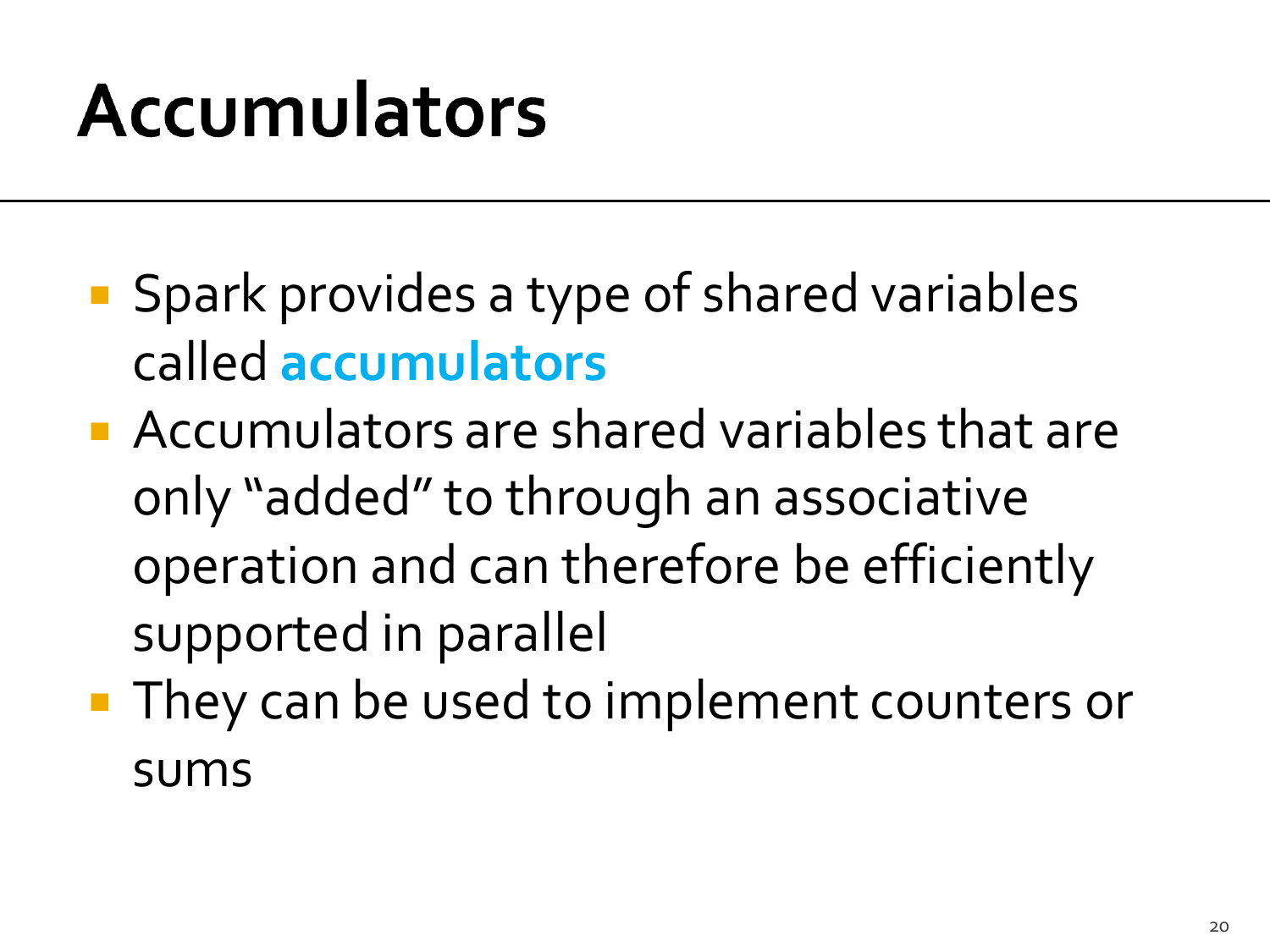- Accumulators are usually used to compute simple statistics while performing some other actions on the input RDD
	- **The avoid using actions like reduce() to compute** simple statistics (e.g., count the number of lines with some characteristics)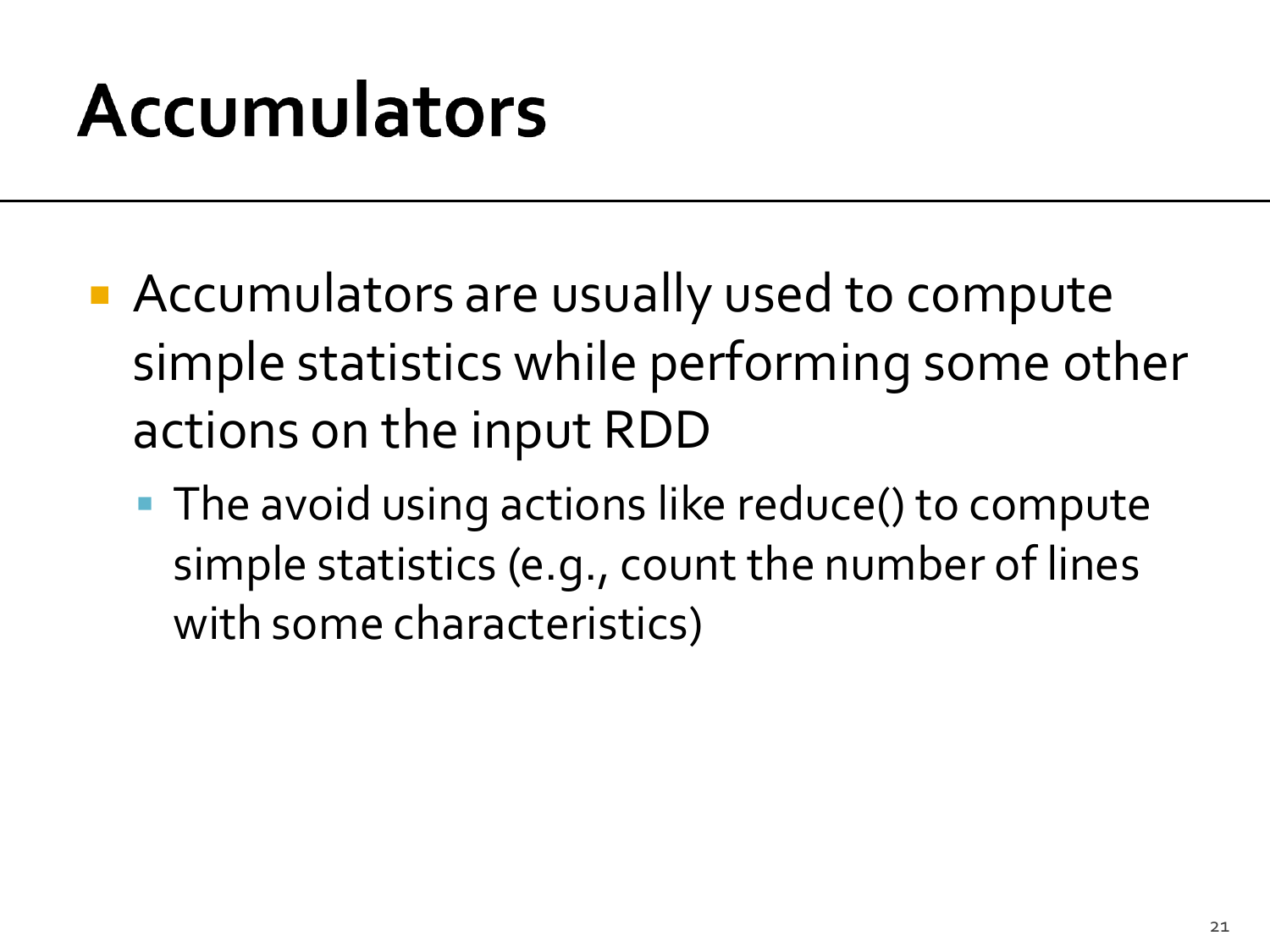- **The driver defines and initializes the accumulator**
- **The code executed in the worker nodes increases the** value of the accumulator
	- i.e., the code in the "functions" associated with the transformations
- **The final value of the accumulator is returned to the** driver node
	- Only the driver node can access the final value of the accumulator
	- **The worker nodes cannot access the value of the** accumulator
		- **They can only add values to it**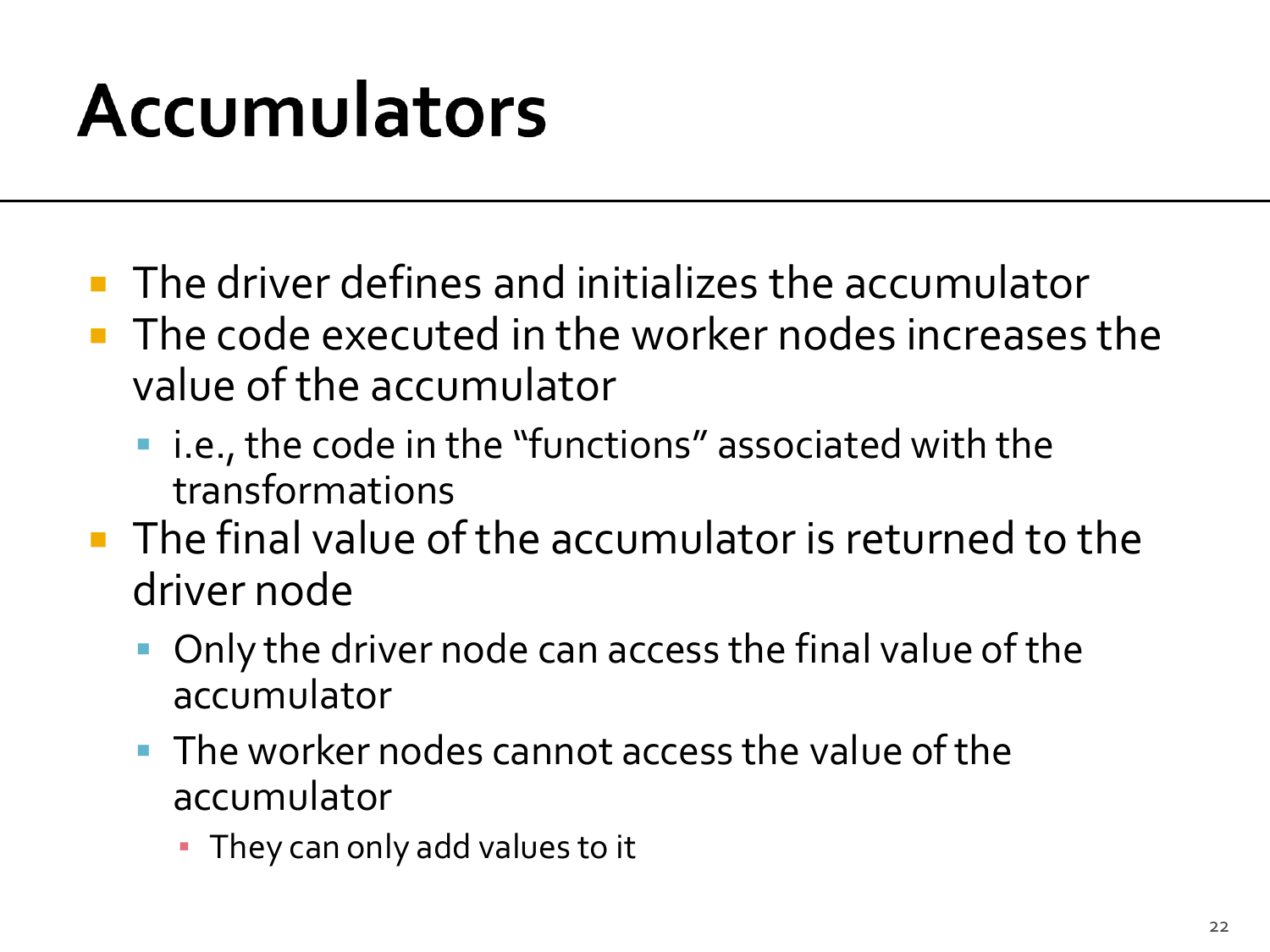- **Pay attention that the value of the** accumulator is increased in the functions associated with transformations
- Since transformations are lazily evaluated, the value of the accumulator is computed only when an action is executed on the RDD on which the transformations increasing the accumulator are applied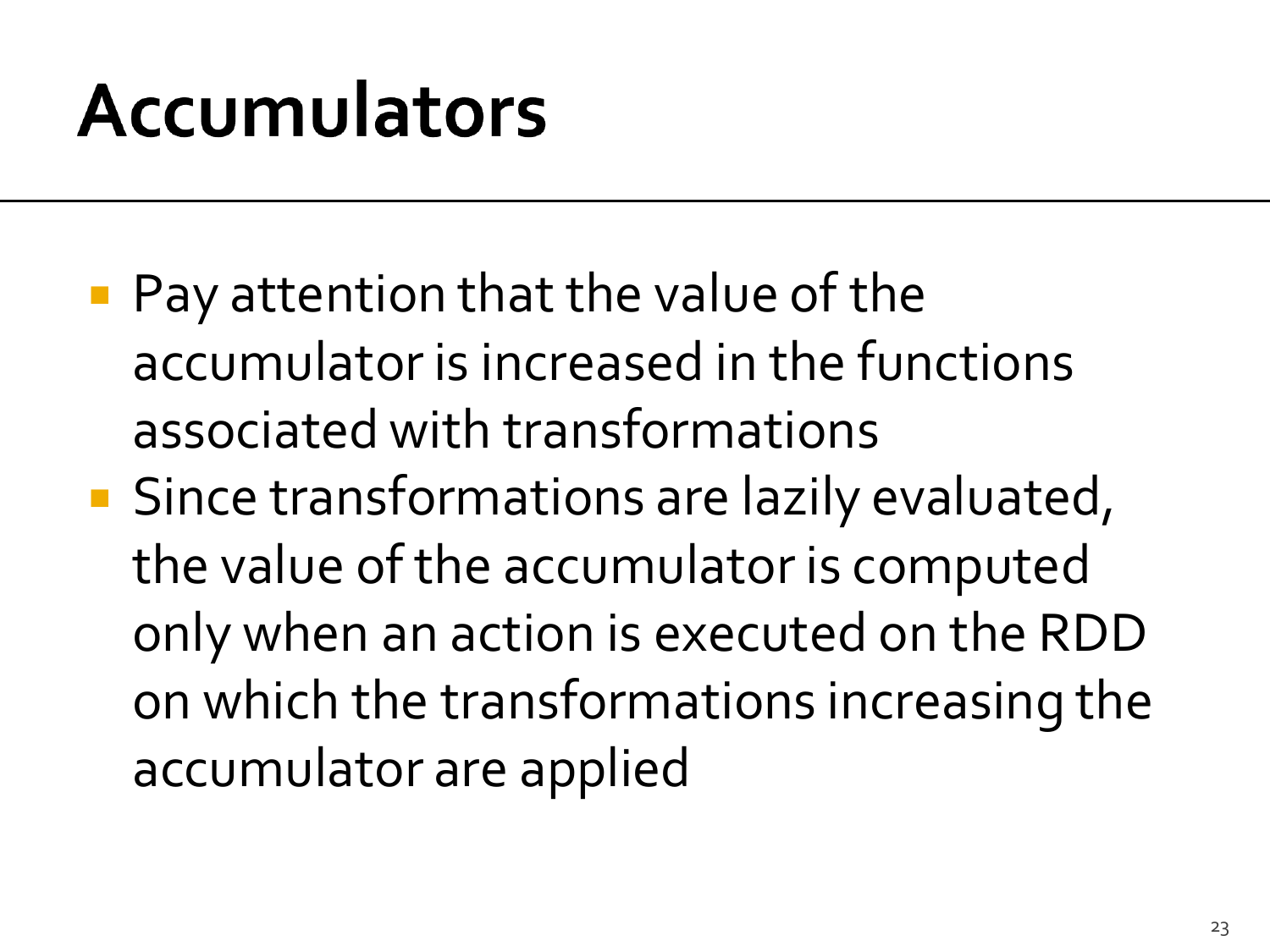- **Spark natively supports numerical** accumulators
	- **Integers and floats**
- But programmers can add support for new data types
- **Accumulators are pyspark.accumulators.Accumulator** objects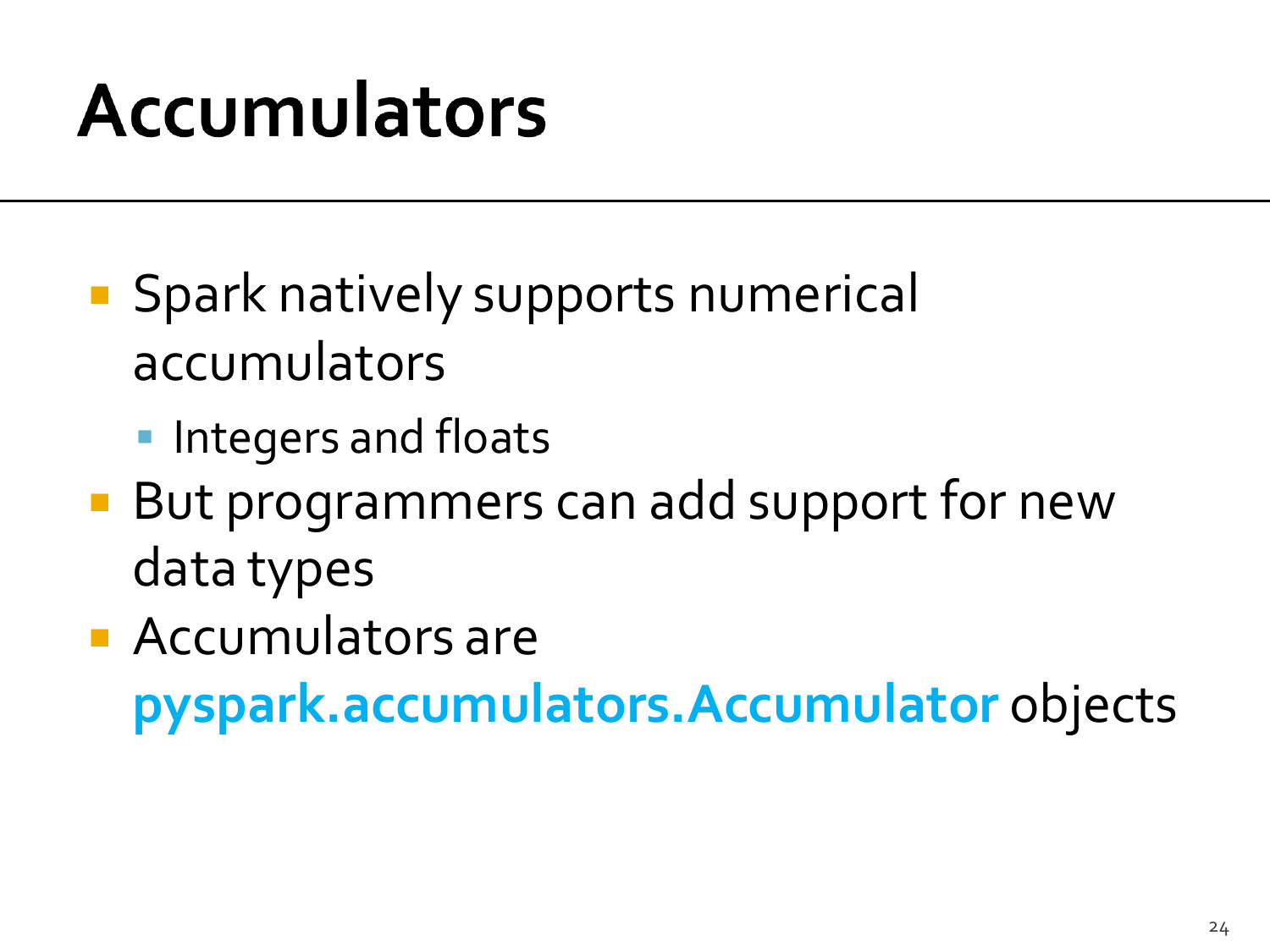- **Accumulators are defined and initialized by** using the **accumulator(value) method** of the **SparkContext** class
- **The value of an accumulator can be "increased"** by using the **add(value)** method of the **Accumulator** class

 Add "value" to the current value of the accumulator **The final value of an accumulator can be** retrieved in the driver program by using **value** of the **Accumulator** class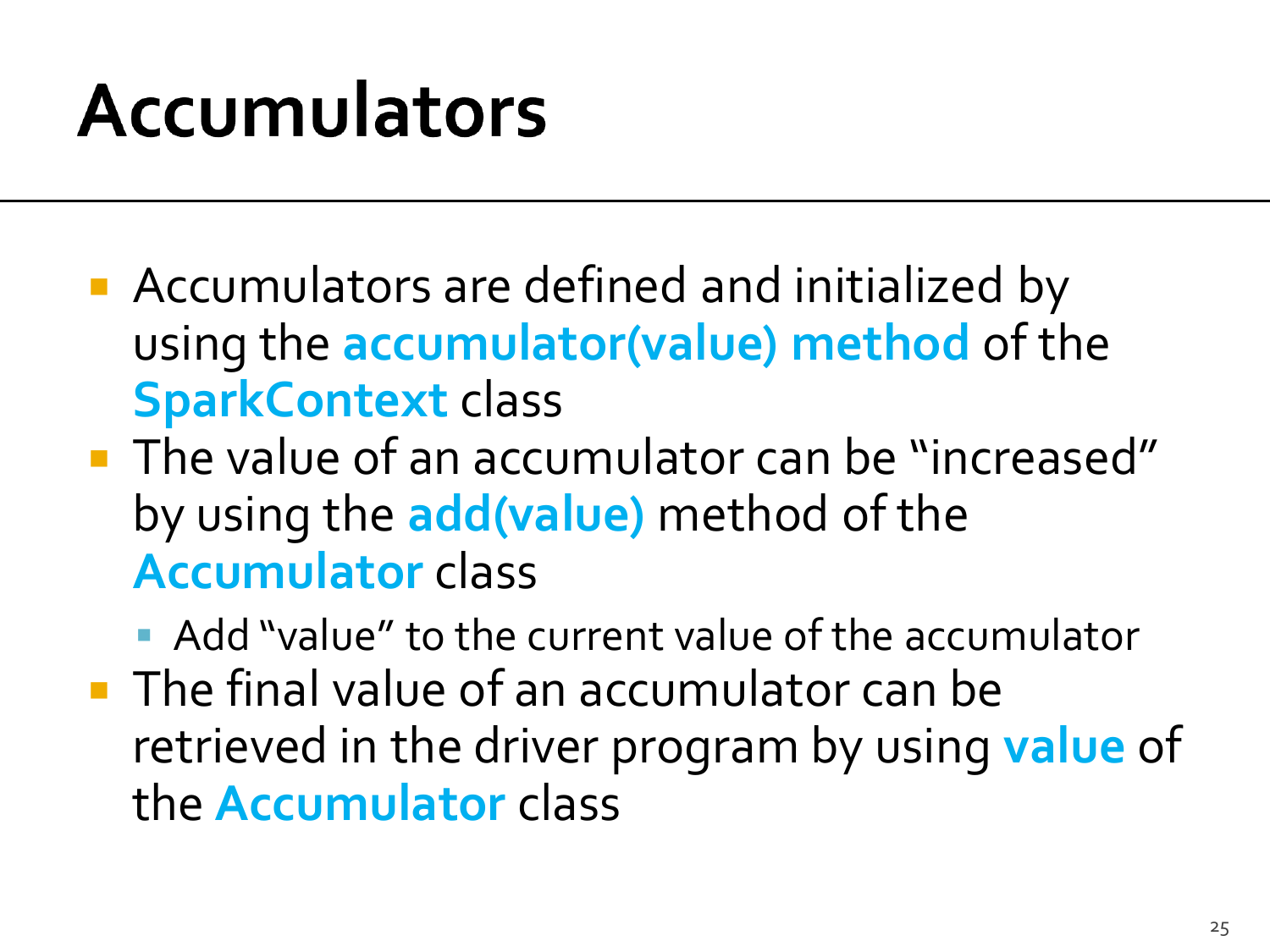- Create an RDD from a textual file containing a list of email addresses
	- One email for each line
- Select the lines containing a valid email and store them in an HDFS file
	- **IF In this example, an email is considered a valid** email if it contains the @ symbol
- **Print also, on the standard output, the** number of invalid emails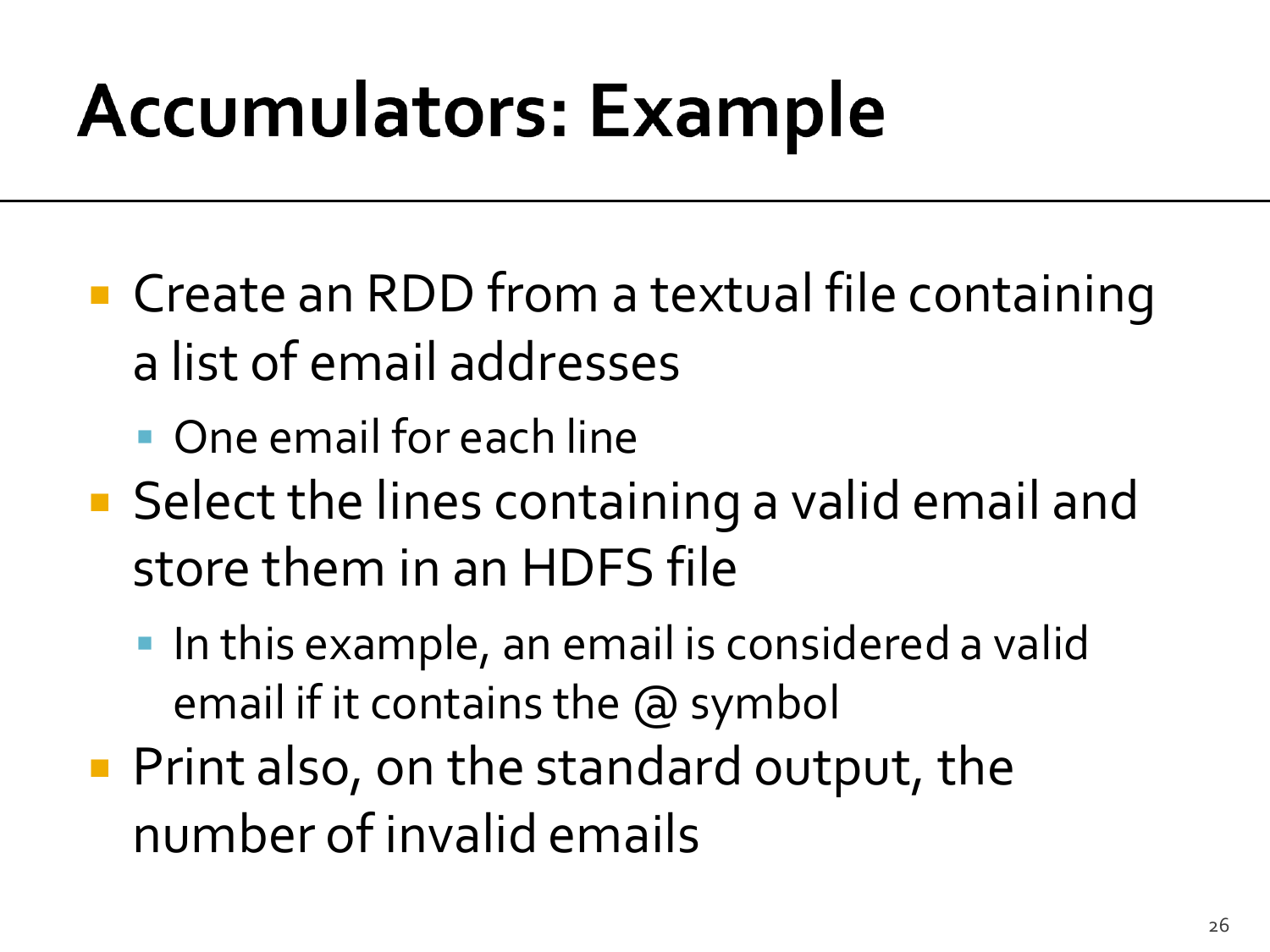# Define an accumulator. Initialize it to 0 invalidEmails = sc.accumulator(0)

# Read the content of the input textual file emailsRDD = sc.textFile("emails.txt")

```
#Define the filtering function
def validEmailFunc(line):
      if (line.find('@')<0):
                invalidEmails.add(1)
               return False
      else:
                return True
```
# Select only valid emails # Count also the number of invalid emails validEmailsRDD = emailsRDD.filter(validEmailFunc)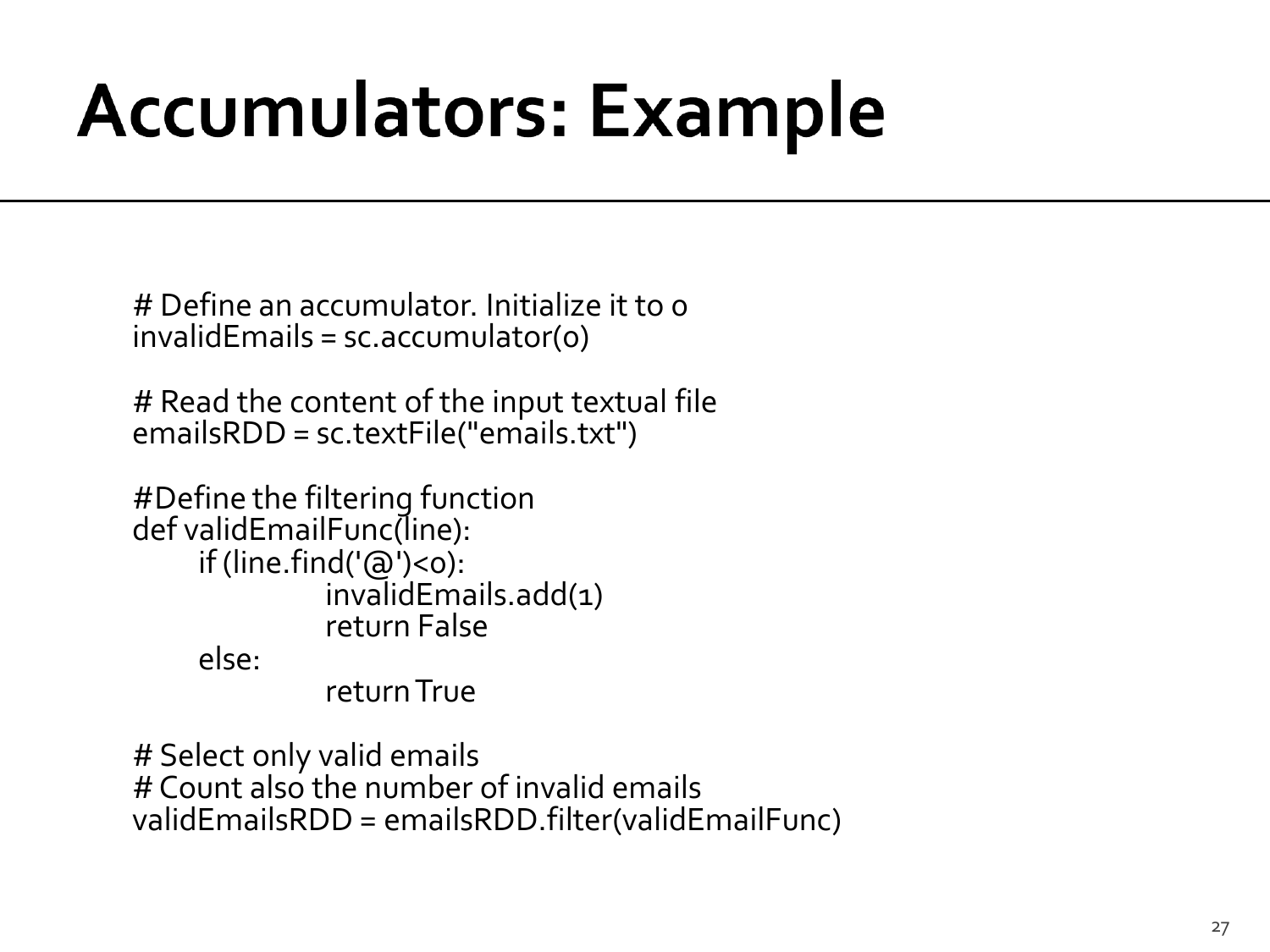# Define an accumulator. Initialize it to 0 invalidEmails = sc.accumulator(0)

# Read the content of the input to tual file emailsRI<mark>D efinition of an accumulator of type integer</mark>

```
#Define the filtering function
def validEmailFunc(line):
      if (line.find('@')<0):
                invalidEmails.add(1)
               return False
      else:
```
return True

# Select only valid emails # Count also the number of invalid emails validEmailsRDD = emailsRDD.filter(validEmailFunc)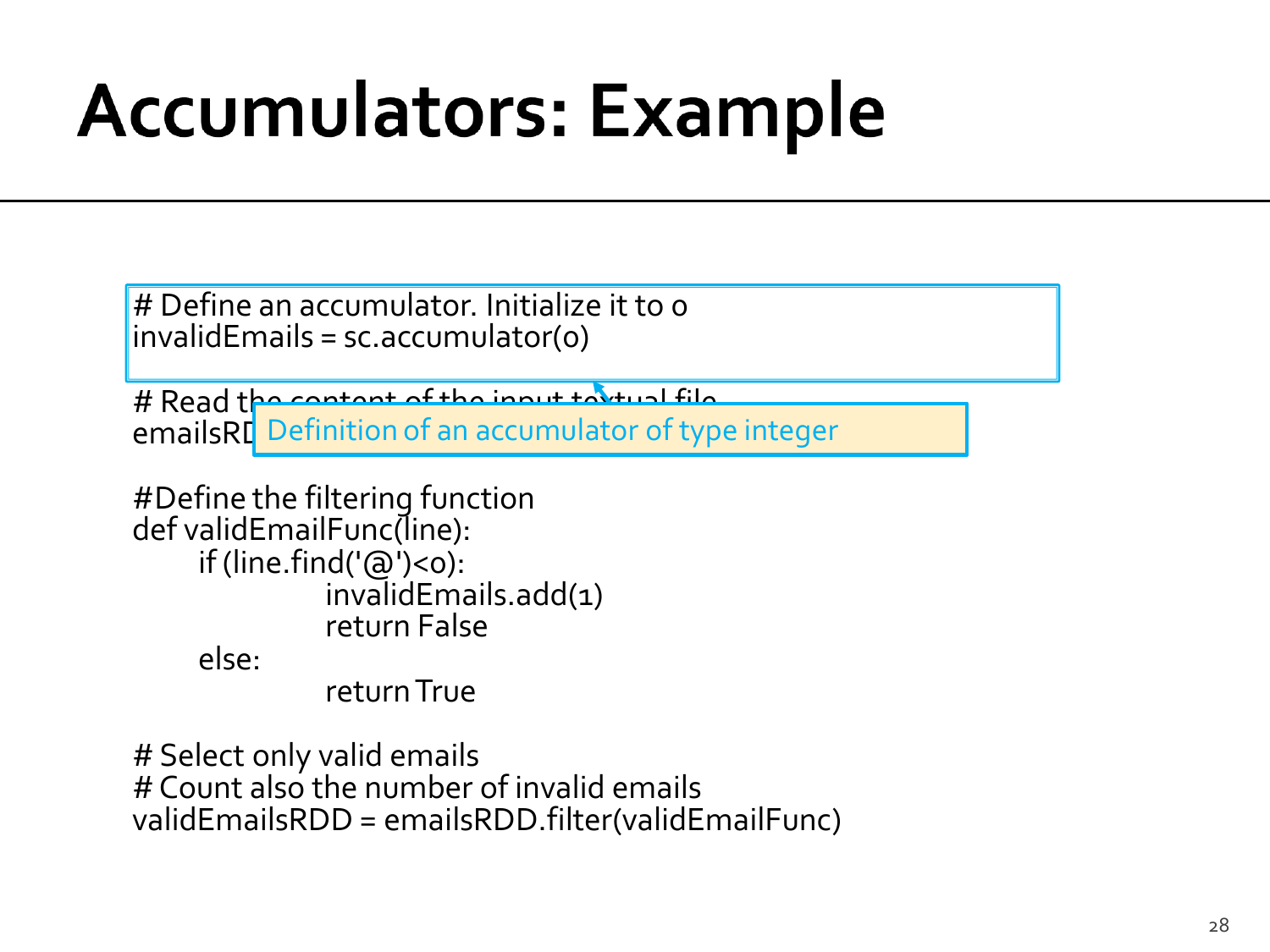# Define an accumulator. Initialize it to 0 invalidEmails = sc.accumulator(0)

# Read the content of the input textual file emailsRDD = sc.textFile("emails.txt")

```
#Define the filtering function
 def validEmailFunc(line):
       if (line.find('@')<0):
                   invalidEmails.add(1)
                 return False
        else:
                  return True
 ms ronduon merements en<br>walidEmails accumulator i
invalidEmails accumulator if the email is invalid
This function increments the value of the
```
validEmailsRDD = emailsRDD.filter(validEmailFunc)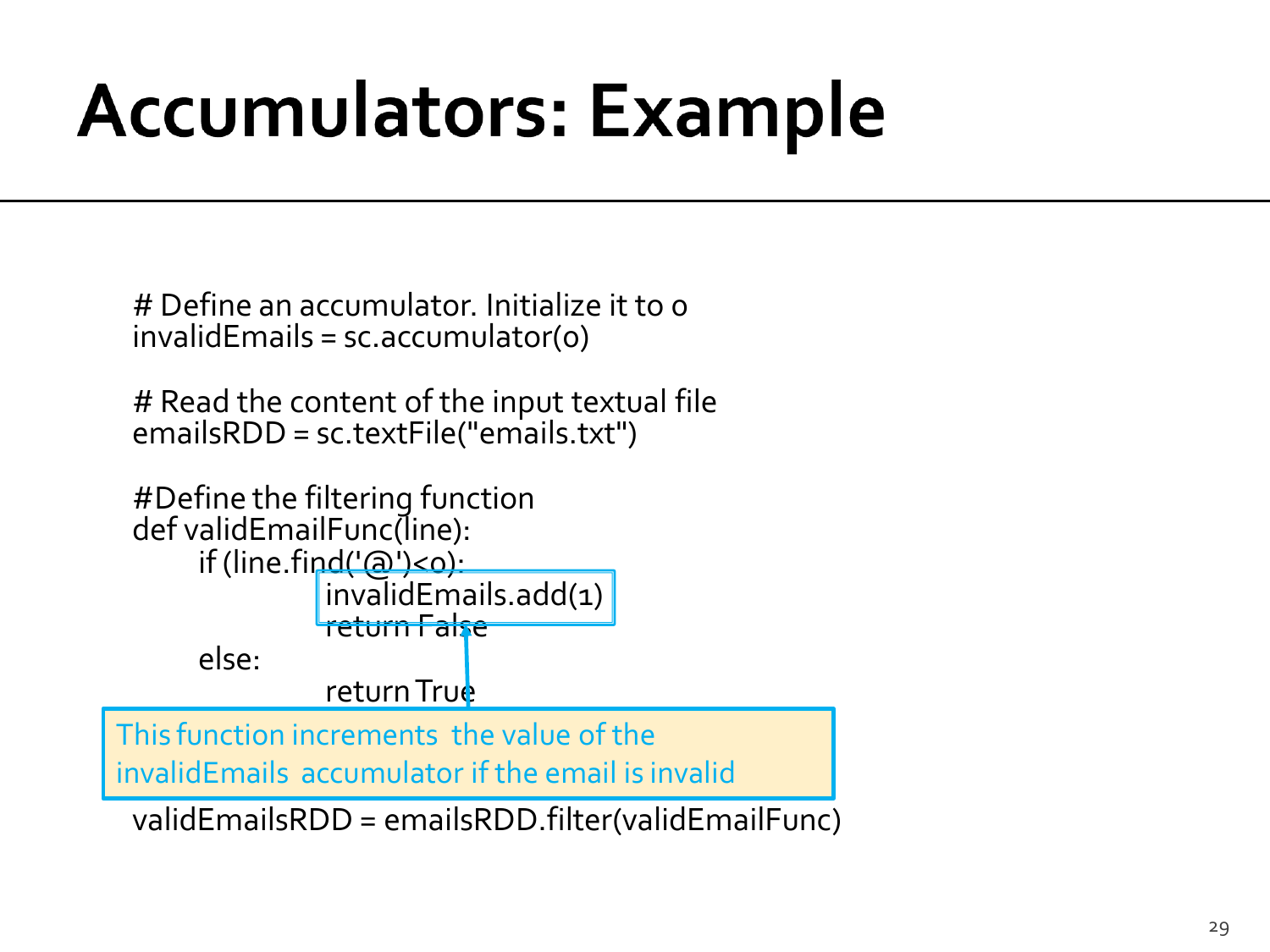# Store valid emails in the output file validEmailsRDD.saveAsTextFile(outputPath)

# Print the number of invalid emails print("Invalid email addresses: ", invalidEmails.value)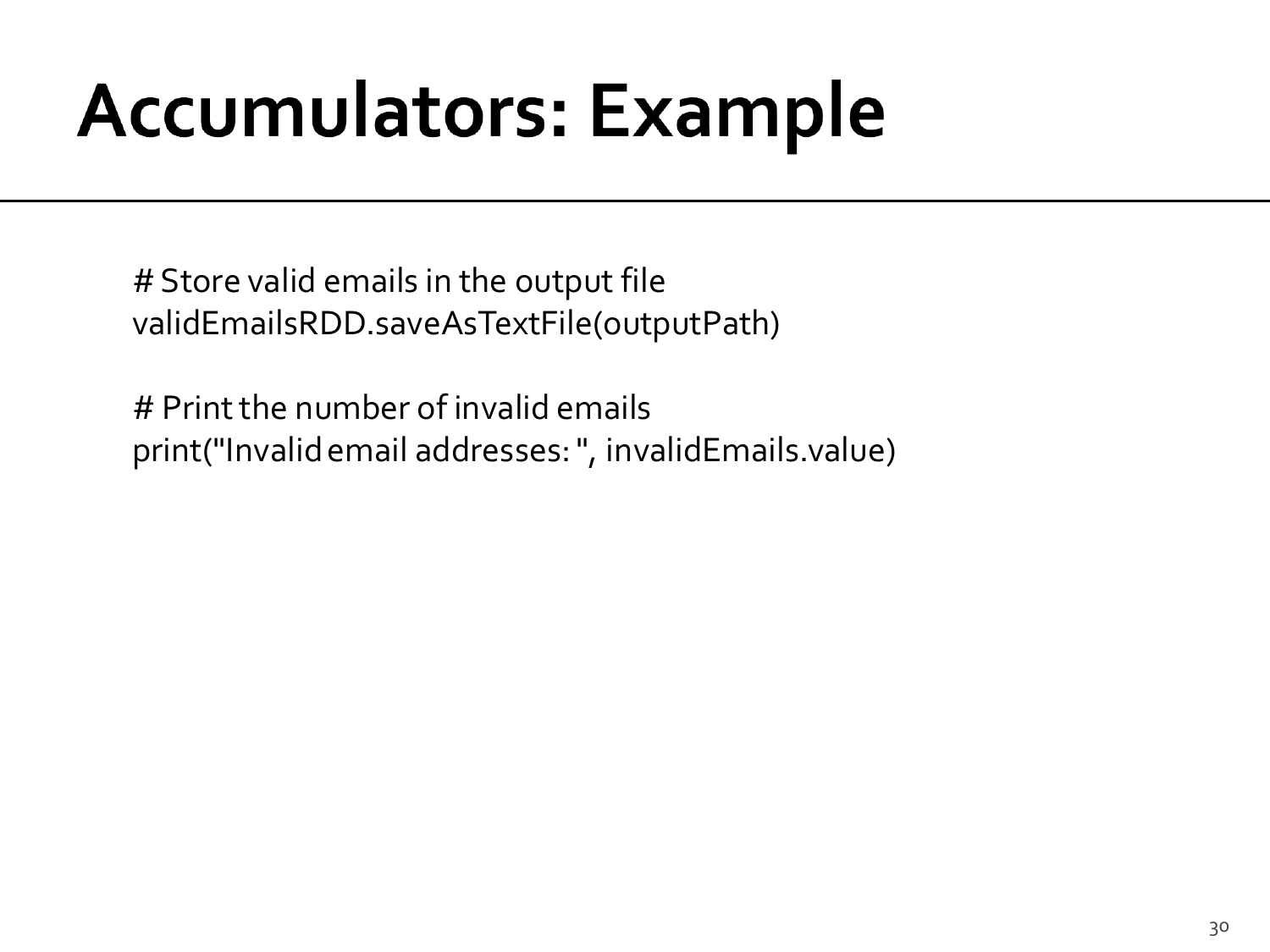# Store valid emails in the output file validEmailsRDD.saveAsTextFile(outputPath)

# Print the number of invalid emails print("Invalid email addresses: ", invalidEmails.value)

Read the final value of the accumulator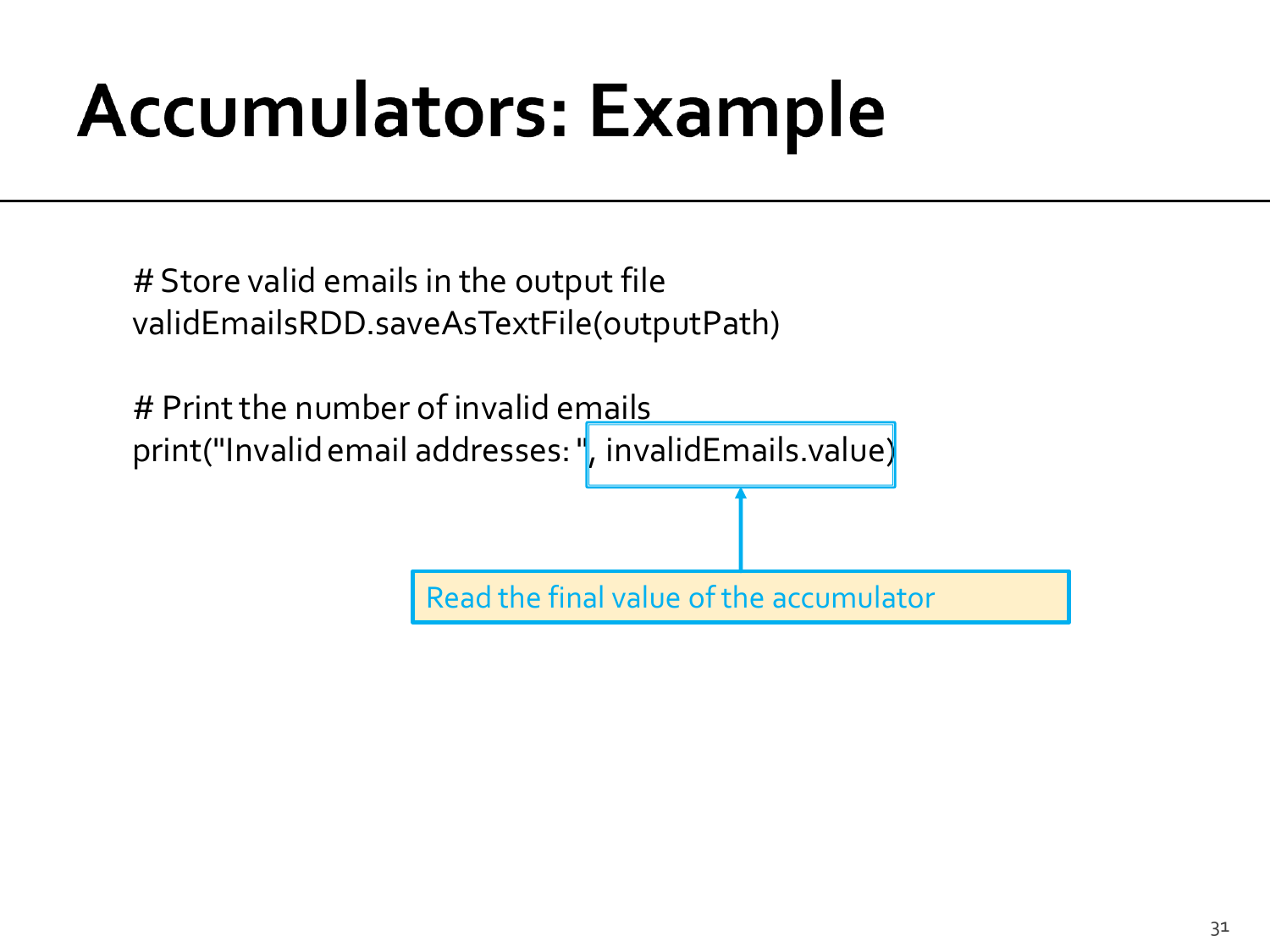# Store valid emails in the output file validEmailsRDD.saveAsTextFile(outputPath)

# Print the number of invalid emails print("Invalid email addresses: ", invalidEmails.value)

> Pay attention that the value of the accumulator is correct only because an action (saveAsTextFile) has been executed on the validEmailsRDD and its content has been computed (the function validEmailFunc has been executed on each element of emailsRDD)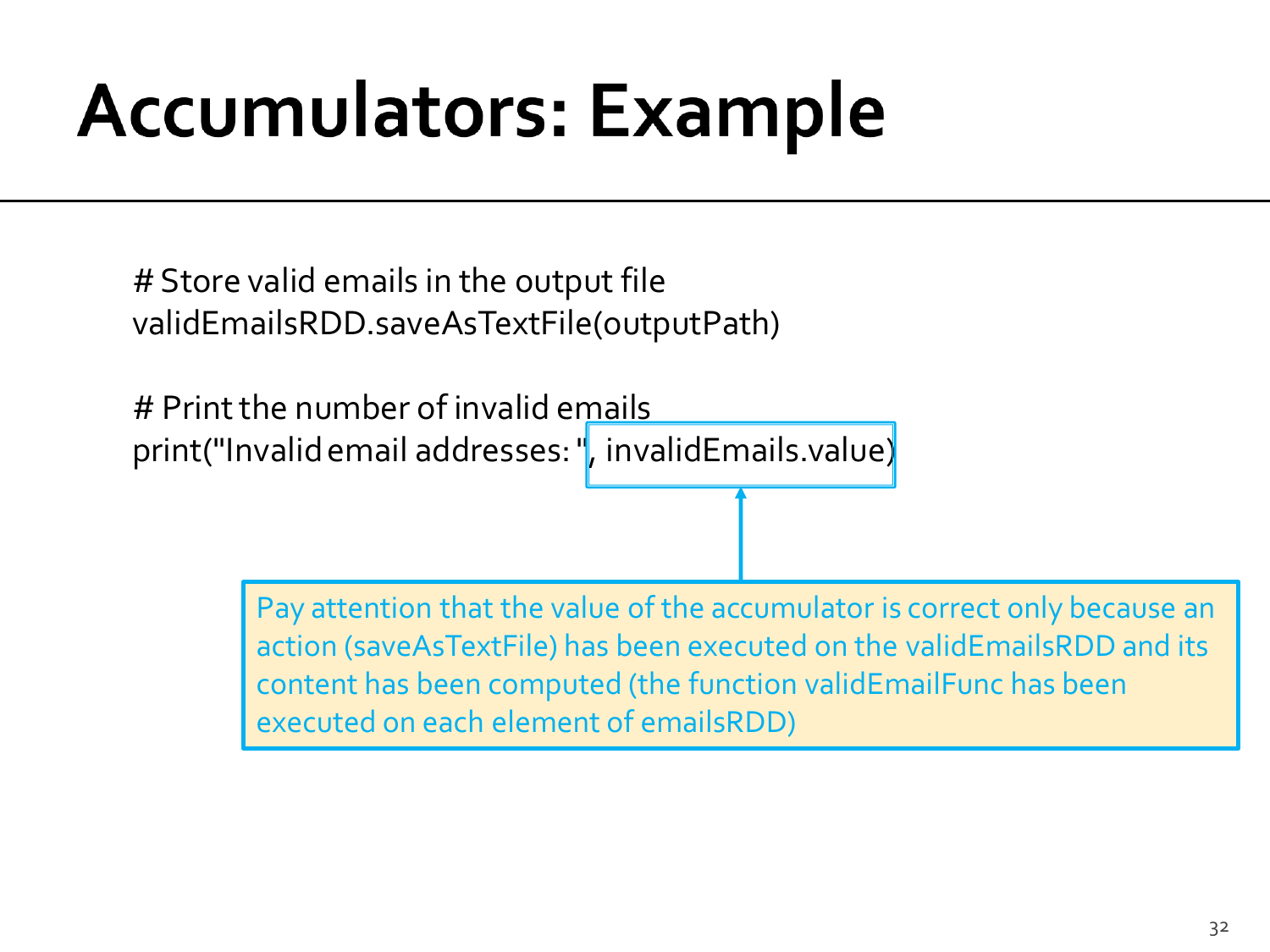# **Personalized accumulators**

- **Programmers can define accumulators based** on new data types (different from integers and floats)
- To define a new accumulator data type of type T, the programmer must define a class subclassing the **AccumulatorParam** interface
	- The AccumulatorParam interface has two methods
		- **EXERG** zero for providing a "zero value" for your data type
		- **Example 1 and 1 and 1 and 1 and 1 and 1 and 1 and 1 and 1 and 1 and 1 and 1 and 1 and 1 and 1 and 1 and 1 and 1 and 1 and 1 and 1 and 1 and 1 and 1 and 1 and 1 and 1 and 1 and 1 and 1 and 1 and 1 and 1 and 1 and 1 and 1 a**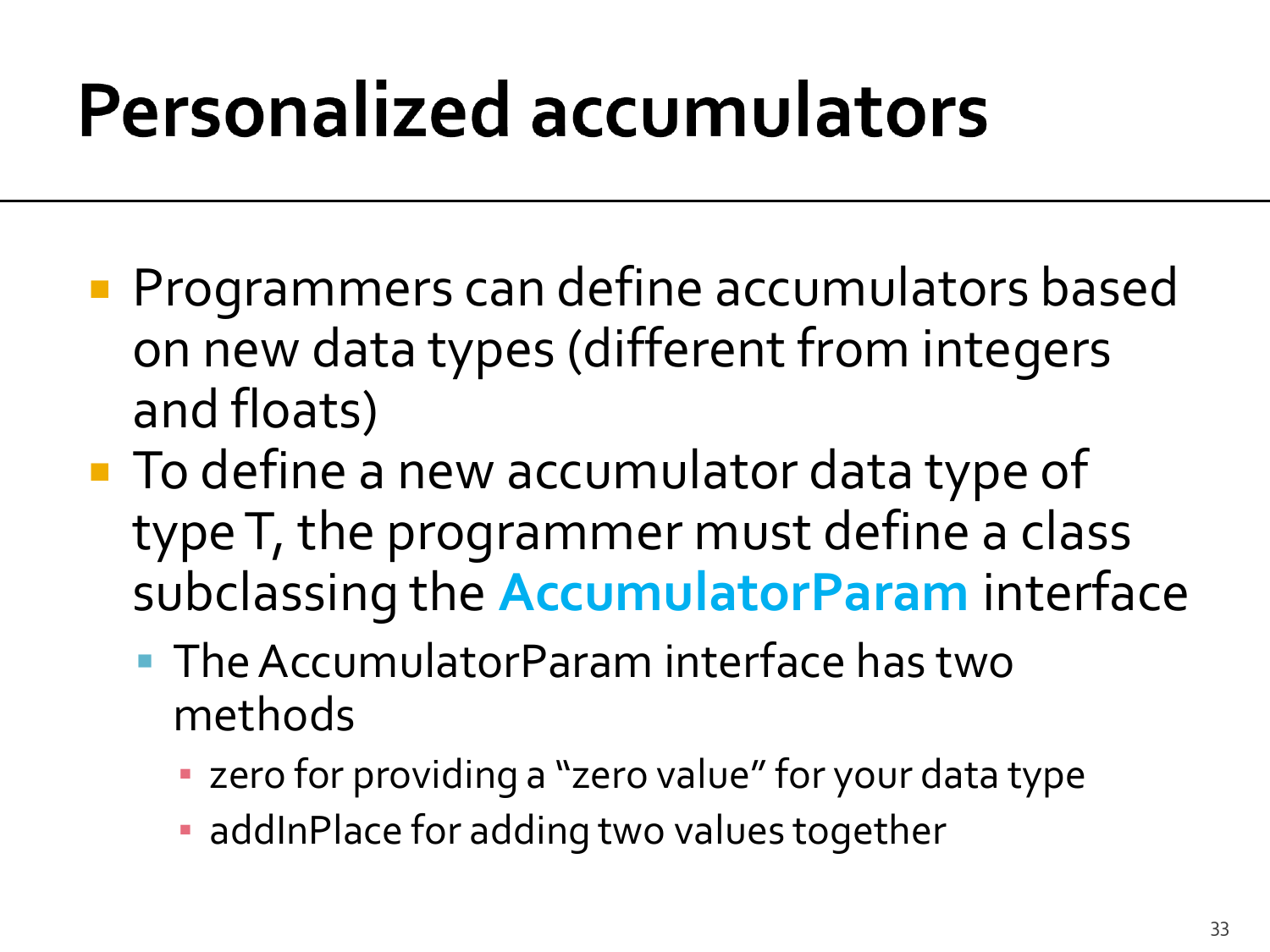#### **Broadcast variables**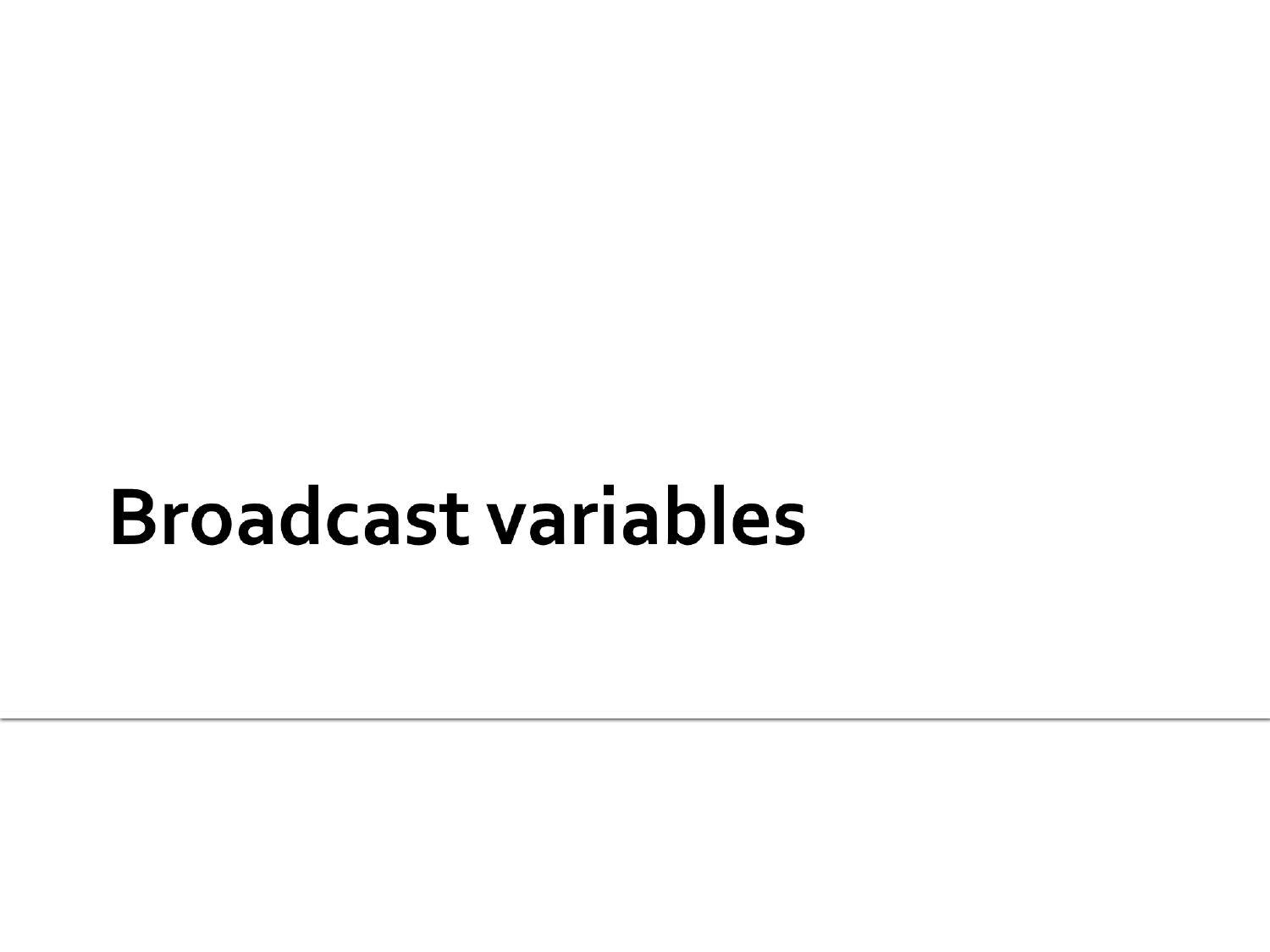### **Broadcast variables**

- Spark supports broadcast variables
- A broadcast variable is a read-only (small/medium) shared variable
	- **That is instantiated in the driver** 
		- **The broadcast variable is stored in the main memory of the** driver in a local variable
	- And it is sent to all worker nodes that use it in one or more Spark operations
		- **The broadcast variable is also stored in the main memory of** the executors (which are instantiated in the used worker nodes)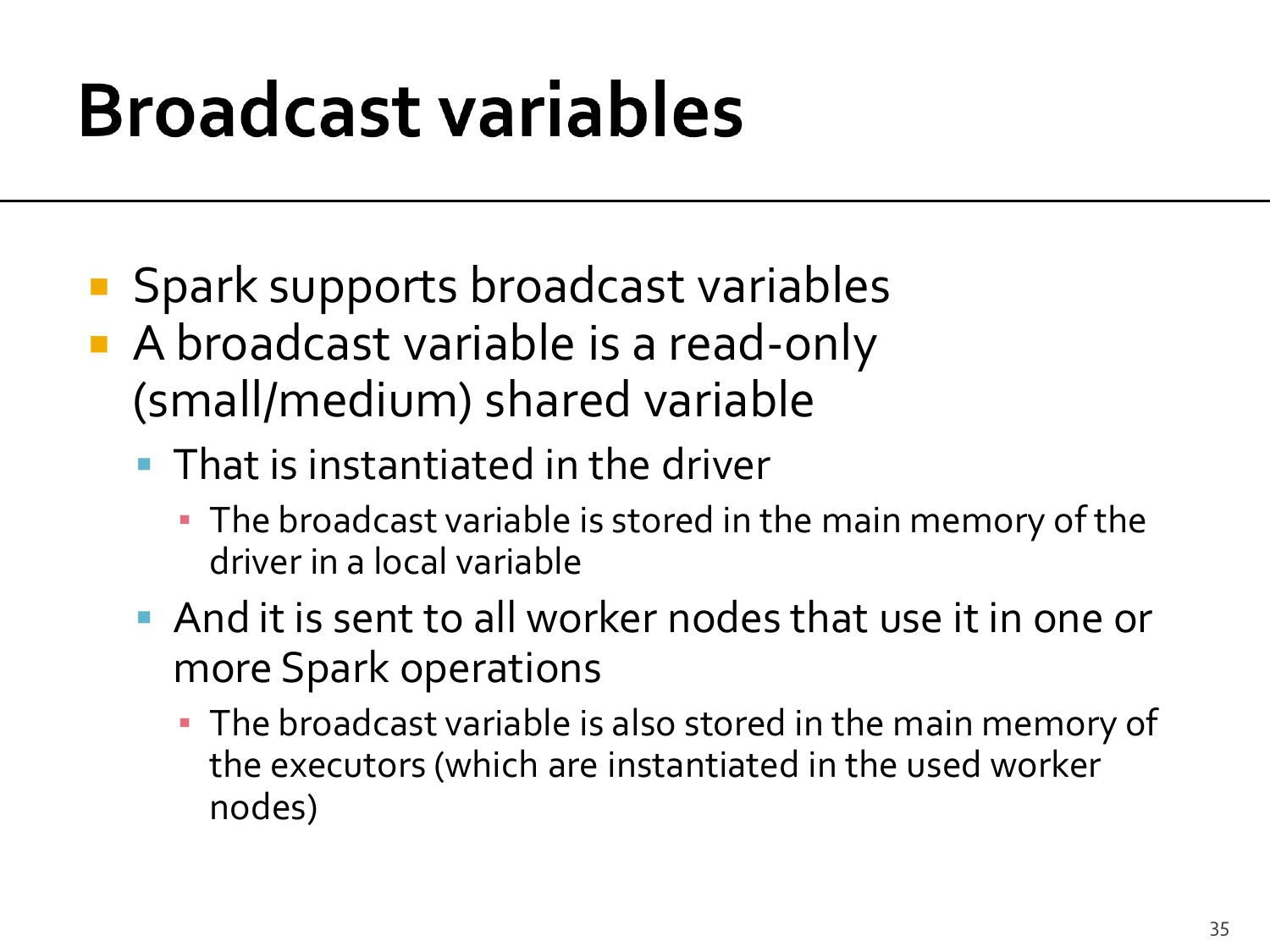### **Broadcast variables**

- A copy each broadcast variable is sent to all executors that are used to run a task executing a Spark operation based on that variable
	- i.e., the variable is sent "num. executors" times
- A broadcast variable is sent only one time to each executor that uses that variable in at least one Spark operation (i.e., in at least one of its tasks)
	- Each executor can run multiples tasks associated with the same broadcast variable
		- The broadcast variable is sent only one time for each executor
	- **Hence, the amount of data sent on the network is limited** by using broadcast variables instead of "standard" variables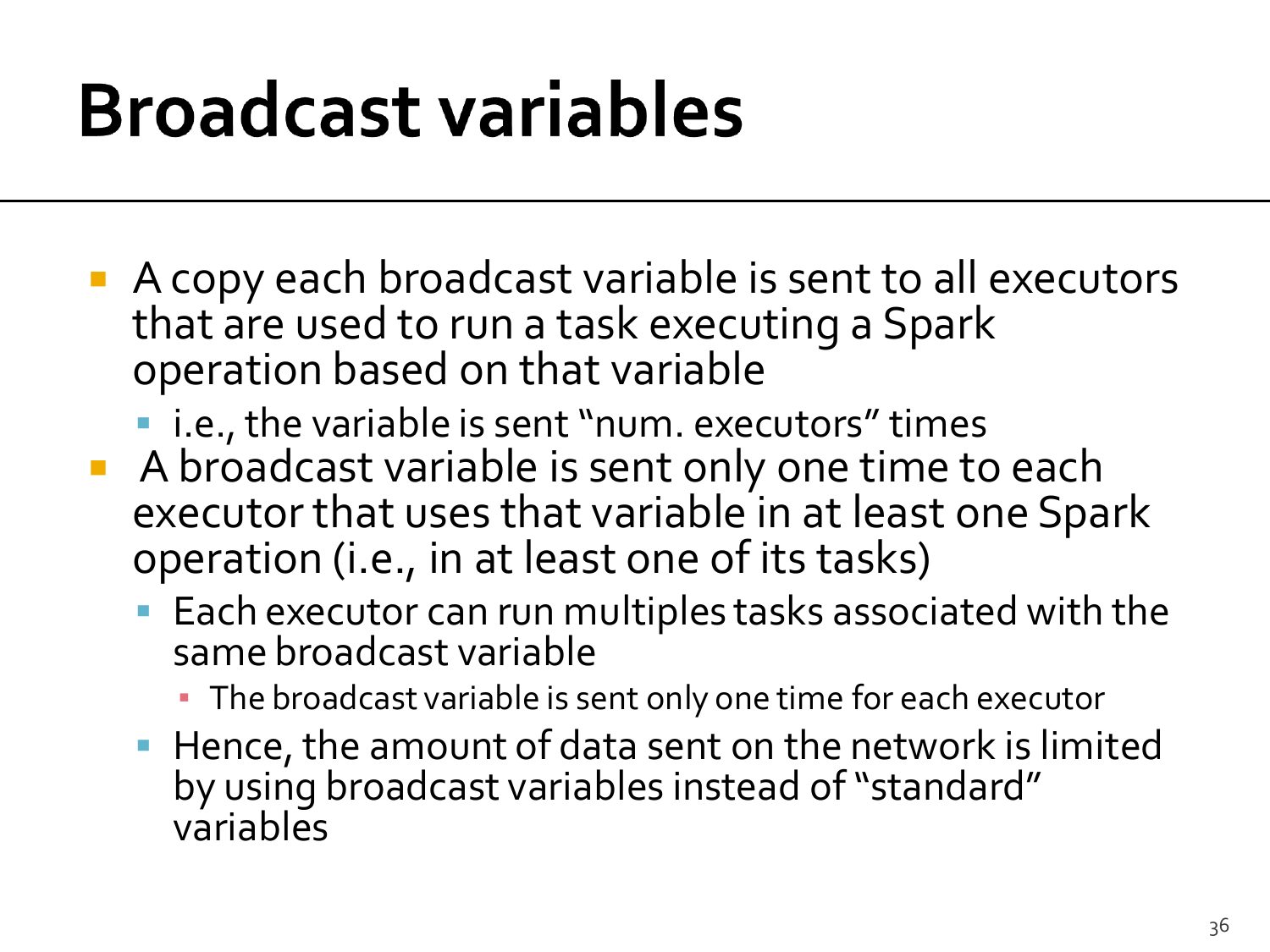#### **Broadcast variables**

- Broadcast variables are usually used to share (small/medium) lookup-tables
	- **They are stored in local variables**
	- **They must the small enough to be stored in the** main memory of the driver and also in the main memory of the executors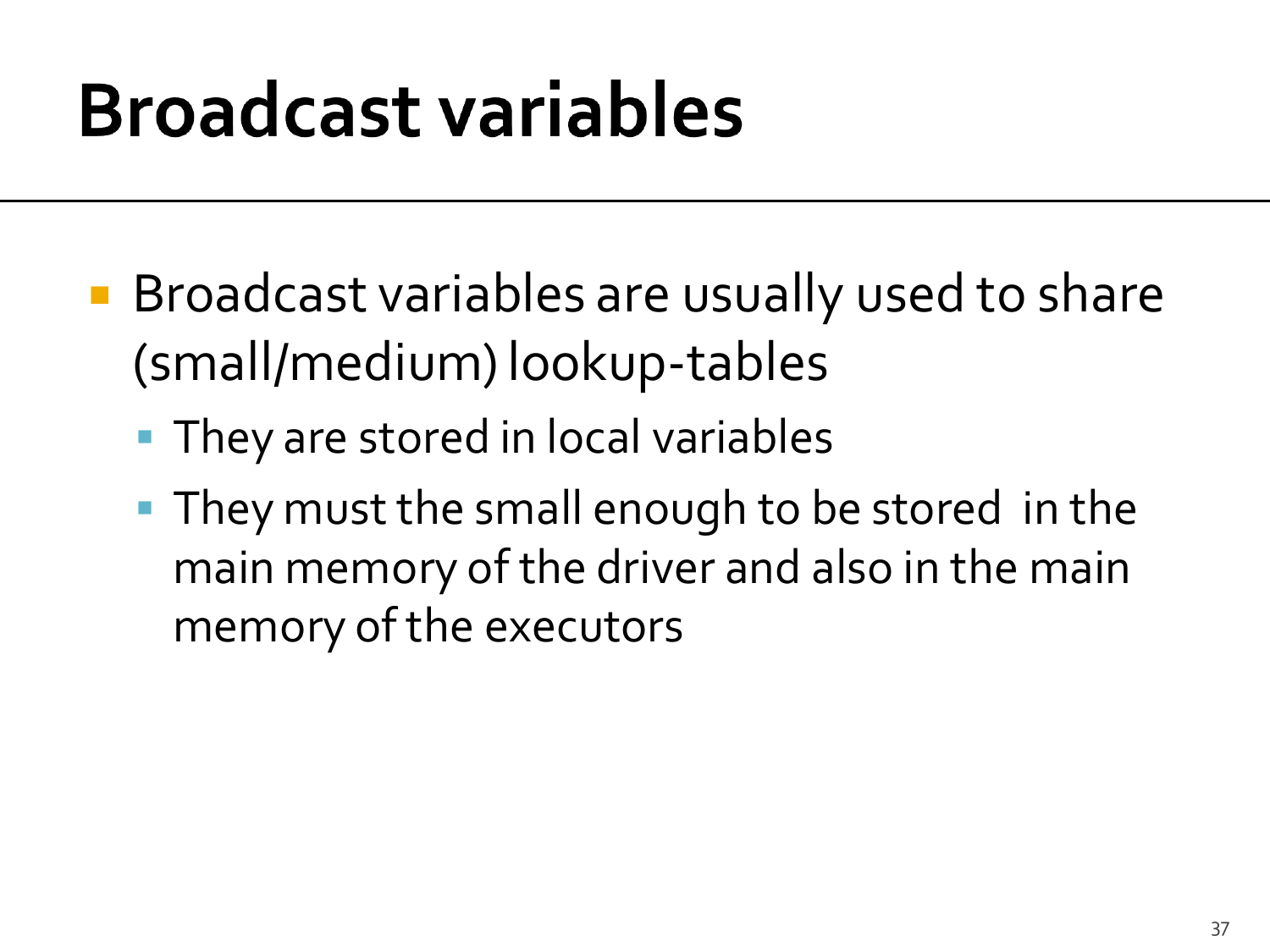#### **Broadcast variables**

- Broadcast variables are objects of type **Broadcast**
- A broadcast variable (of type T) is defined in the driver by using the **broadcast(value)** method of the **SparkContext** class
- The value of a broadcast variable (of type T) is retrieved (usually in transformations) by using **value** of the **Broadcast** class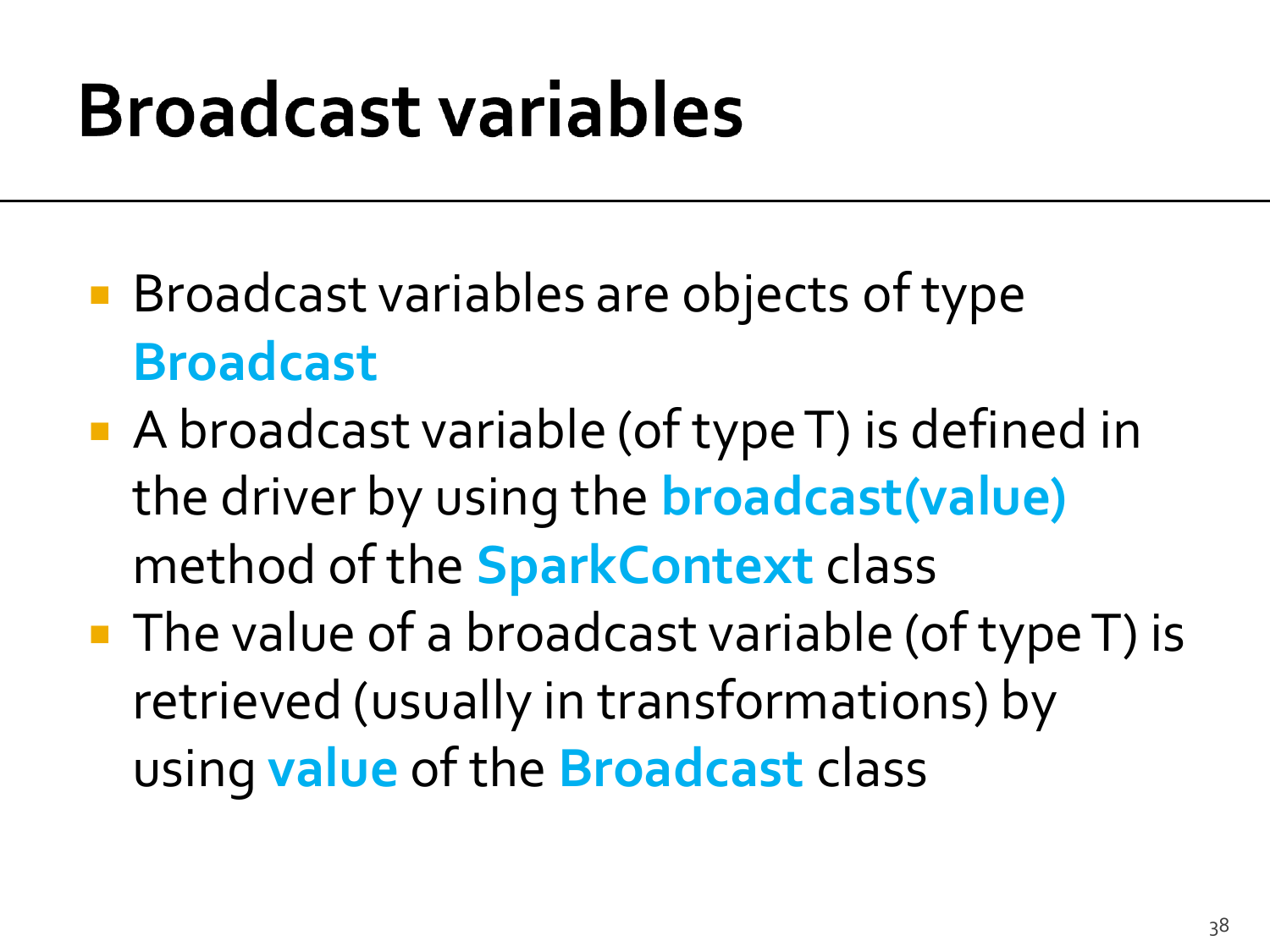- Create an RDD from a textual file containing a dictionary of pairs (word, integer value)
	- One pair for each line
	- **Suppose the content of this first file is large but can be stored in main-memory**
- **Create an RDD from a textual file containing a** set of words
	- A sentence (set of words) for each line
- **The "Transform" the content of the second file** mapping each word to an integer based on the dictionary contained in the first file
	- **Store the result in an HDFS file**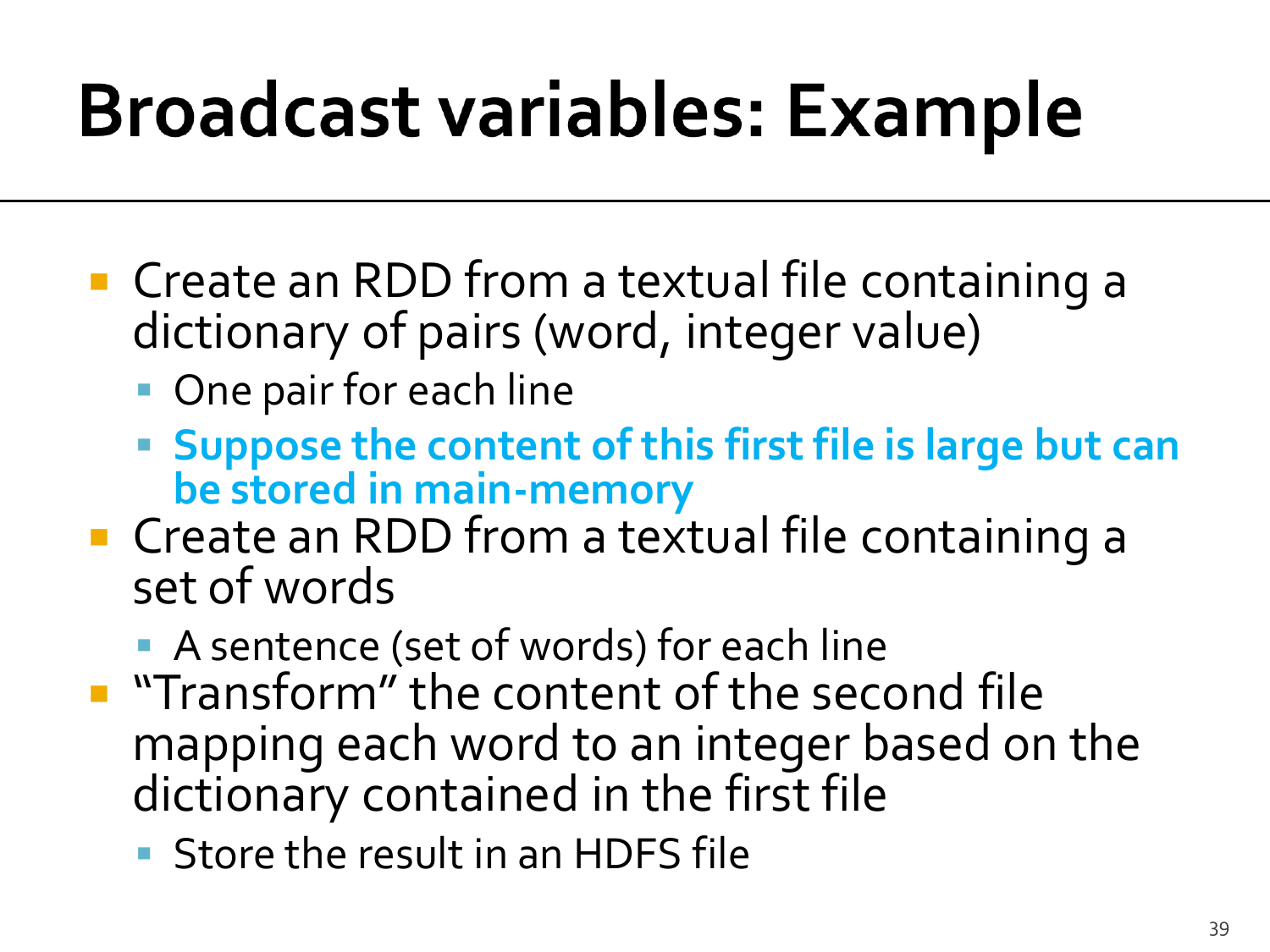#### **First file (dictionary)**

java 1

spark 2

test 3

- Second file (the text to transform)
	- java spark

spark test java

#### **Output file**

1 2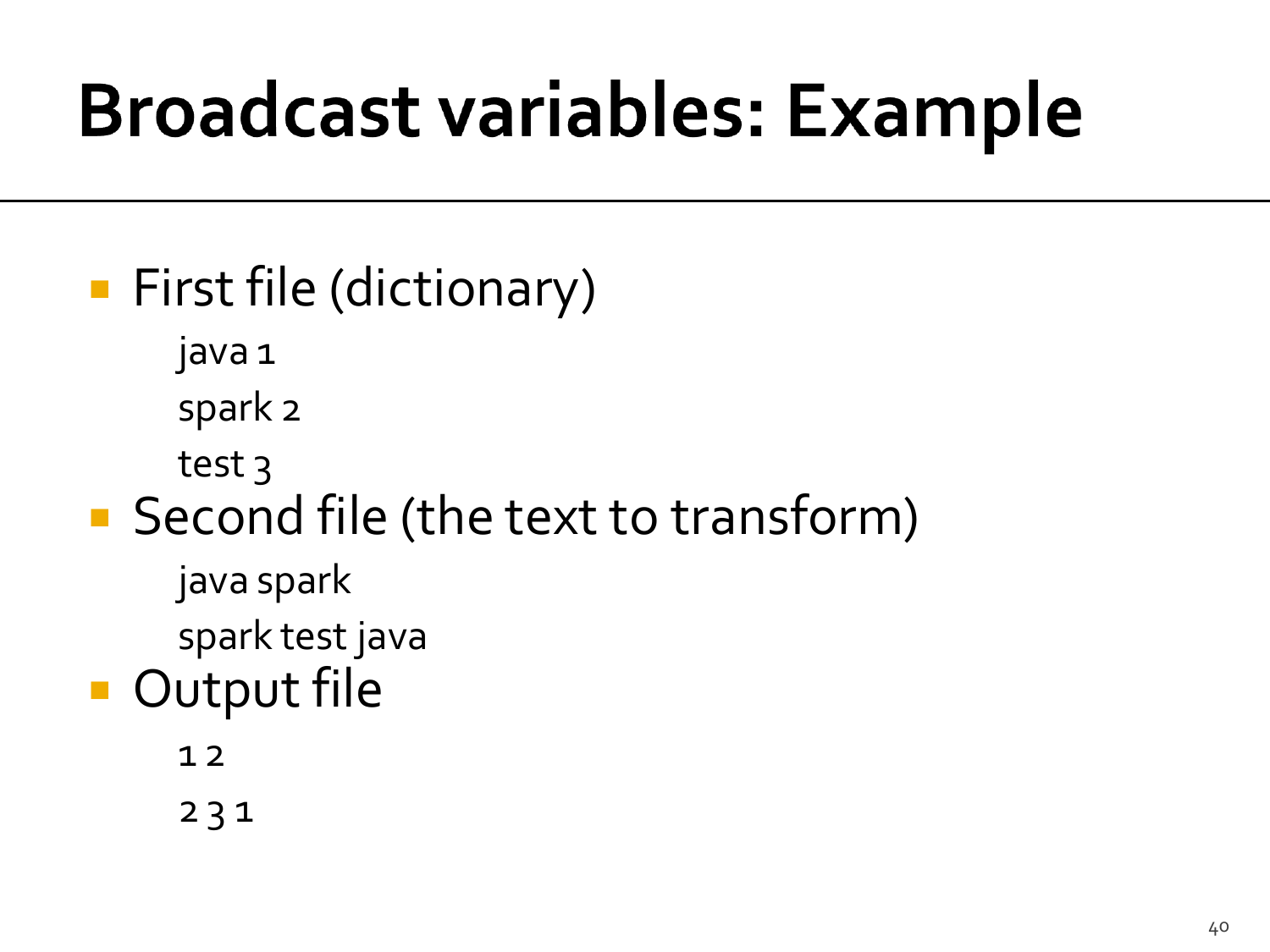# Read the content of the dictionary from the first file and # map each line to a pair (word, integer value) dictionaryRDD = sc.textFile("dictionary.txt").map(lambda line:  $(\text{line.split}(" ")[o], \text{line.split}(" ")[1]))$ 

# Create a broadcast variable based on the content of dictionaryRDD. # Pay attention that a broadcast variable can be instantiated only # by passing as parameter a local variable and not an RDD. # Hence, the collectAsMap method is used to retrieve the content of the # RDD and store it in the dictionary variable dictionary = dictionaryRDD.collectAsMap()

# Broadcast dictionary dictionaryBroadcast = sc.broadcast(dictionary)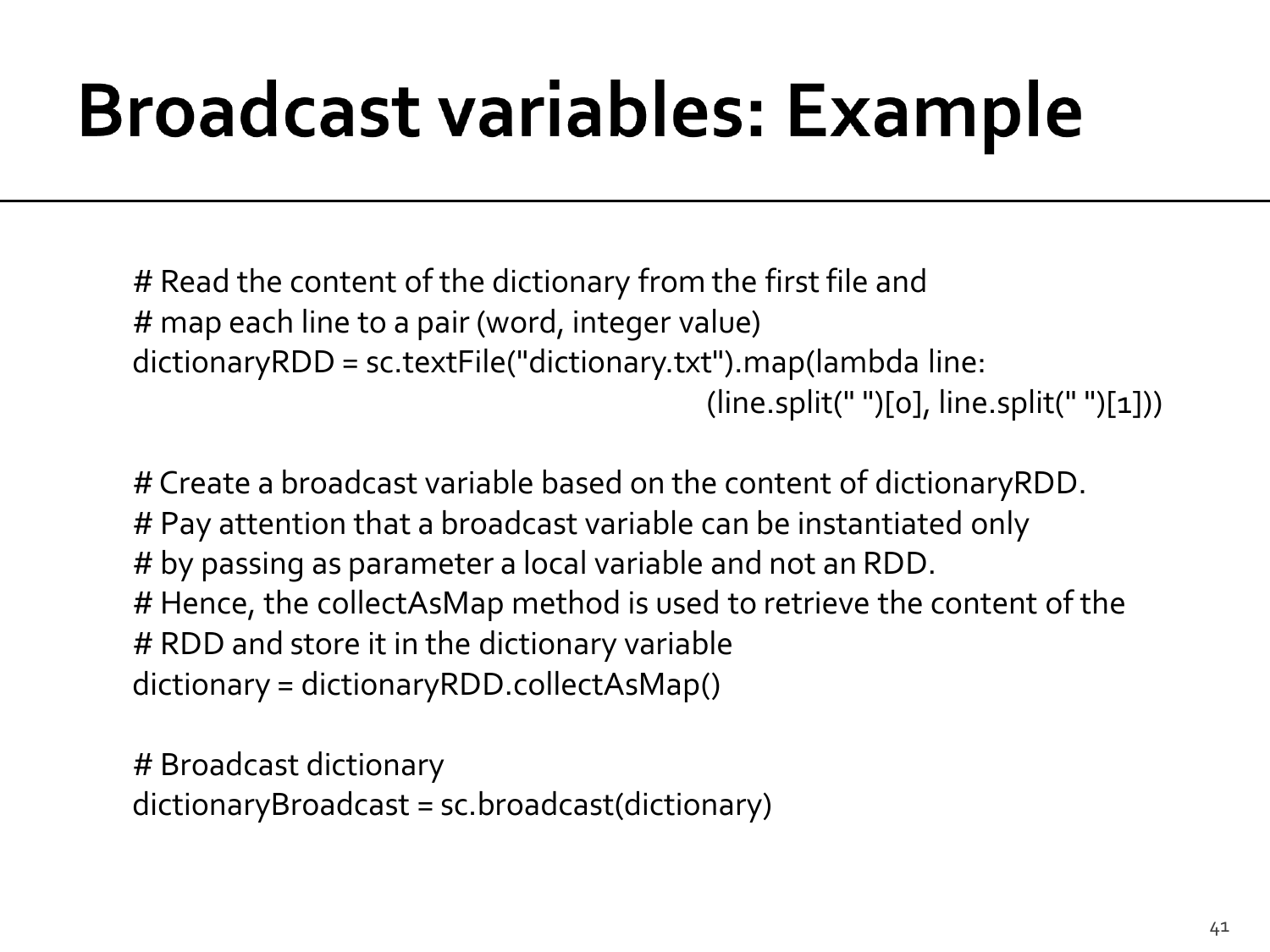# Read the content of the dictionary from the first file and # map each line to a pair (word, integer value) dictionaryRDD = sc.textFile("dictionary.txt").map(lambda line:  $(\text{line.split}("")[0], \text{line.split}("")[1])$ 

# Create a broadcast variable based on the content of dictionaryRDD. # Pay attention that a broadcast variable can be instantiated only # by passing as parameter a local variable and not an RDD. # Hence, the collectAsMap method is used to retrieve the content of the # RDD and store it in the dictionary variable dictionary = dictionaryRDD.collectAsMap()

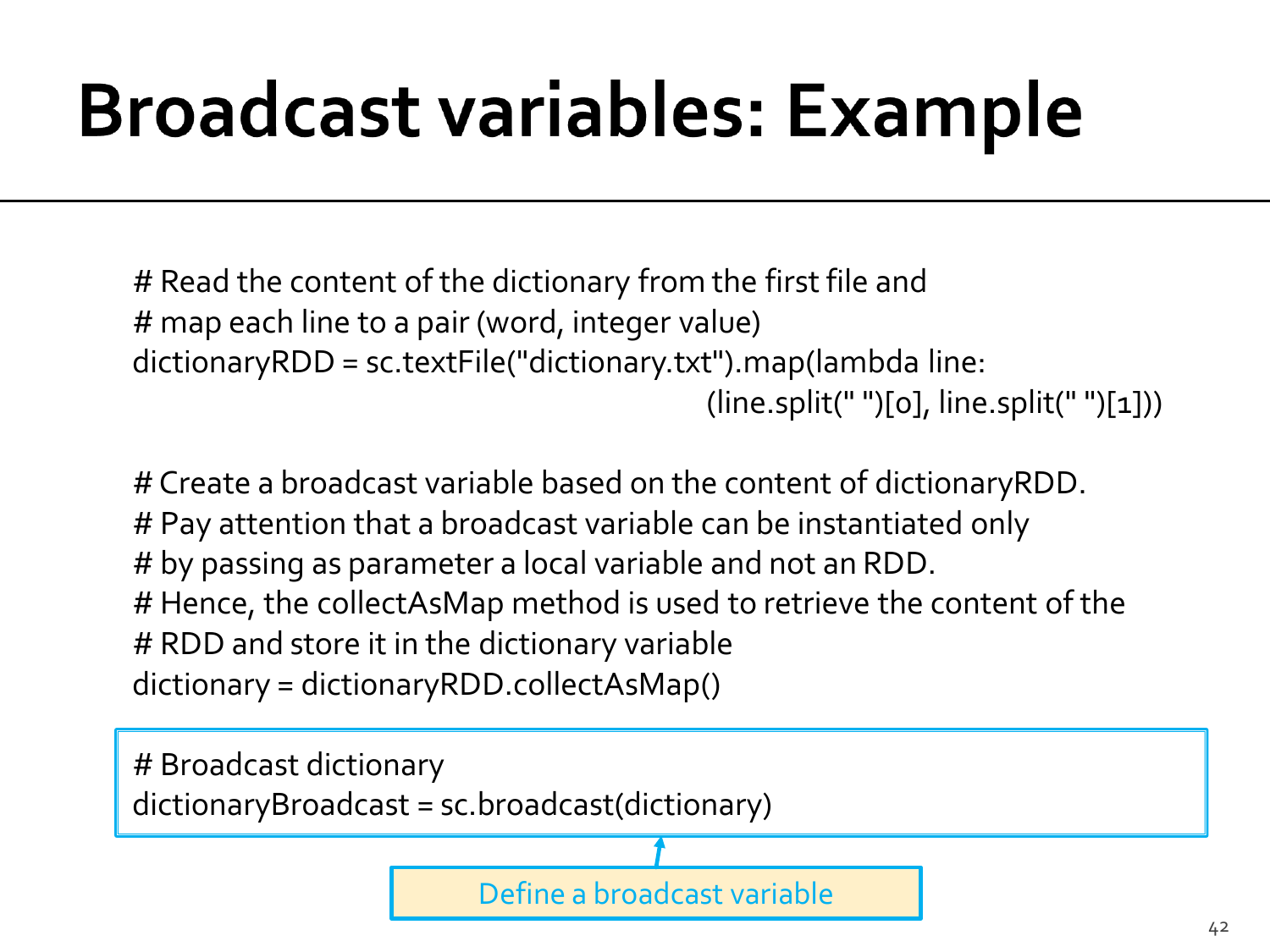# Read the content of the second file textRDD = sc.textFile("document.txt")

# Define the function that is used to map strings to integers def myMapFunc(line): transformedLine=''

```
for word in line.split(' '):
         intValue = dictionaryBroadcast.value[word]
          transformedLine = transformedLine+intValue+' '
```
return transformedLine.strip()

# Map words in textRDD to the corresponding integers and concatenate # them

```
mappedTextRDD= textRDD.map(myMapFunc)
```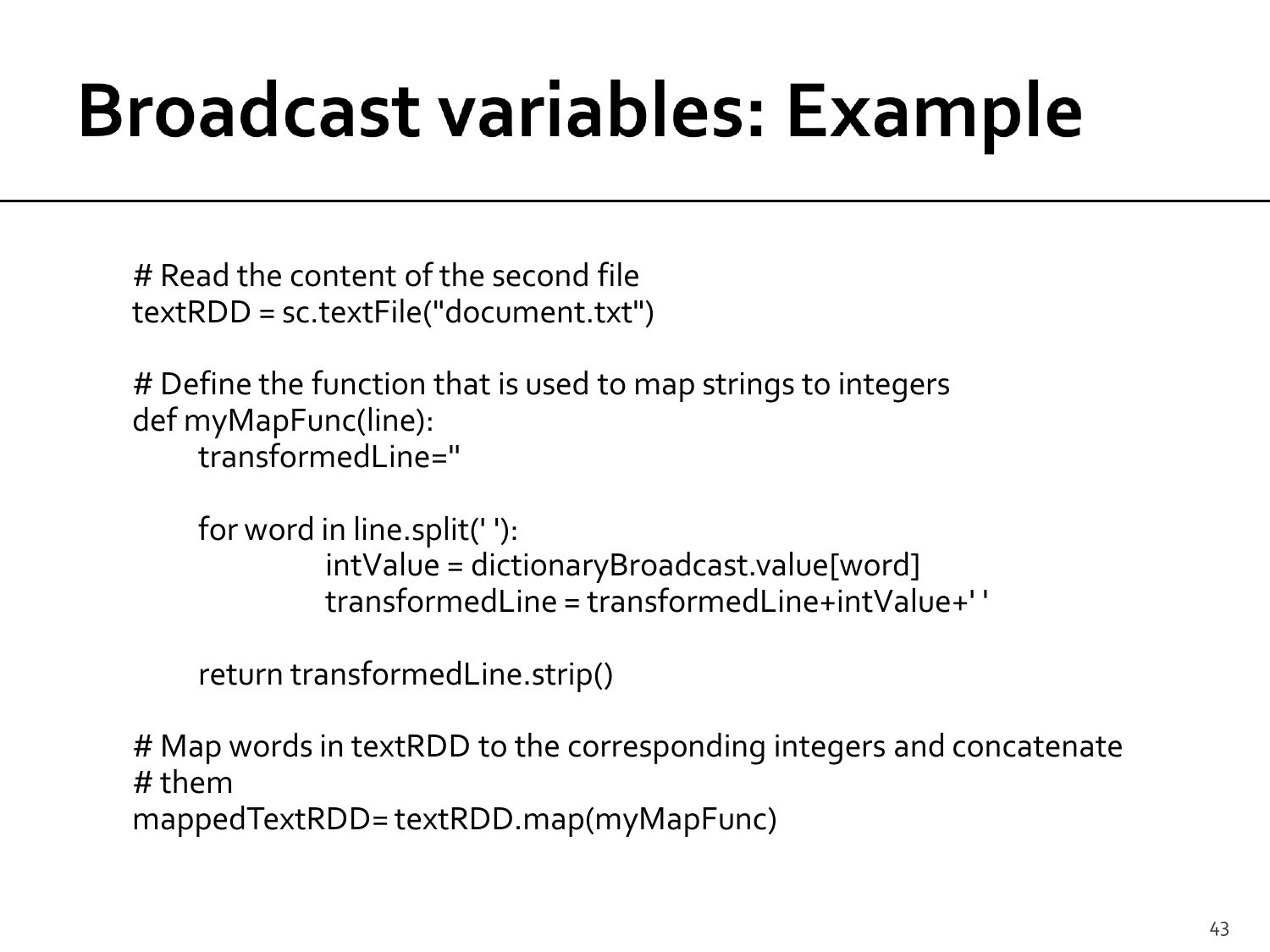# Read the content of the second file textRDD = sc.textFile("document.txt")

# Define the function that is used to map strings to integers

def myMapFunc(line): transformedLine='' Retrieve the content of the broadcast variable and use it

```
for word in line.split('):
         intValue = dictionaryBroadcast.value[word]
          transformedLine = transformedLine+intValue+' '
```
return transformedLine.strip()

# Map words in textRDD to the corresponding integers and concatenate # them

mappedTextRDD= textRDD.map(myMapFunc)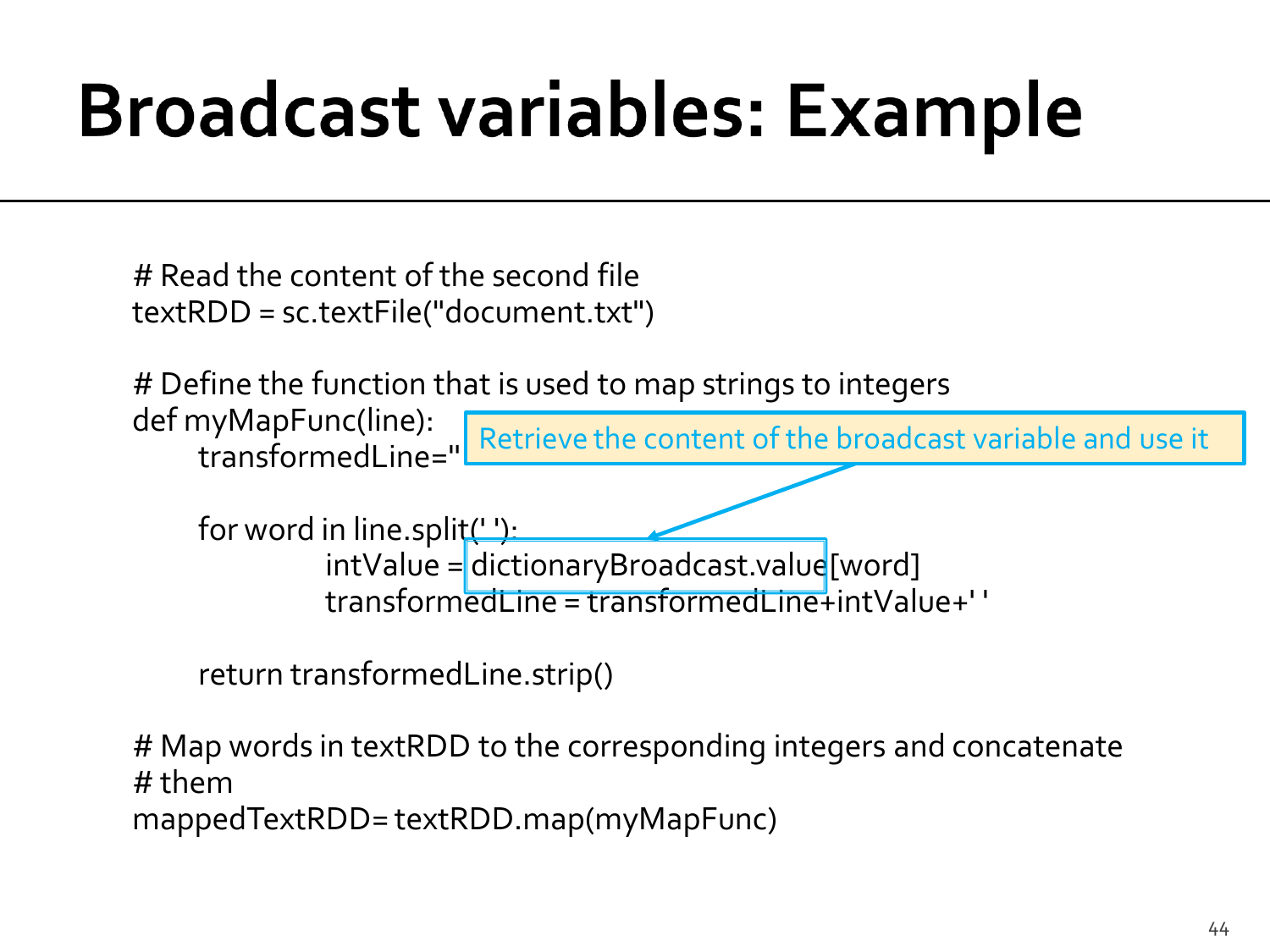# Store the result in an HDFS file mappedTextRDD.saveAsTextFile(outputPath)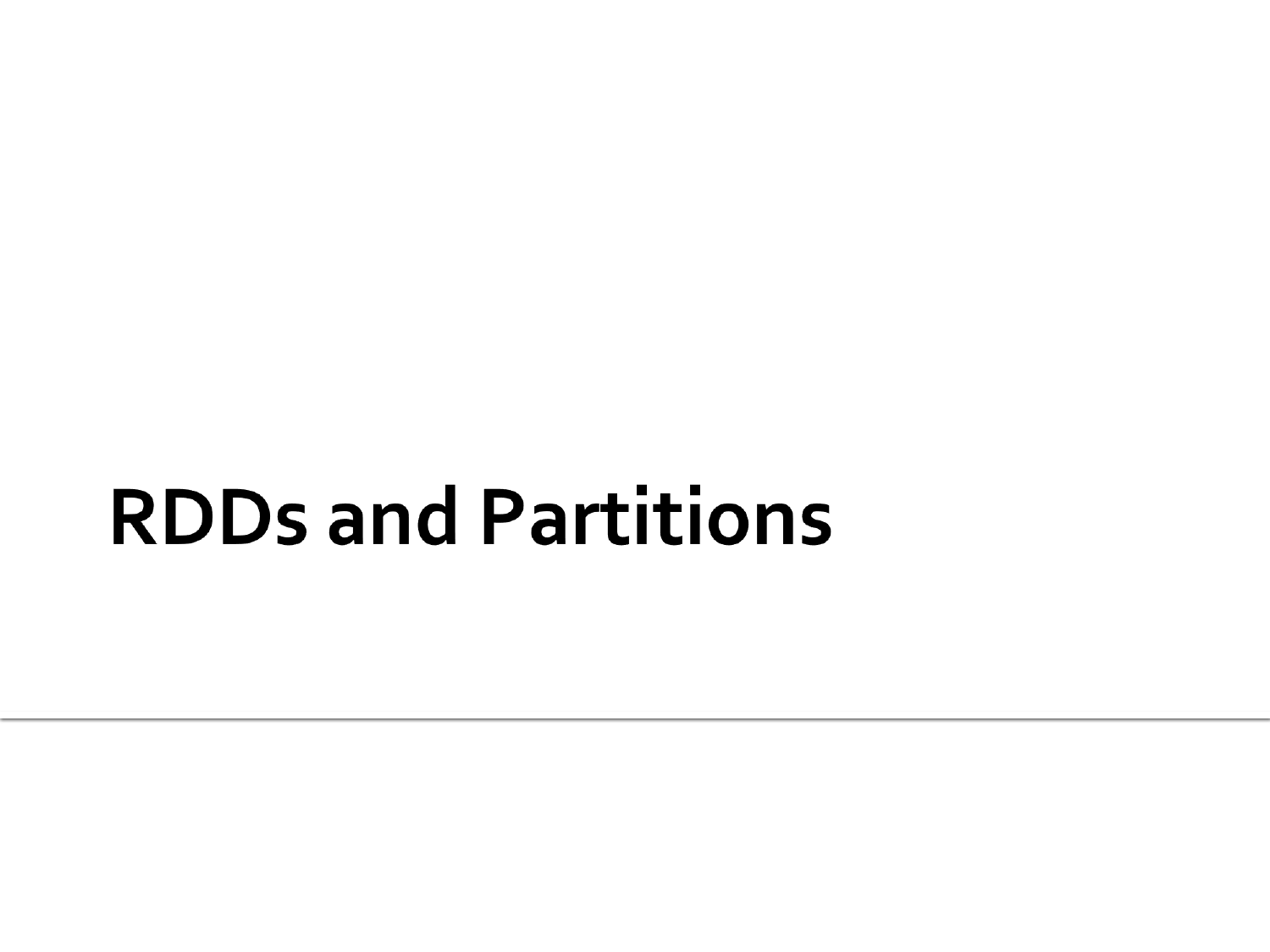- The content of each RDD is split in partitions
	- **The number of partitions and the content of each** partition depend on how RDDs are defined/created
- **The number of partitions impacts on the** maximum parallelization degree of the Spark application
	- But pay attention that the amount of resources is limited (there is a maximum number of executors and parallel tasks)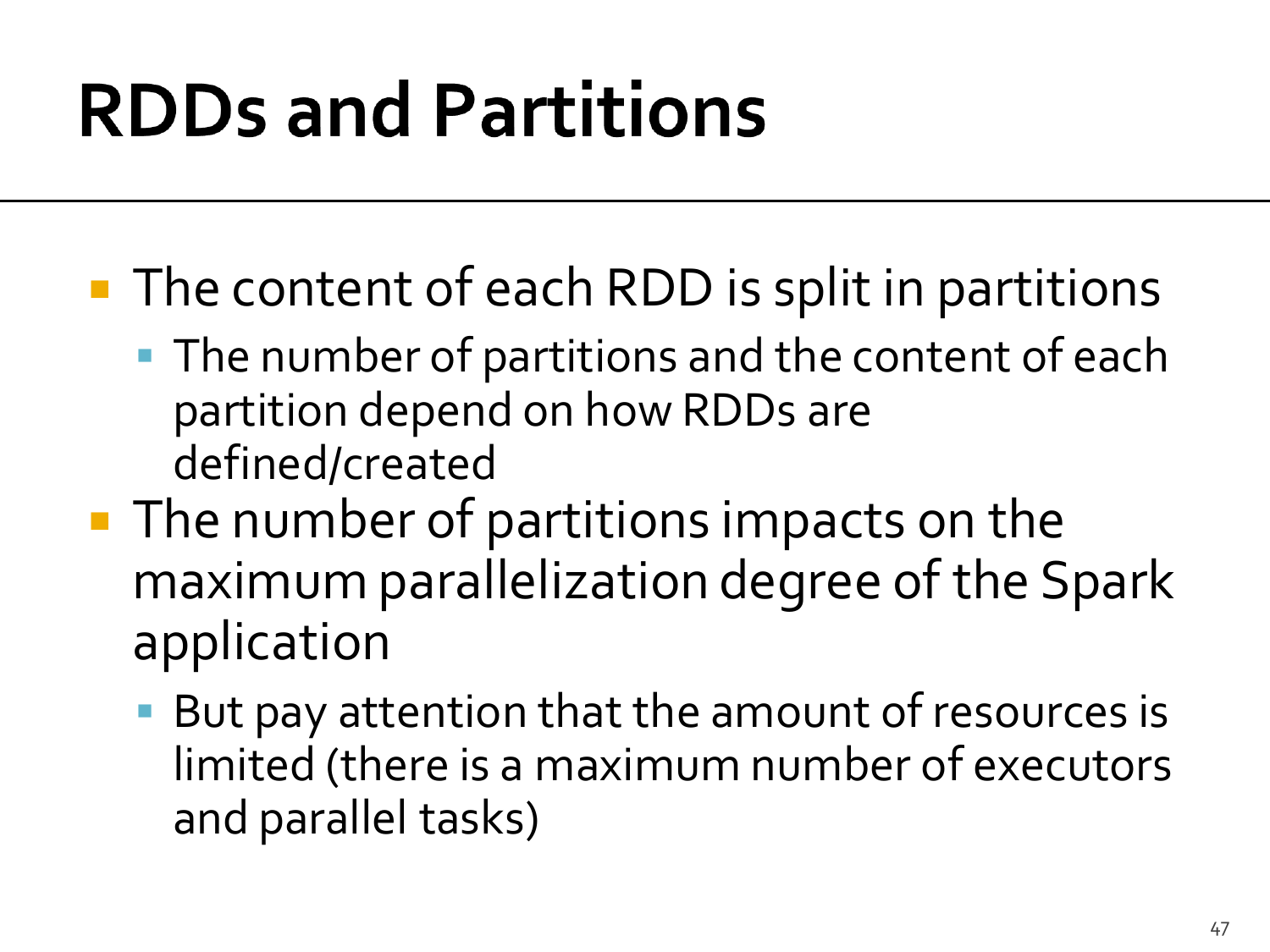# **How many Partitions are good?**

- Disadvantages of too few partitions
	- **Less concurrency/parallelism** 
		- There could be worker nodes that are idle and could be used to speed up the execution of your application
	- **Data skewing and improper resource utilization** 
		- **Data might be skewed on one partition** 
			- **One partition with many data**
			- **Many partitions with few data**
		- **The worker node that processes that large partition** needs more time than the other workers
			- It becomes the bottleneck of your application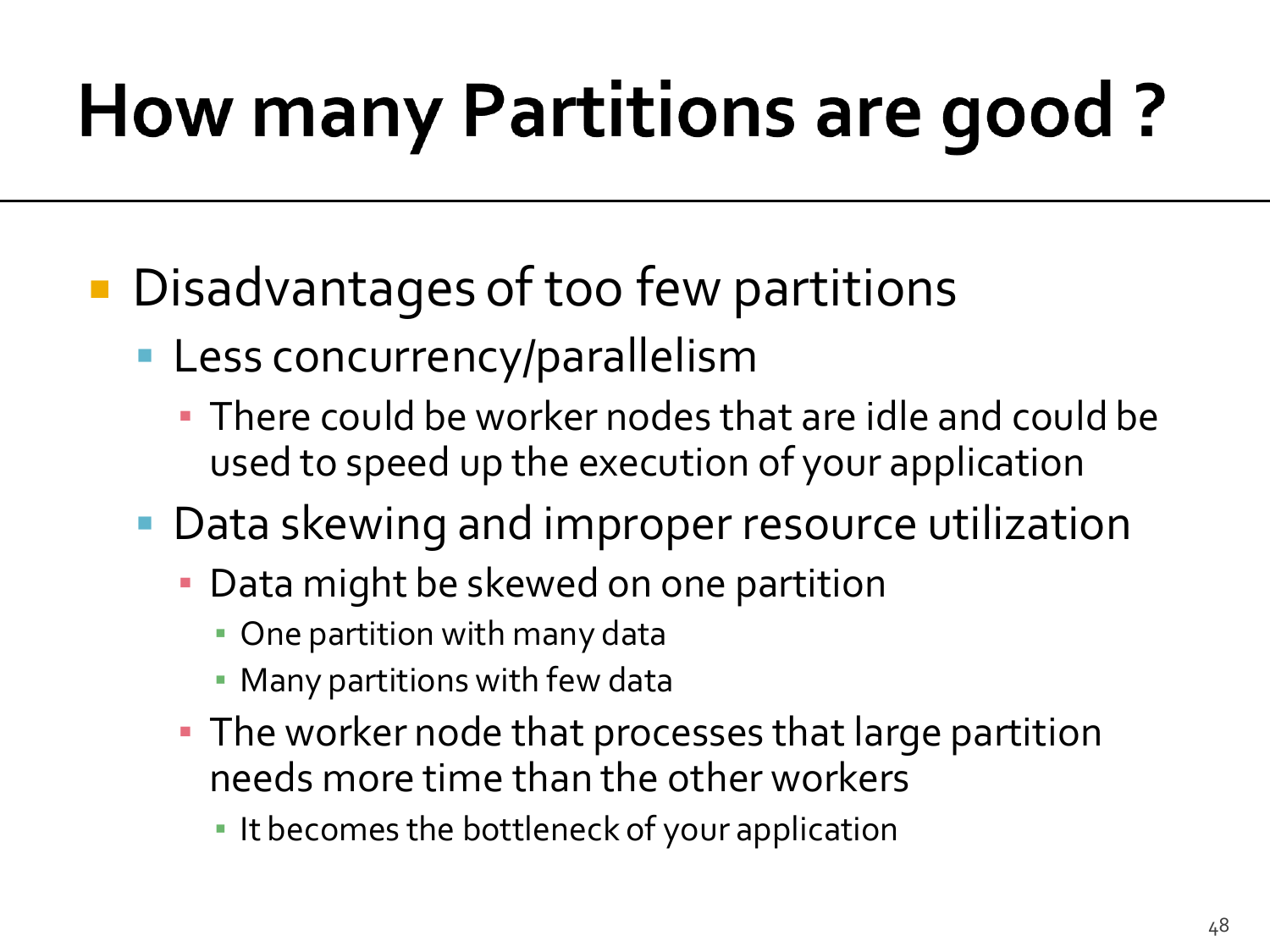# **How many Partitions are good?**

- **Disadvantages of too many partitions** 
	- **Task scheduling may take more time than actual** execution time if the amount of data in some partitions is too small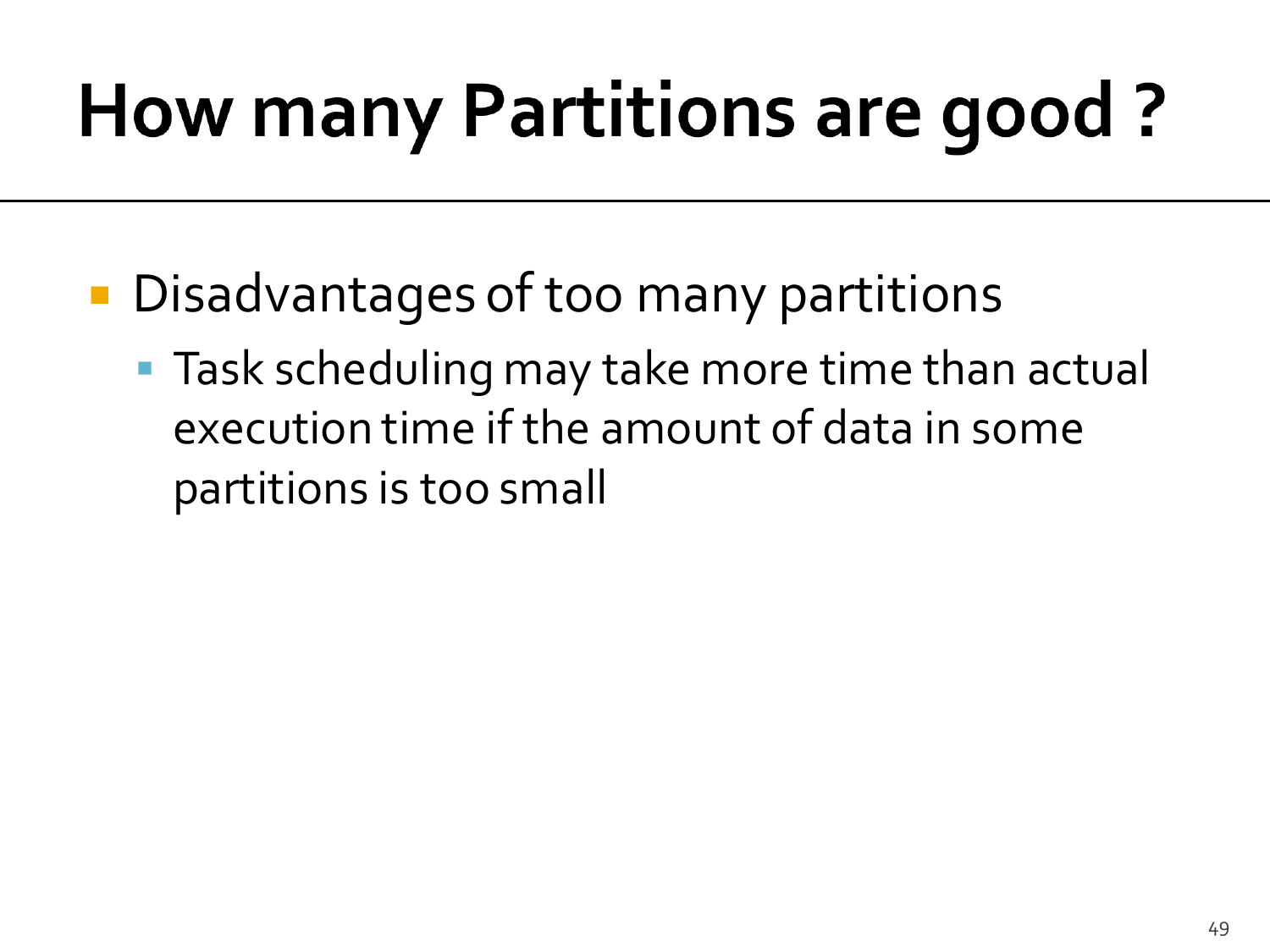- Only some specific transformations set the number of partitions of the returned RDD
	- parallelize(), textFile(), repartition(), coalesce()
- The majority of the Spark transformations do not change the number of partitions
	- **Those transformations preserve the number of** partitions of the input RDD
		- i.e., the returned RDD has the same number of partitions of the input RDD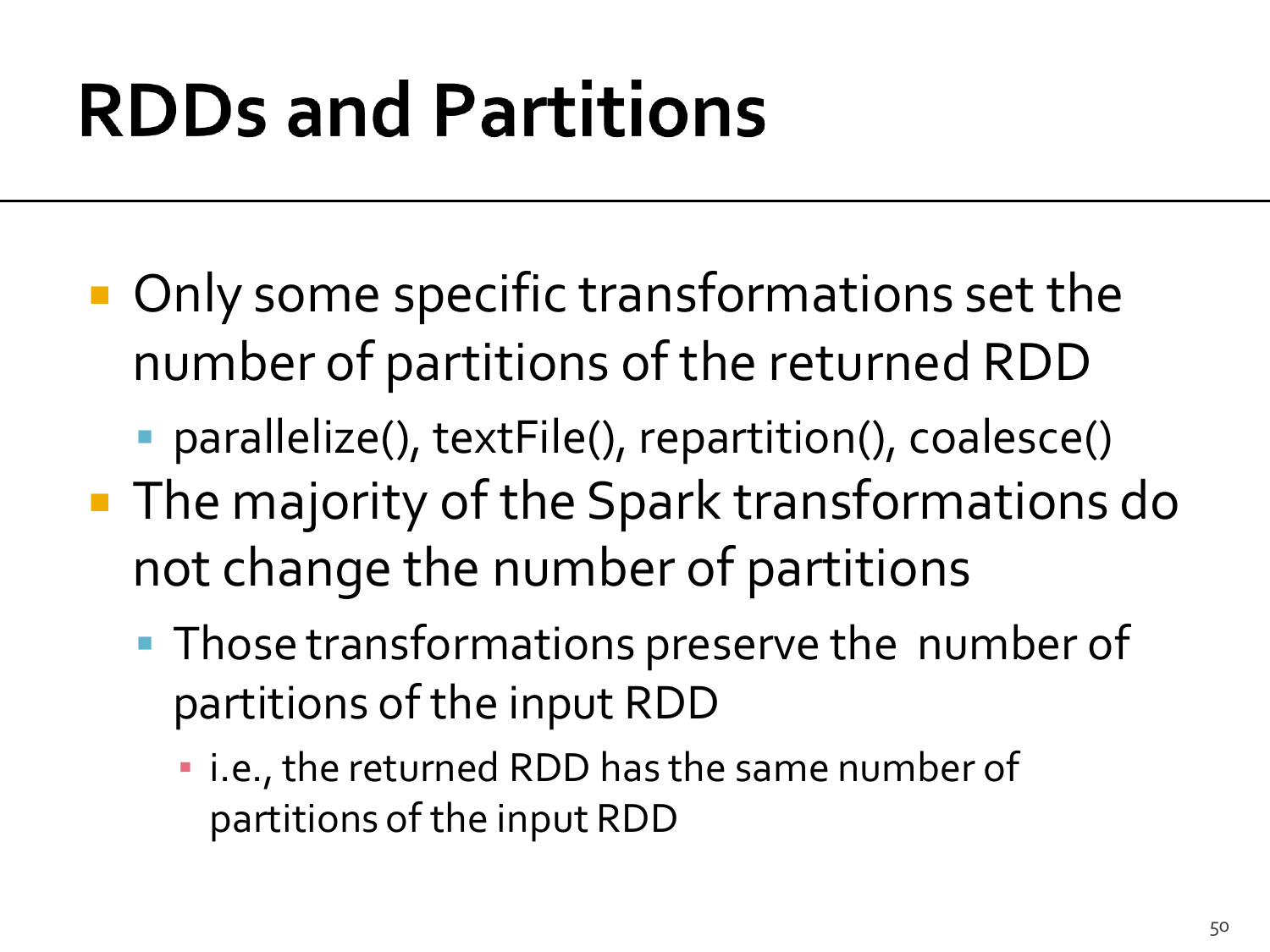#### **parallelize(collection)**

- The number of partitions of the returned RDD is equal to *sc.defaultParallelism*
- **Sparks tries to balance the number of elements per** partition in the returned RDD
	- **Elements are not assigned to partitions based on their value**
- **parallelize(collection, numSlices)** 
	- The number of partitions of the returned RDD is equal to **numSlices**
	- **Sparks tries to balance the number of elements per** partition in the returned RDD
		- **Elements are not assigned to partitions based on their value**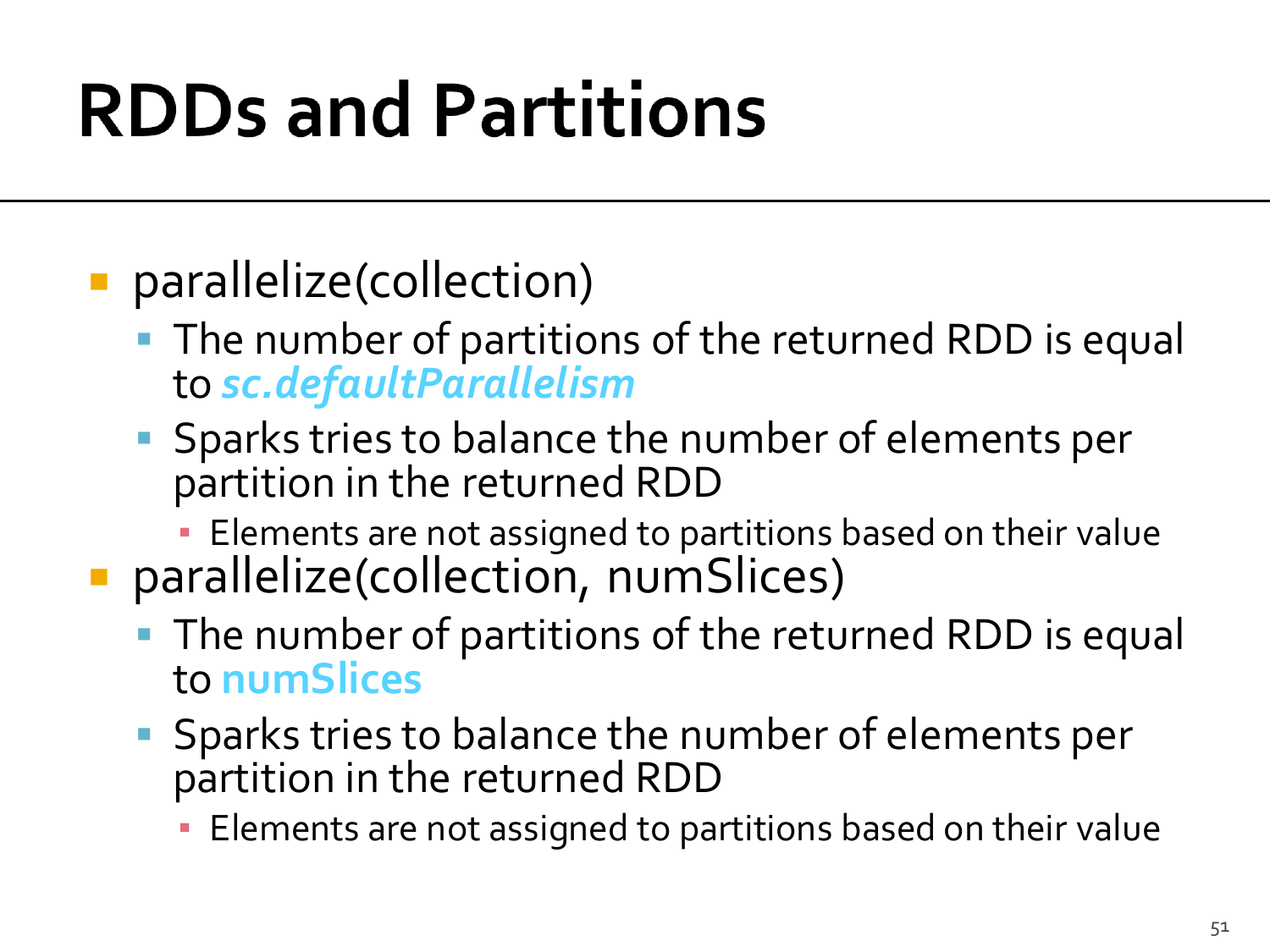- textFile(pathInputData)
	- The number of partitions of the returned RDD is equal to the **number of input chunks/blocks** of the input HDFS data
	- Each partition contains the content of **one of the input blocks**
- textFile(pathInputData, minPartitions)
	- The user specified number of partitions must be greater than the number of input blocks
	- The number of partitions of the returned RDD is greater than or equal to the specified value **minPartitions**
	- Each partition contains **a part of one input blocks**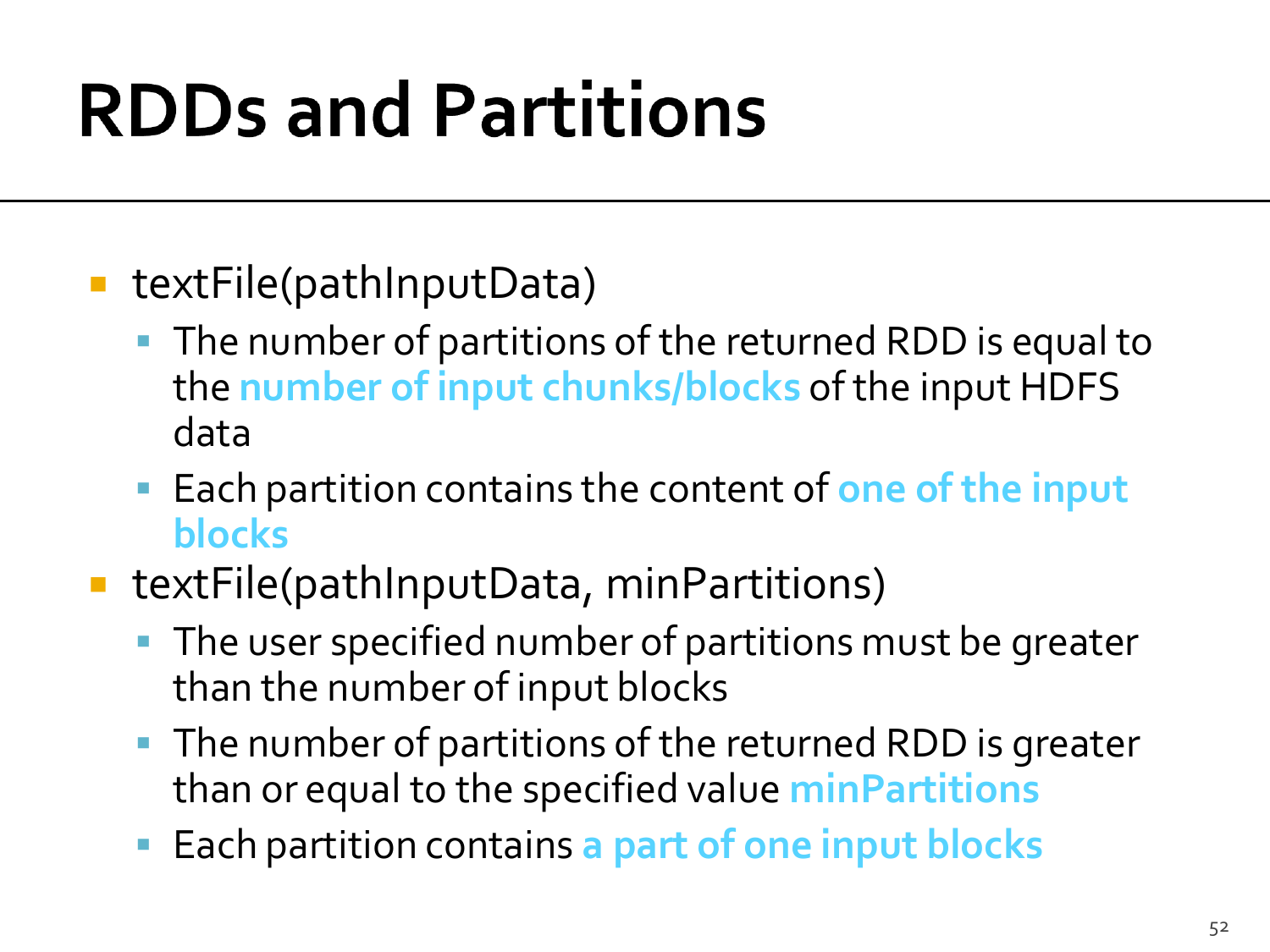- **F** repartition(numPartitions)
	- **numPartitions** can be greater or smaller than the number of partitions of the input RDD
	- The number of partitions of the returned RDD is equal to **numPartitions**
	- Sparks tries to balance the number of elements per partition in the returned RDD
		- **Elements are not assigned to partitions based on their value**
	- A **shuffle** operation is executed to assign input elements to the partitions of the returned RDD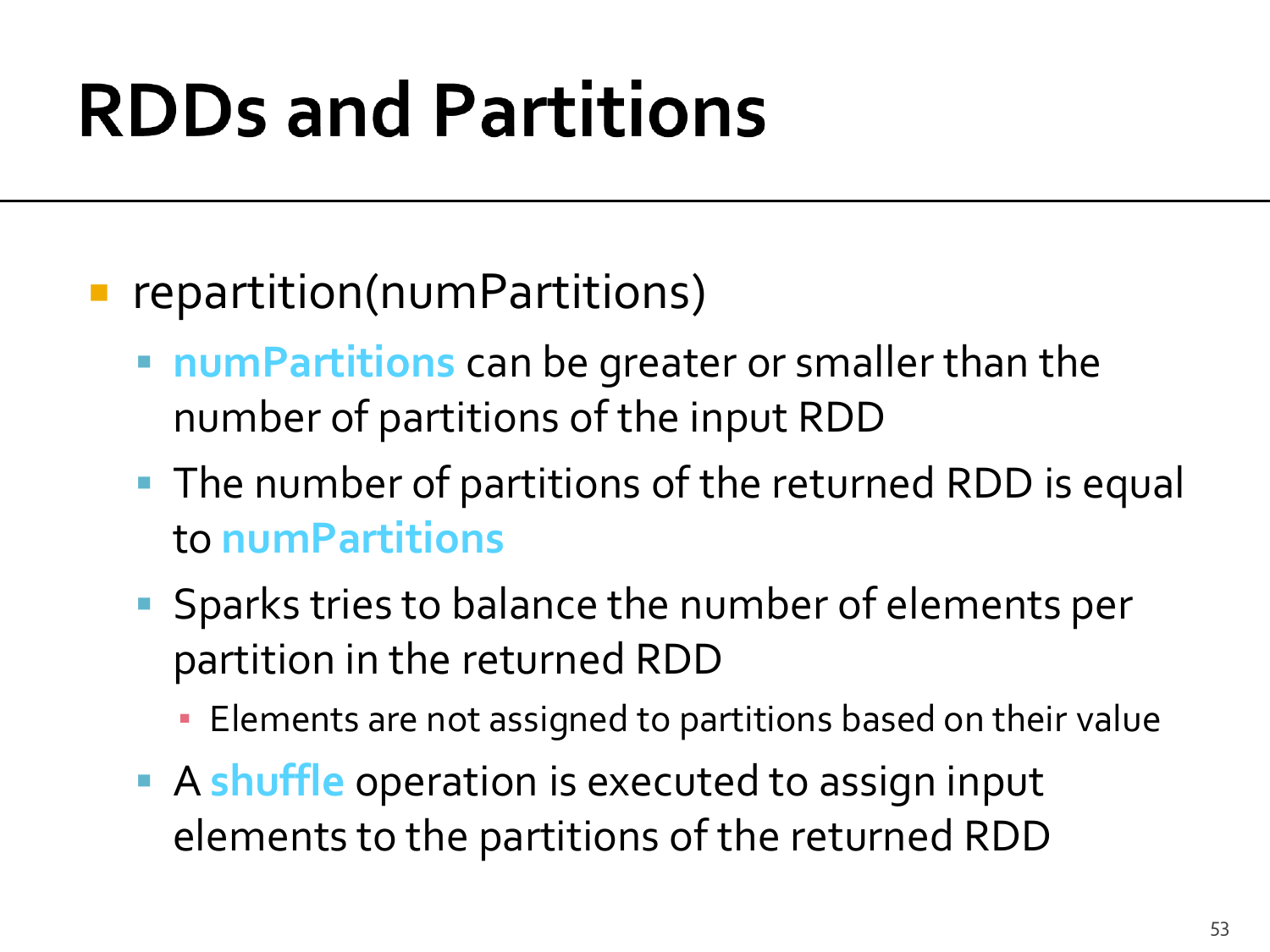- coalesce(numPartitions)
	- **numPartitions** < number of partitions of the input RDD
	- The number of partitions of the returned RDD is equal to **numPartitions**
	- **Sparks tries to balance the number of elements per** partition in the returned RDD
		- **Elements are not assigned to partitions based on their value**
	- Usually **no shuffle operation** is executed to assign input elements to the partitions of the returned RDD
	- coalesce is more efficient than repartition to reduce the number of partitions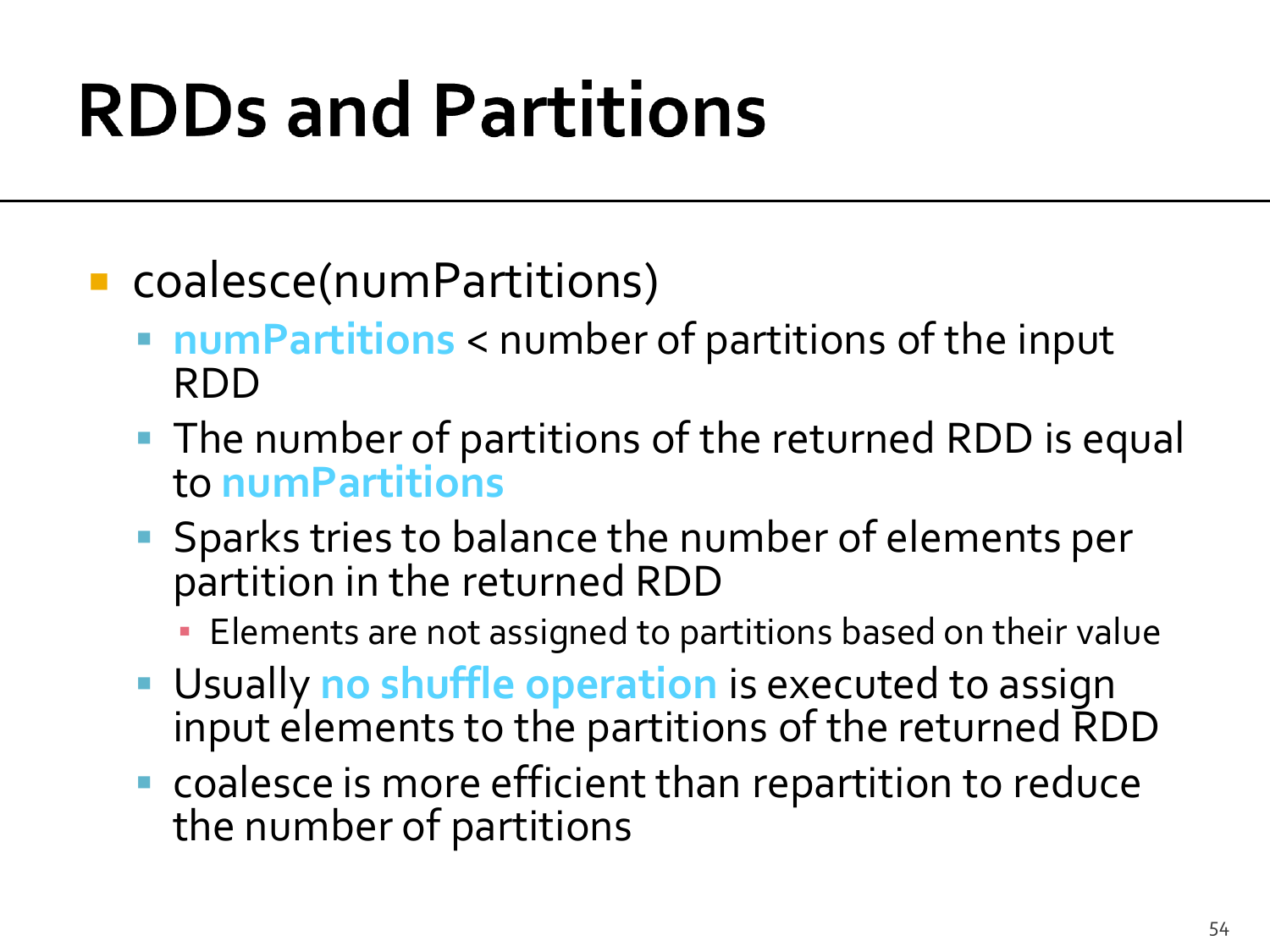# **Partitioning of Pair RDDs**

- Spark allows specifying how to partition the content of RDDs of key-value pairs
	- **The input pairs are grouped in partitions based on the** integer value returned by a **function applied on the key** of each input pair
	- **This operation can be useful to improve the efficiency** of the next transformations by reducing the amount of shuffle operations and the amount of data sent on the network in the next steps of the application
		- **· Spark can optimize the execution of the transformations if** the input RDDs of pairs are properly partitioned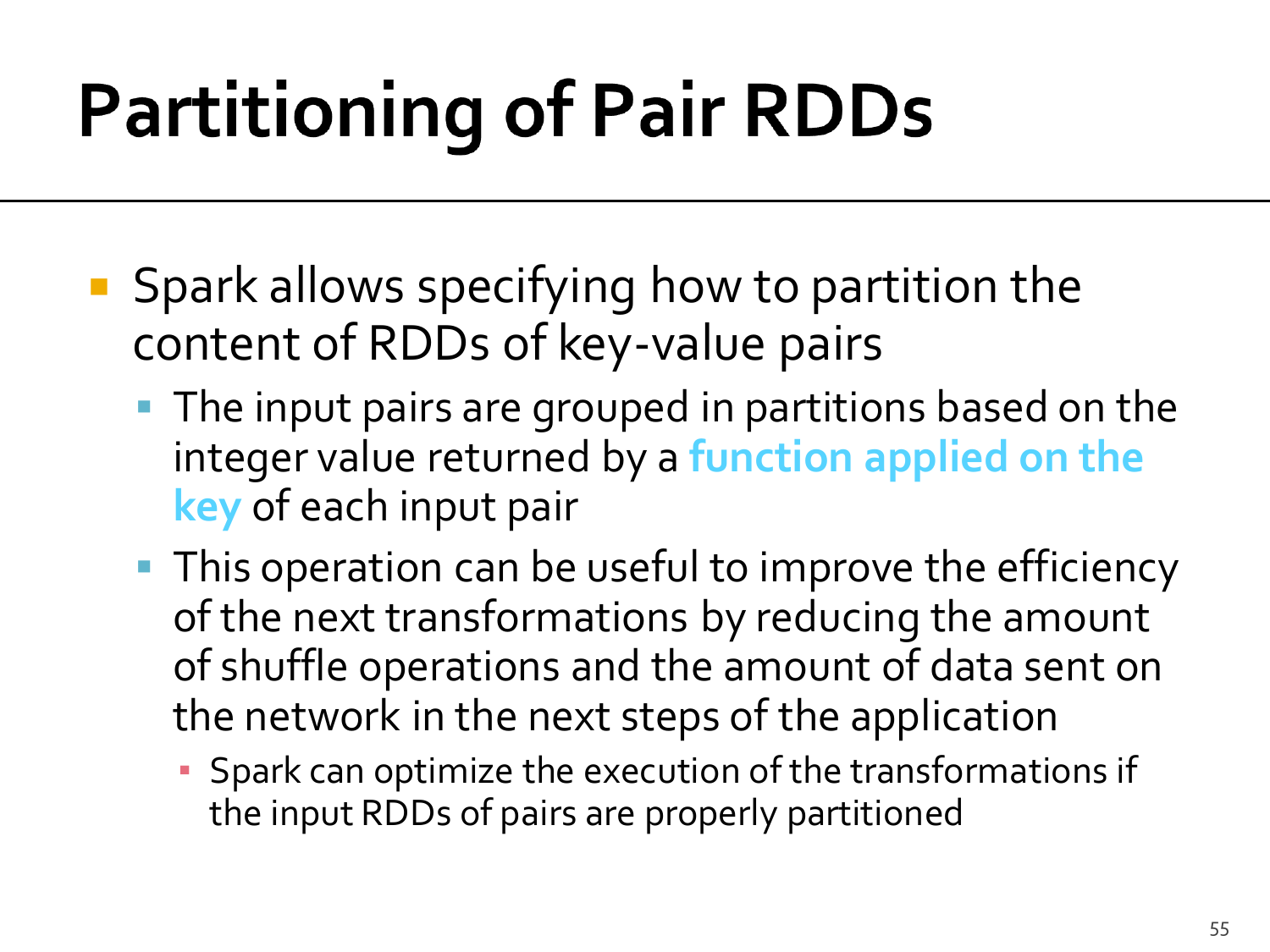# partitionBy

- Partitioning is based on the **partitionBy()**  transformation
- **partitionBy(numPartitions)** 
	- **The input pairs are grouped in partitions based on** the integer value returned by a **default hash function** applied on the key of each input pair
	- A **shuffle** operation is executed to assign input elements to the partitions of the returned RDD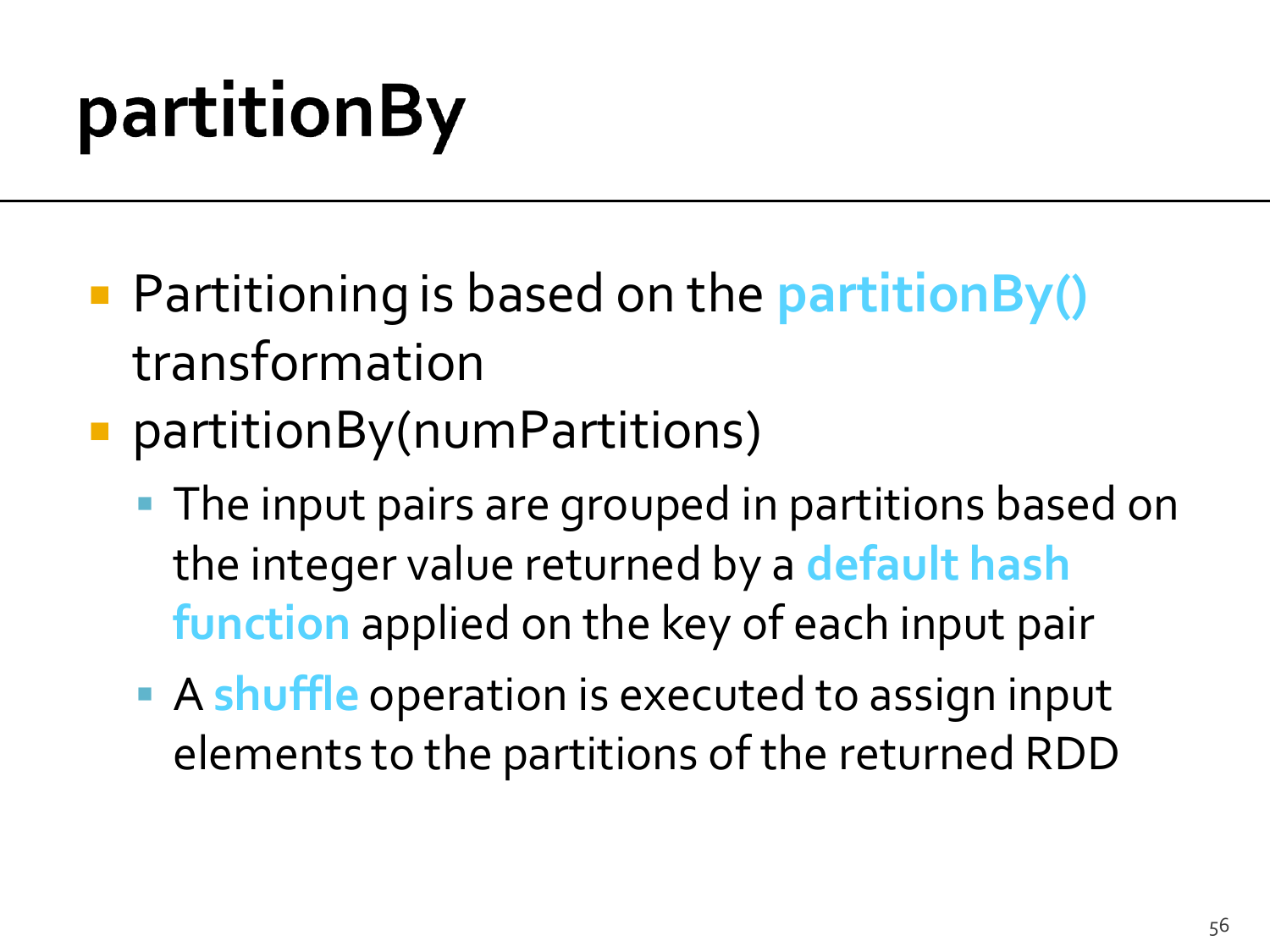# partitionBy

- **Suppose that** 
	- The number of partition of the returned Pair RDD is **numPart**
	- The default partition function is **portable\_hash**
	- Given an input pair **(key, value)** a copy of that pair will be stored in the partition number **n** of the returned RDD, where

**n = portable\_hash(key) % numPart**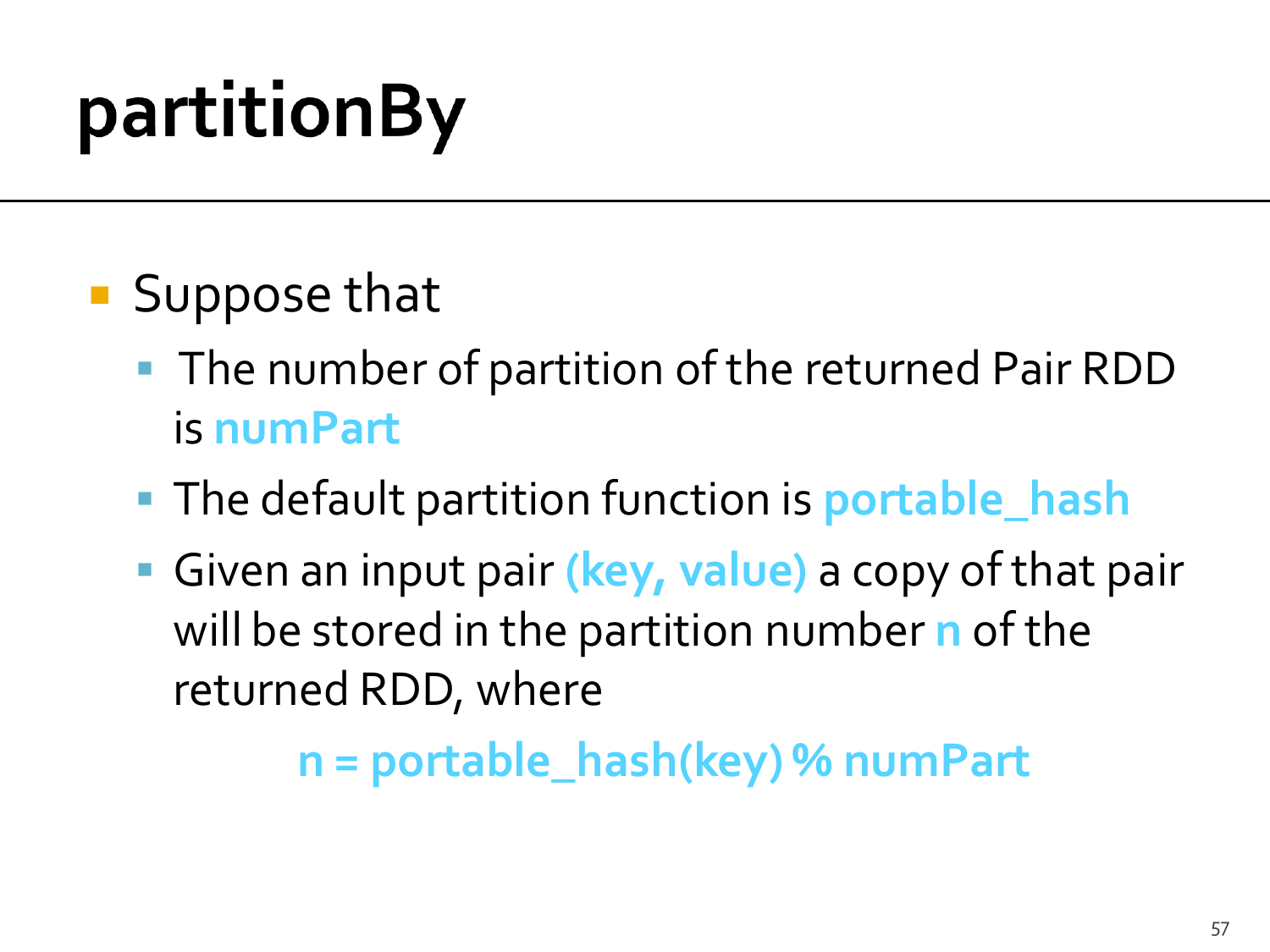# partitionBy

- **Suppose that** 
	- The number of partition of the returned Pair RDD is **numPart**
	- The default partition function is **portable\_hash**
	- Given an input pair **(key, value)** a copy of that pair will be stored in the partition number **n** of the returned RDD, where

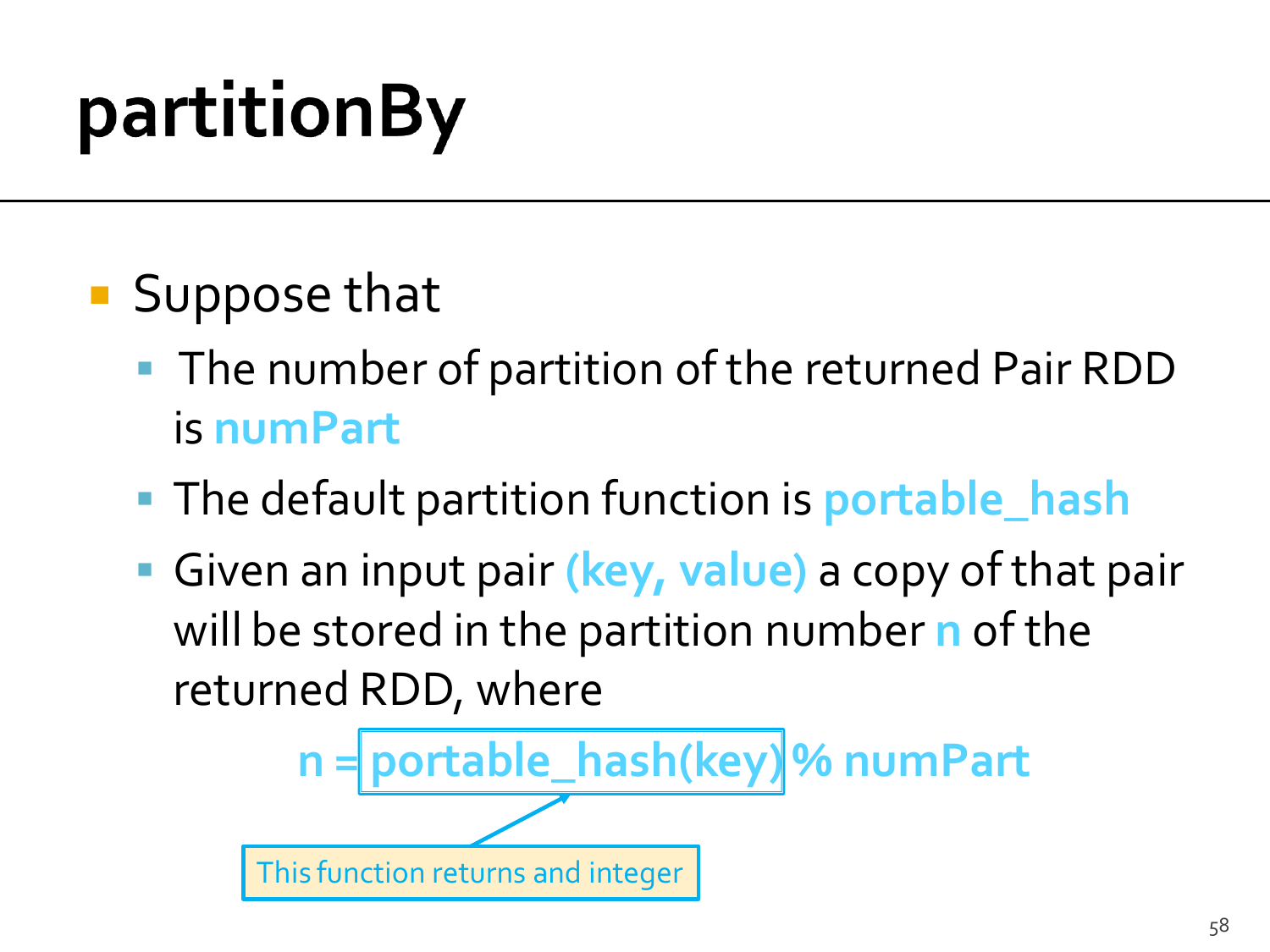## partitionBy: Custom function

- partitionBy(numPartitions, partitionFunc)
	- **The input pairs are grouped in partitions based on** the **integer** value returned by the user provided **partitionFunc** function
	- A **shuffle** operation is executed to assign input elements to the partitions of the returned RDD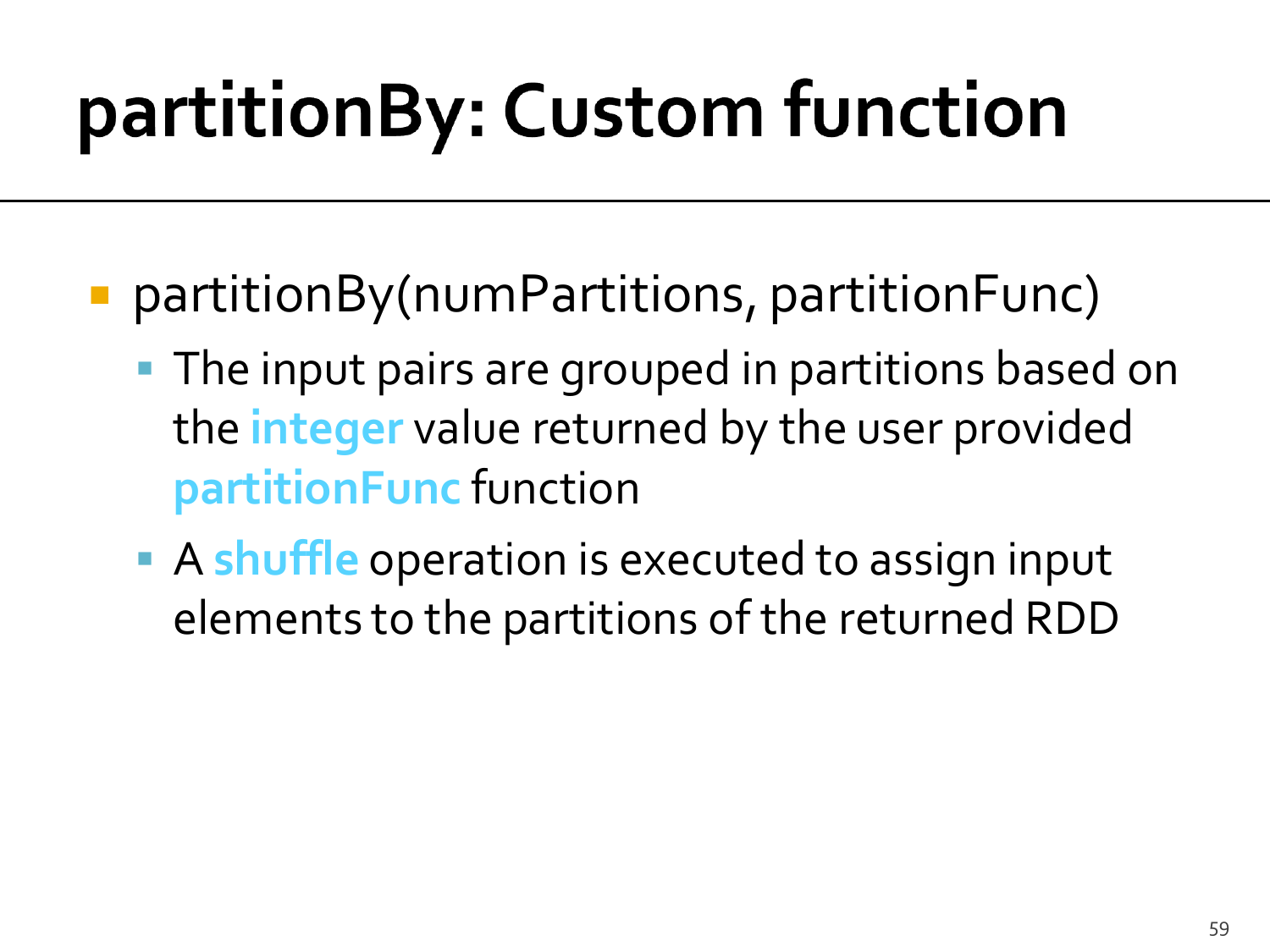## partitionBy: Custom function

- **Suppose that** 
	- The number of partition of the returned Pair RDD is **numPart**
	- The partition function is **partitionFunc**
	- Given an input pair **(key, value)** a copy of that pair will be stored in the partition number **n** of the returned RDD, where

**n = partitionFunc(key) % numPart**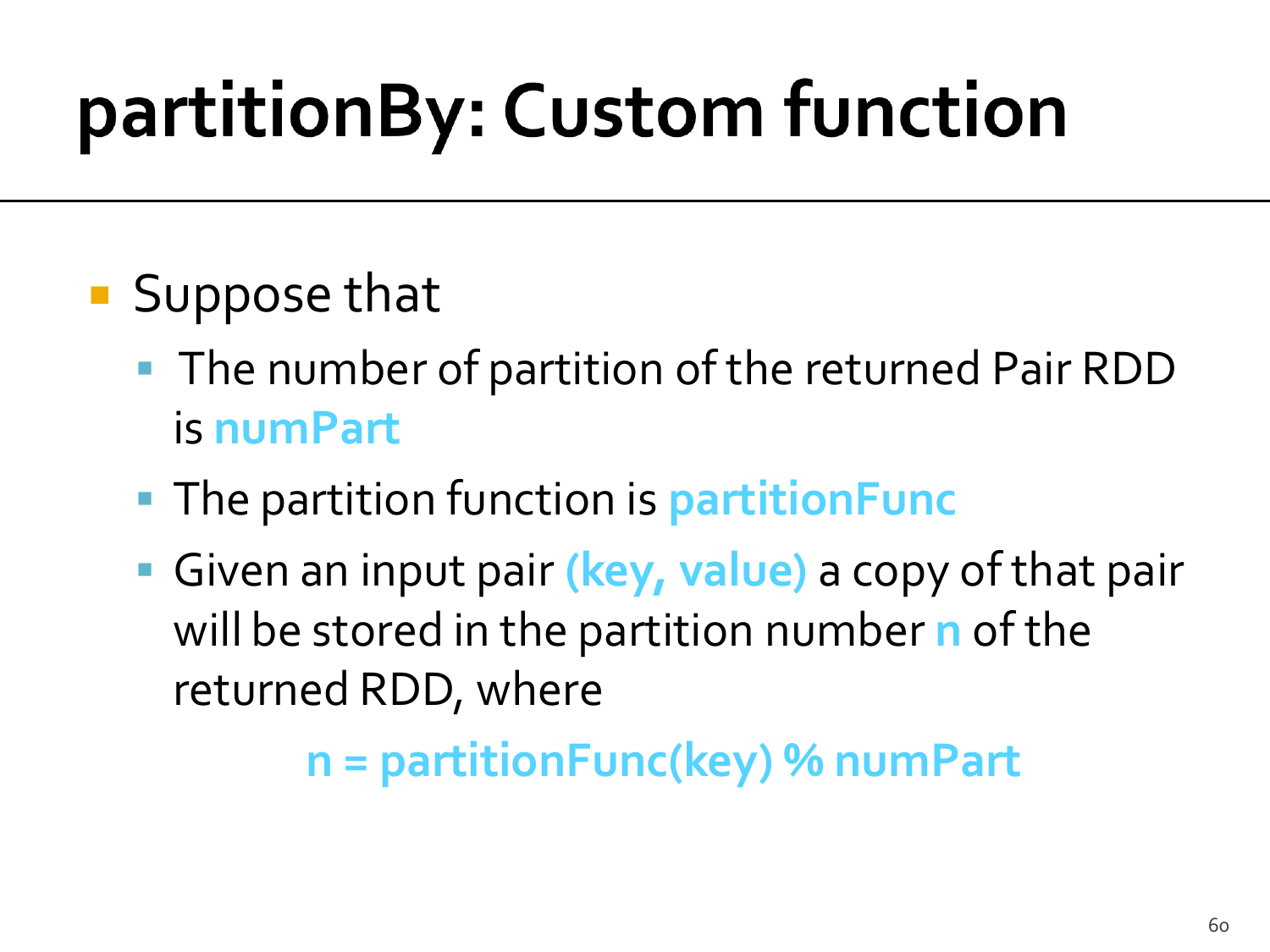## partitionBy: Custom function

- **Suppose that** 
	- The number of partition of the returned Pair RDD is **numPart**
	- The partition function is **partitionFunc**
	- Given an input pair **(key, value)** a copy of that pair will be stored in the partition number **n** of the returned RDD, where

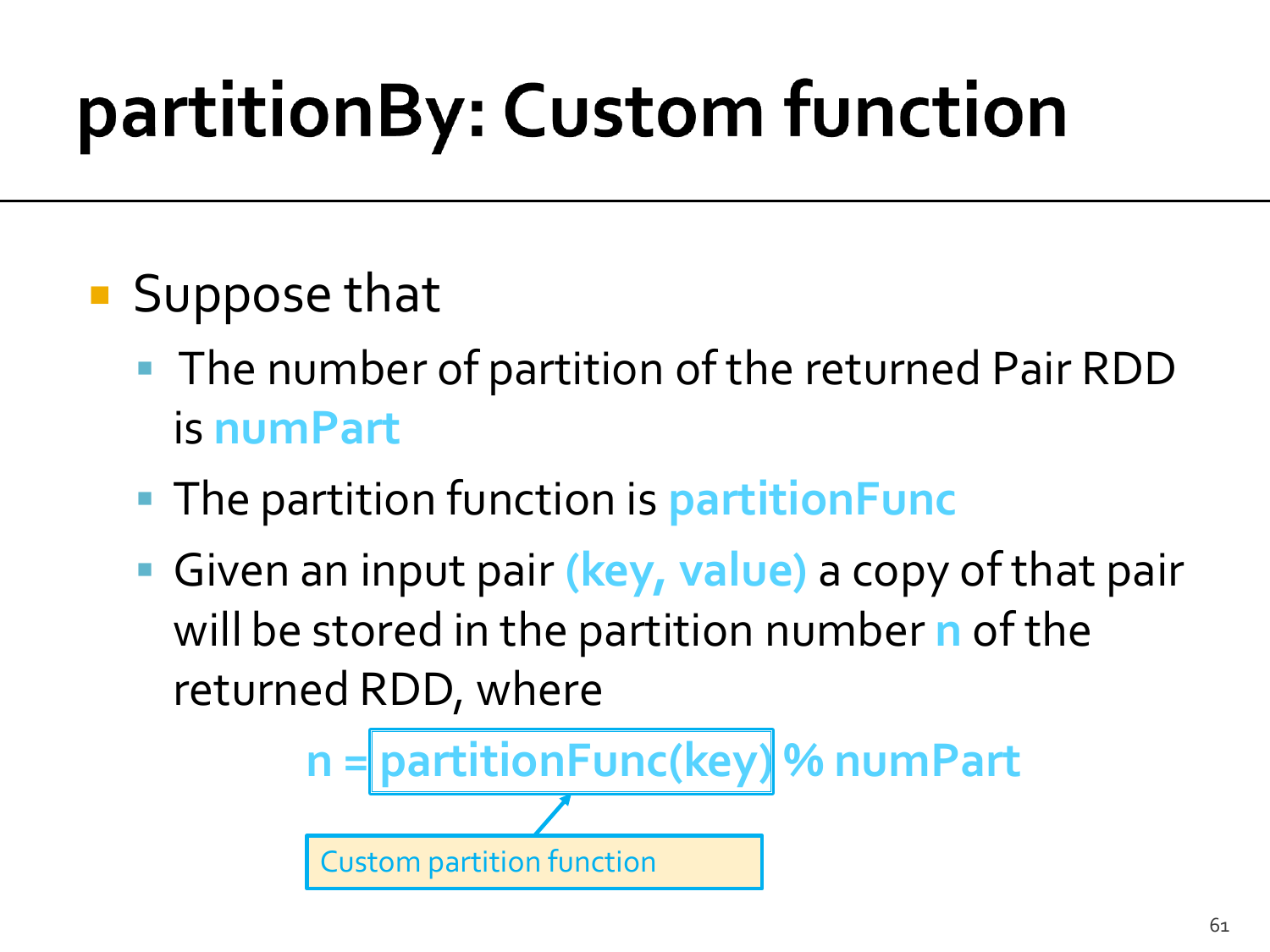## partitionBy: Use case scenario

- Partitioning Pair RDDs by using partitionBy() is useful only when the same partitioned RDD is cached and **reused multiple times** in the application **in time and network consuming key-oriented transformations**
	- E.g., the same partitioned RDD is used in many join(), cogroup, groupyByKey(), .. transformations in different paths/branches of the application (different paths/branches of the DAG)
- **Pay attention** to the amount of data that is actually sent on the network
	- **partitionBy() can slow down your application** instead of speeding it up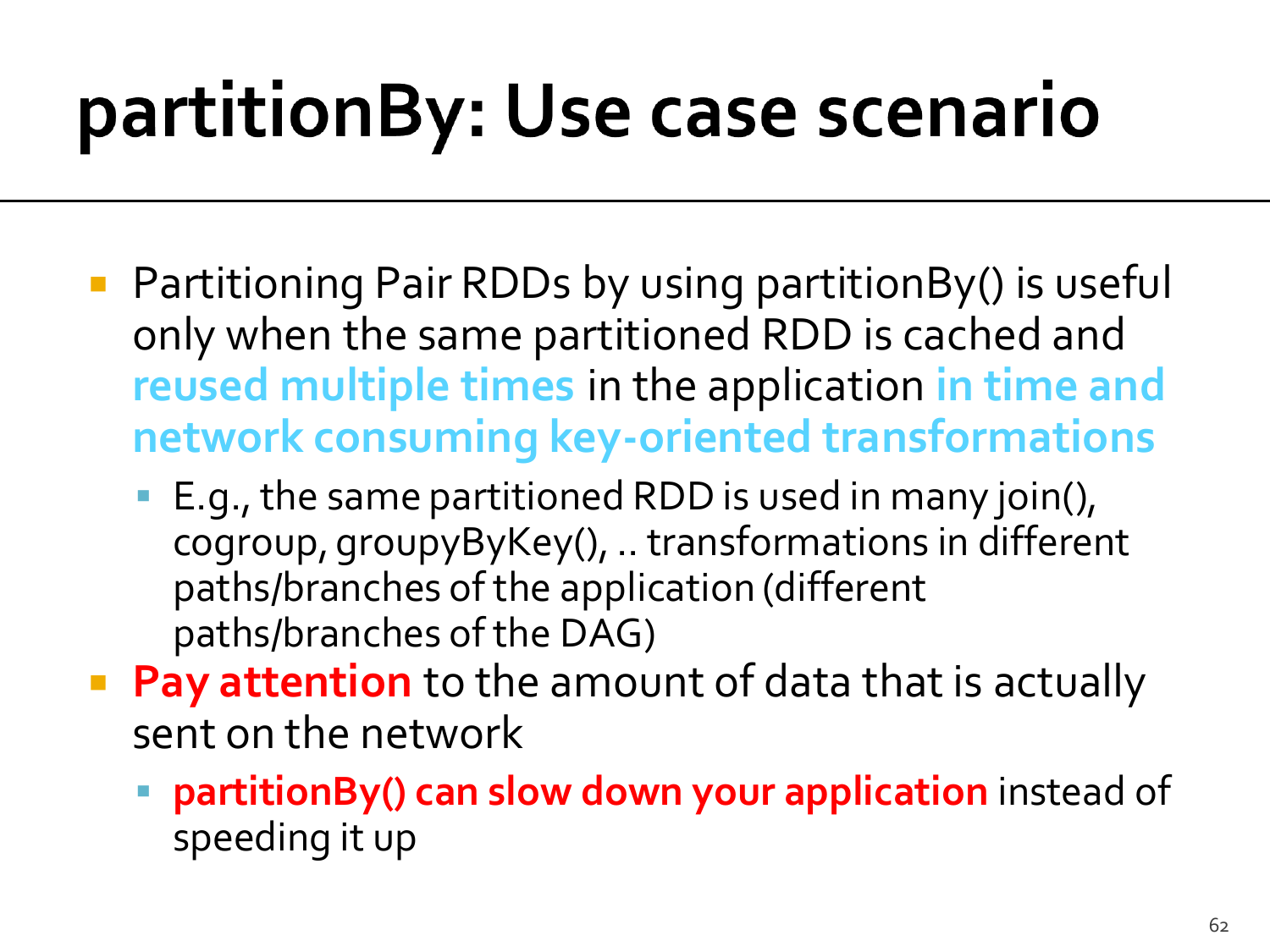- Create an RDD from a textual file containing a list of pairs (pageID, list of linked pages)
- Implement the (simplified) PageRank algorithm and compute the pageRank of each input page
- **Print the result on the standard output**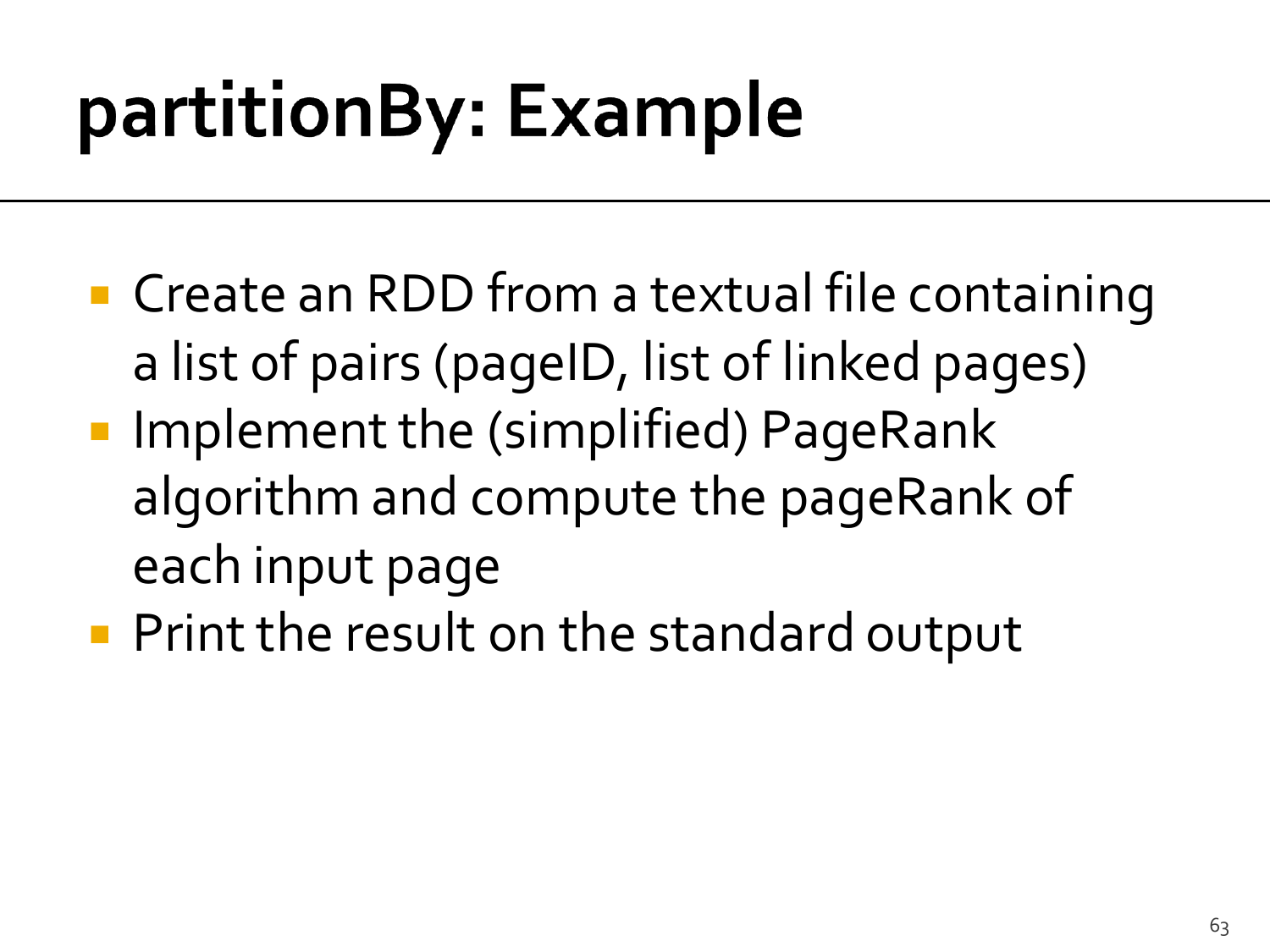# Read the input file with the structure of the web graph inputData = sc.textFile("links.txt")

```
# Format of each input line
# PageId, LinksToOtherPages - e.g., P3 [P1, P2, P4, P5]
def mapToPairPageIDLinks(line):
 fields = line.split('')paqelD = fields[<sub>o</sub>]links = fields[1].split(',')
```

```
 return (pageID, links)
```

```
links = inputData.map(mapToPairPageIDLinks)\
    .partitionBy(inputData.getNumPartitions())\
    .cache()
```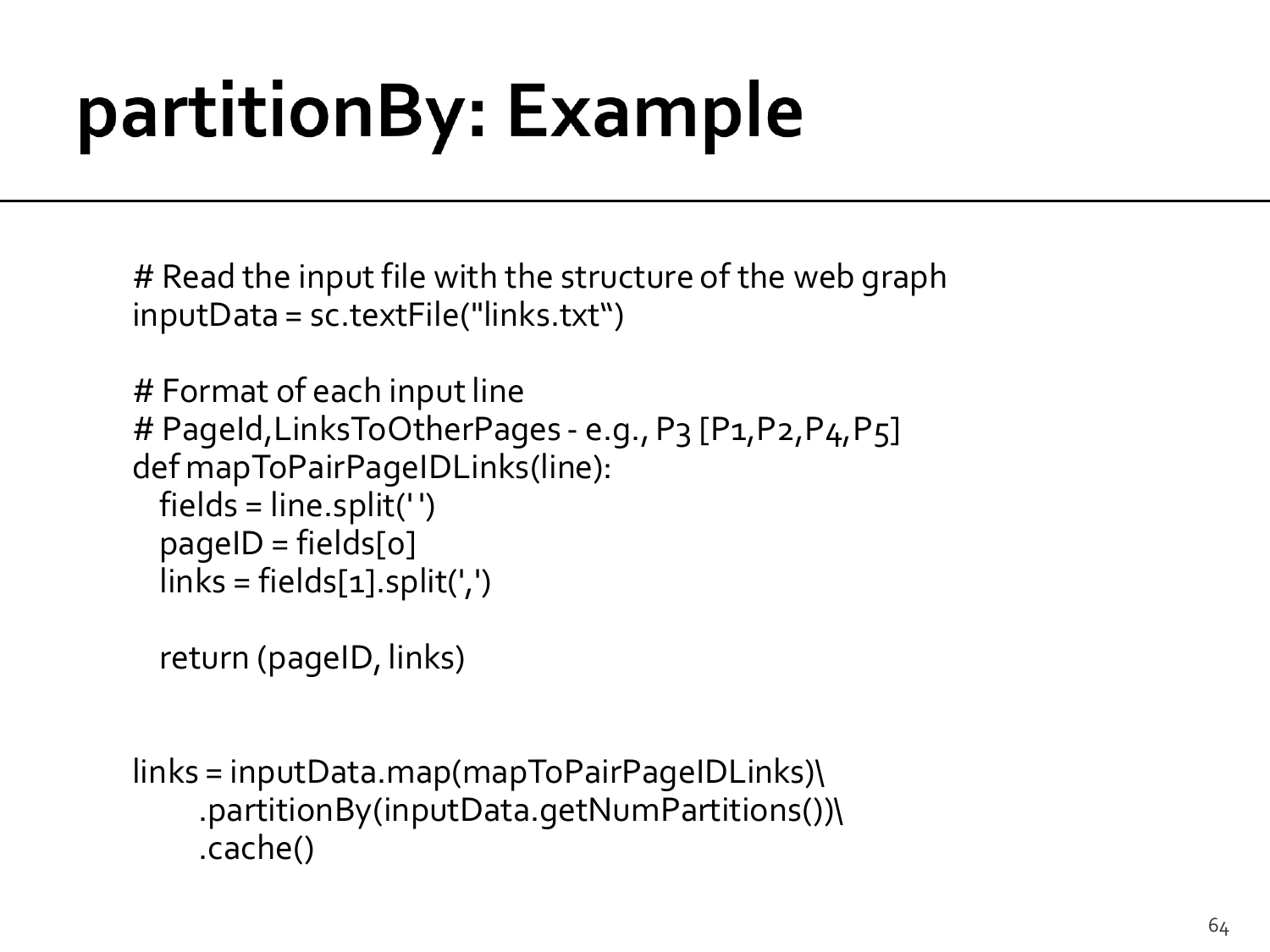# Read the input file with the structure of the web graph inputData = sc.textFile("links.txt")

```
# Format of each input line
# PageId, LinksToOtherPages - e.g., P3 [P1, P2, P4, P5]
def mapToPairPageIDLinks(line):
  fields = line.split(' ')
  paqelD = fields[<sub>o</sub>]links = fields[1].split(',')
```
Note that the returned Pair RDD is partitioned and cached

 $links = inputData-map (mapToPairPageIDLinks)$ .partitionBy(inputData.getNumPartitions())\ .cache()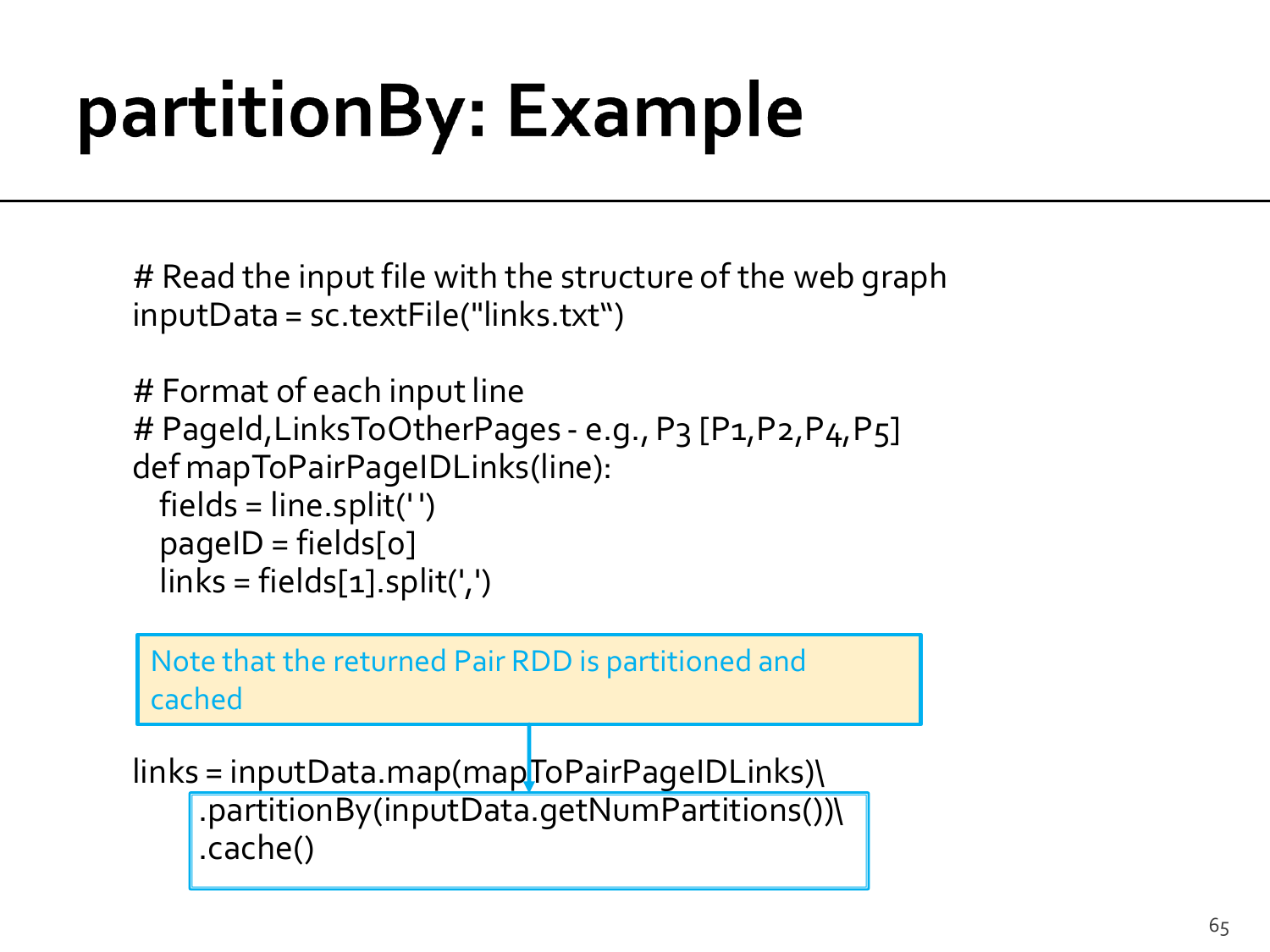# Initialize each page's rank to 1.0; since we use mapValues, # the resulting RDD will have the same partitioner as links ranks = links.mapValues(lambda v: 1.0)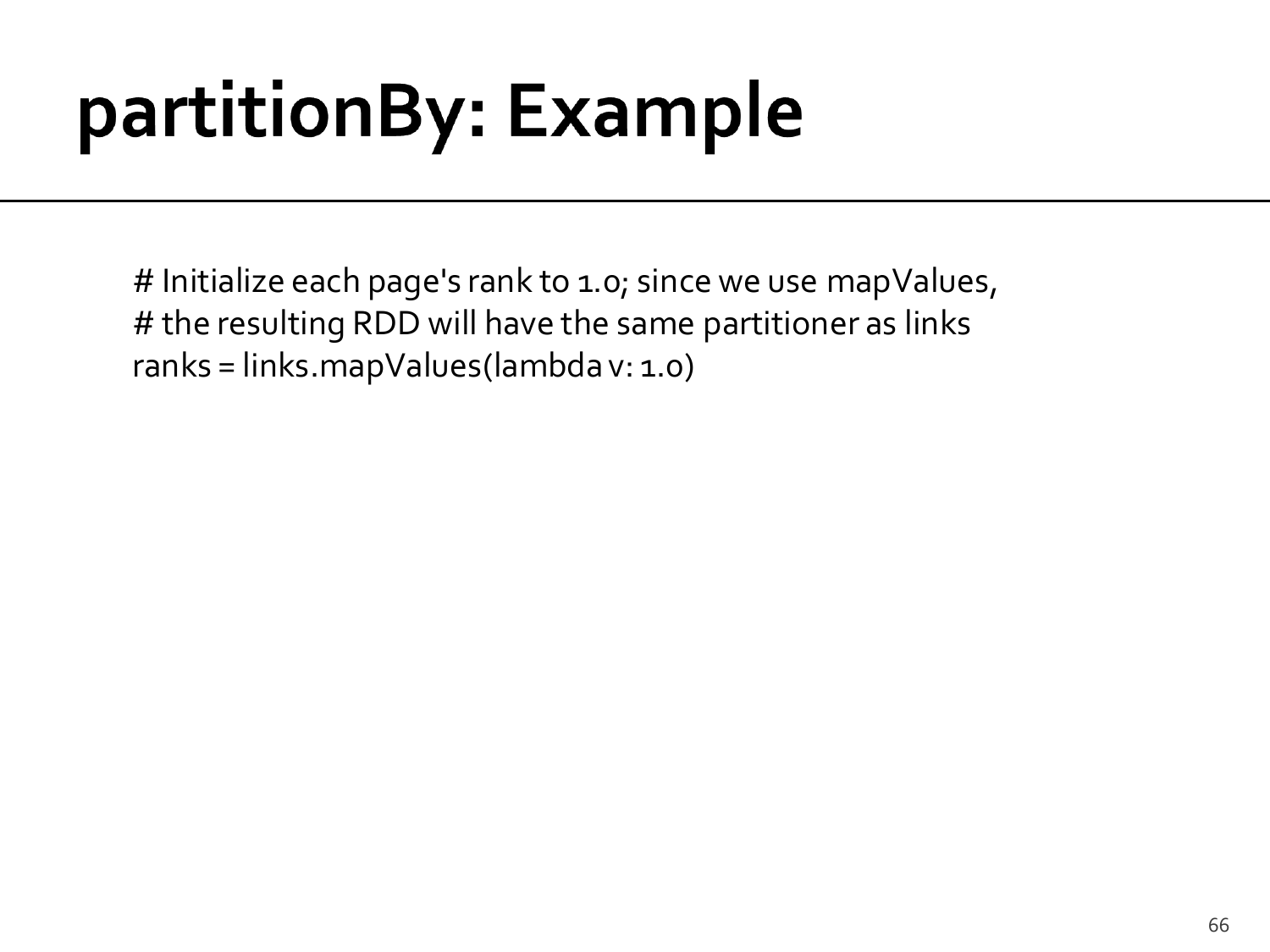- # Function that returns a set of pairs from each input pair
- # input pair: (pageid, (linked pages, current page rank of pageid) )
- # one output pair for each linked page. Output pairs:
- # (pageid linked page,
- # current page rank of the linking page pageid / number of linked pages) def computeContributions(pageIDLinksPageRank):
	- pagesContributions = []
	- currentPageRank = pageIDLinksPageRank[1][1]
	- linkedPages = pageIDLinksPageRank[1][0]
	- numLinkedPages = len(linkedPages)
	- contribution = currentPageRank/numLinkedPages

for pageidLinkedPage in linkedPages:

pagesContributions.append( (pageidLinkedPage, contribution))

return pagesContributions and the contributions of  $\epsilon_{7}$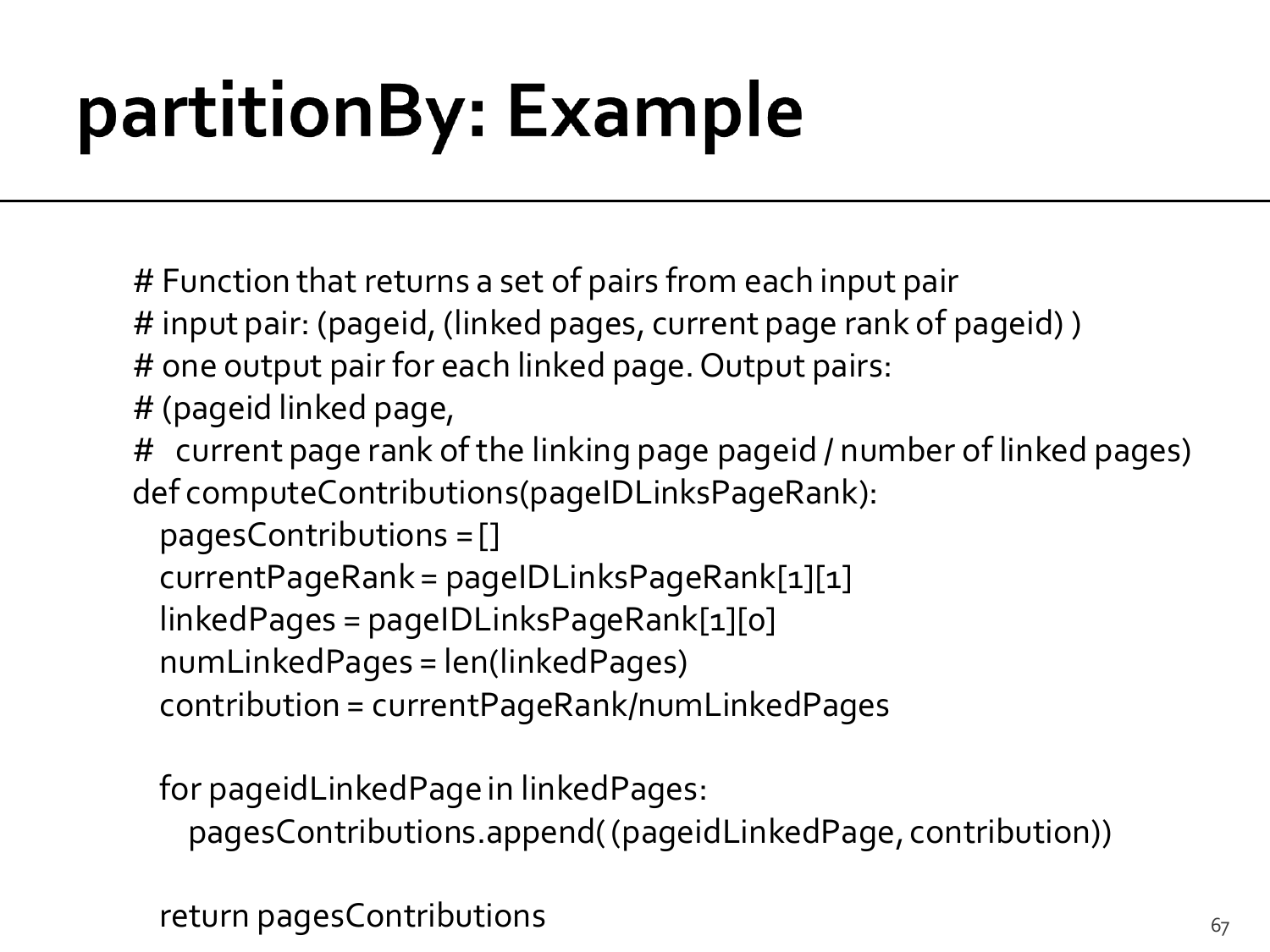# Run 30 iterations of PageRank

for  $x$  in range(30):

 # Retrieve for each page its current pagerank and # the list of linked pages by using the join transformation pageRankLinks = links.join(ranks)

 # Compute contributions from linking pages to linked pages # for this iteration contributions = pageRankLinks.flatMap(computeContributions)

 # Update current pagerank of all pages for this iteration ranks = contributions\ .reduceByKey(lambda contrib1, contrib2: contrib1+contrib2)

# Print the result ranks.collect() and the set of the set of the set of the set of the set of the set of the set of the set of th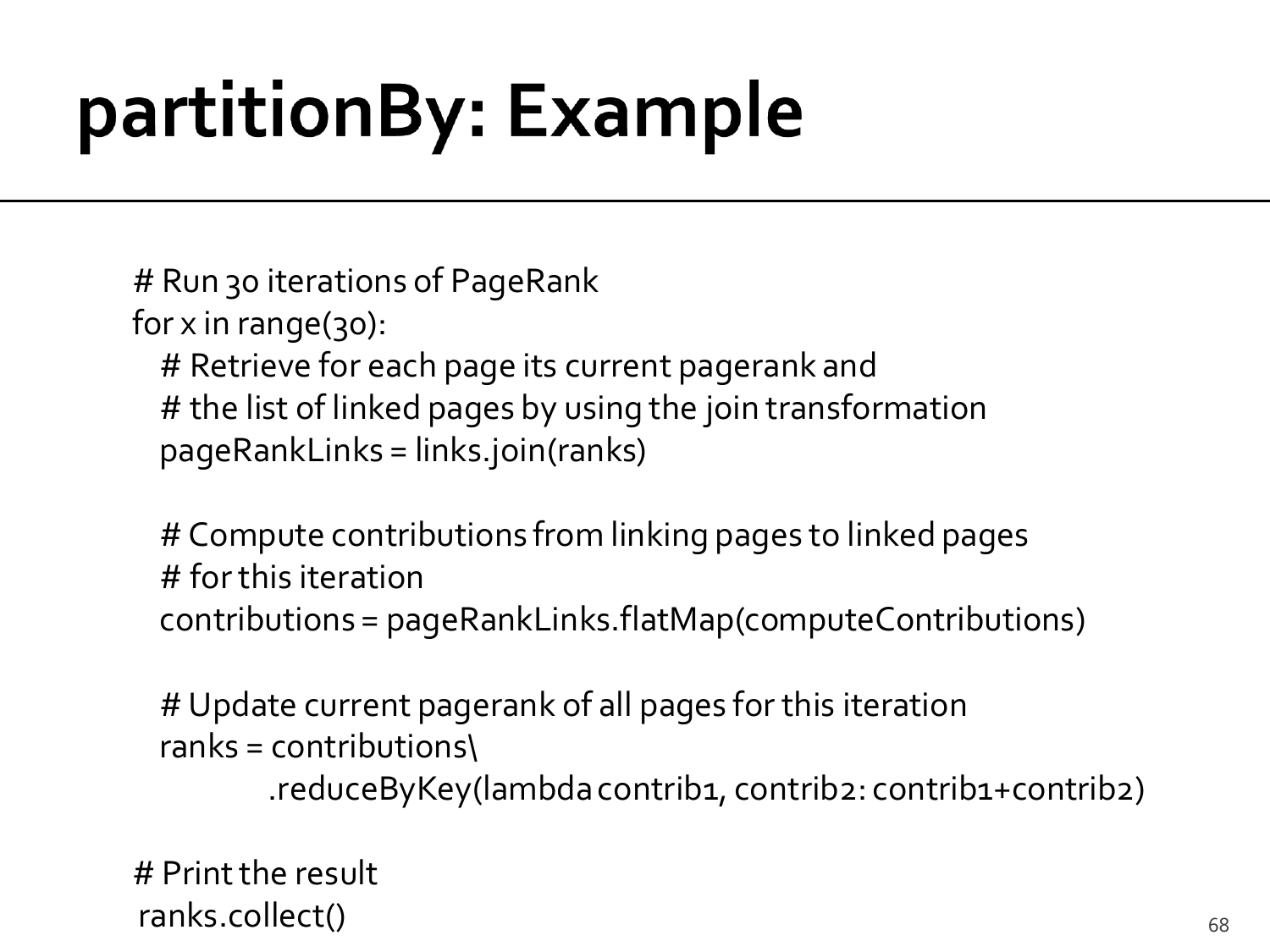# Run 30 iterations of PageRank

for  $x$  in range(30):

# Retrieve for each page its current pagerank and

# the list of linked pages by using the join transformation pageRankLinks = links ioin(ranks)

The join transformation is invoked many times on the links Pair RDD. The content of links is constant (it does not change during the loop  $\Gamma$  interations.  $\Gamma$  pageRankLinks.flatContributions is parameterized by  $\Gamma$ interations.

Hence, caching it and also partitioning its content by key is useful.

<sup>-</sup> its content is compoted one time and cached in the main me - Its content is computed one time and cached in the main memory of the executors

If the contributions are contributions of the network only one time because we applied  $\frac{1}{2}$  partitionBy on it.  $\frac{1}{2}$  contribution  $\frac{1}{2}$  contribution  $\frac{1}{2}$ 

# Print the result  $ranks$ **.collect()** $$69$$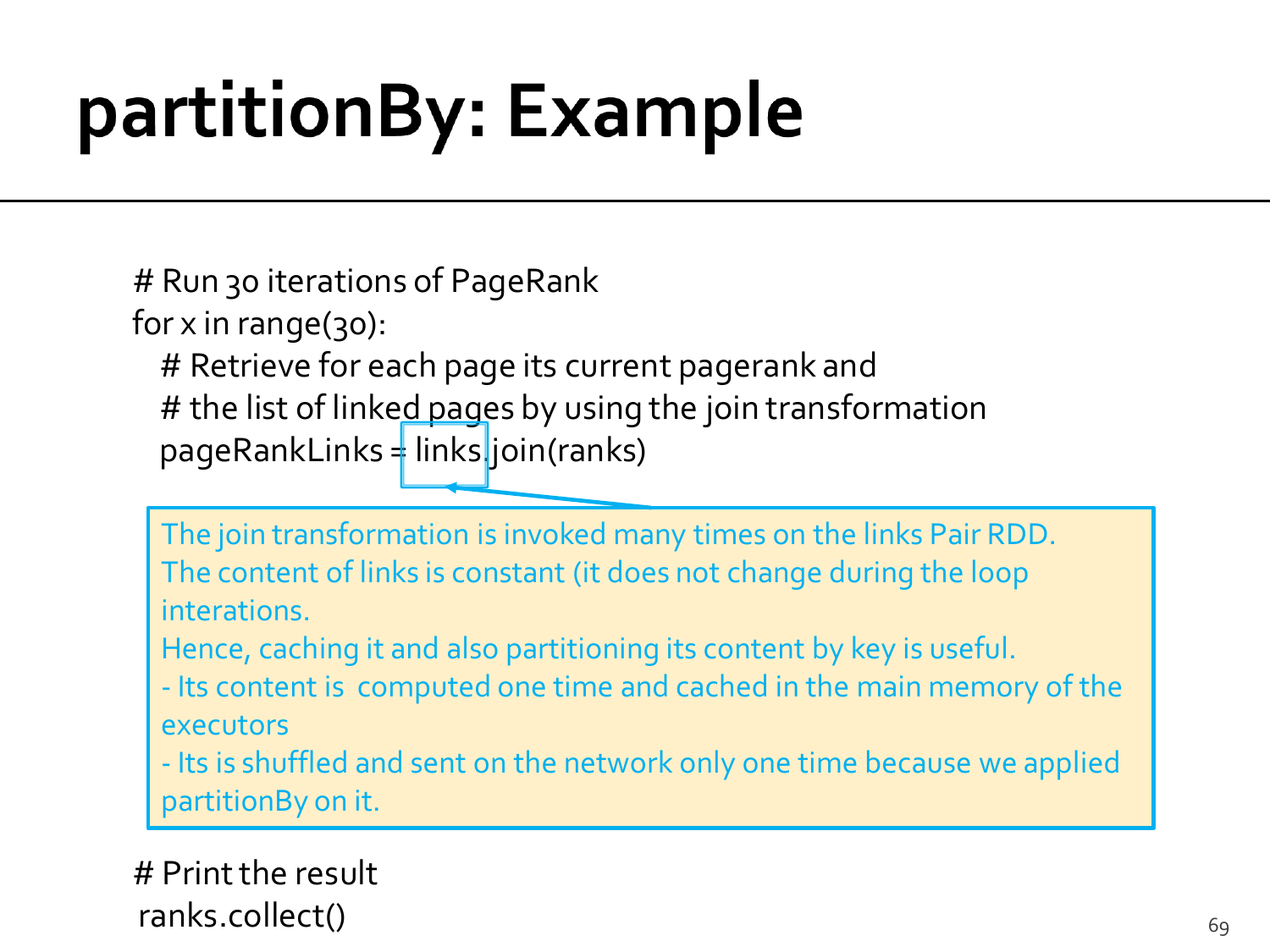#### Default partitioning behavior of the main transformations

| <b>Transformation</b>                     | <b>Number of partitions</b>                                             | <b>Partitioner</b>                    |
|-------------------------------------------|-------------------------------------------------------------------------|---------------------------------------|
| sc.parallelize()                          | sc.defaultParallelism                                                   | <b>NONE</b>                           |
| sc.textFile()                             | sc.defaultParallelism or number of<br>file blocks, whichever is greater | <b>NONE</b>                           |
| filter(), map(), flatMap(),<br>distinct() | same as parent RDD                                                      |                                       |
| rdd.union(otherRDD)                       | rdd.partitions.size +<br>otherRDD. partitions.size                      | <b>NONE</b> except<br>filter preserve |
| rdd.intersection(otherRDD)                | max(rdd.partitions.size,<br>otherRDD. partitions.size)                  | parent RDD's<br>partitioner           |
| rdd.subtract(otherRDD)                    | rdd.partitions.size                                                     |                                       |
| rdd.cartesian(otherRDD)                   | rdd.partitions.size *<br>otherRDD. partitions.size                      |                                       |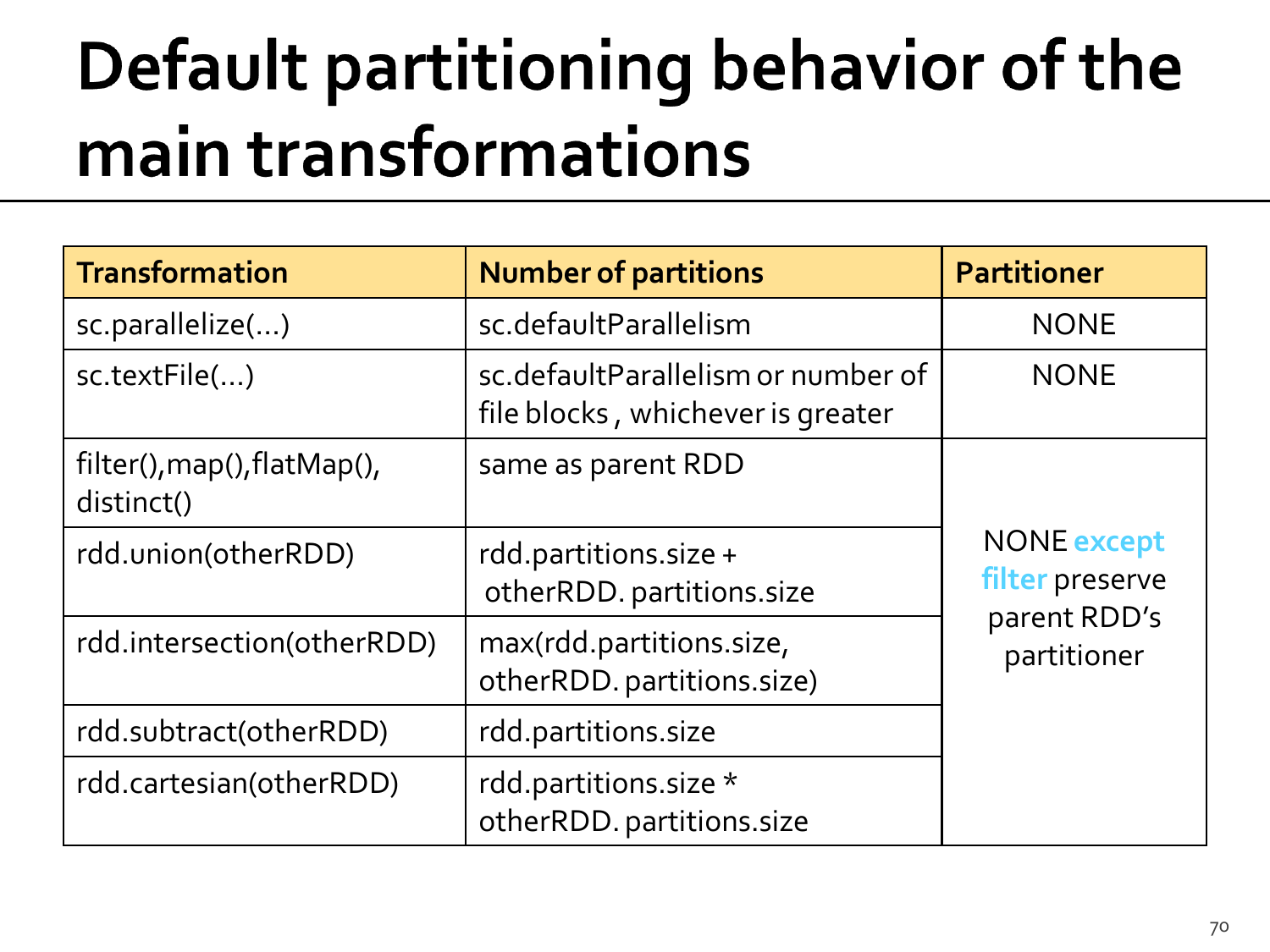#### Default partitioning behavior of the main transformations

| <b>Transformation</b>                                         | <b>Number of partitions</b>                           | <b>Partitioner</b>          |
|---------------------------------------------------------------|-------------------------------------------------------|-----------------------------|
| reduceByKey(),foldByKey(),<br>combineByKey(),<br>groupByKey() | same as parent RDD                                    | HashPartitioner             |
| sortByKey()                                                   | same as parent RDD                                    | RangePartitioner            |
| mapValues(),<br>flatMapValues()                               | same as parent RDD                                    | parent RDD's<br>partitioner |
| cogroup(), join(),<br>,leftOuterJoin(),<br>rightOuterJoin()   | depends upon input properties of<br>two involved RDDs | HashPartitioner             |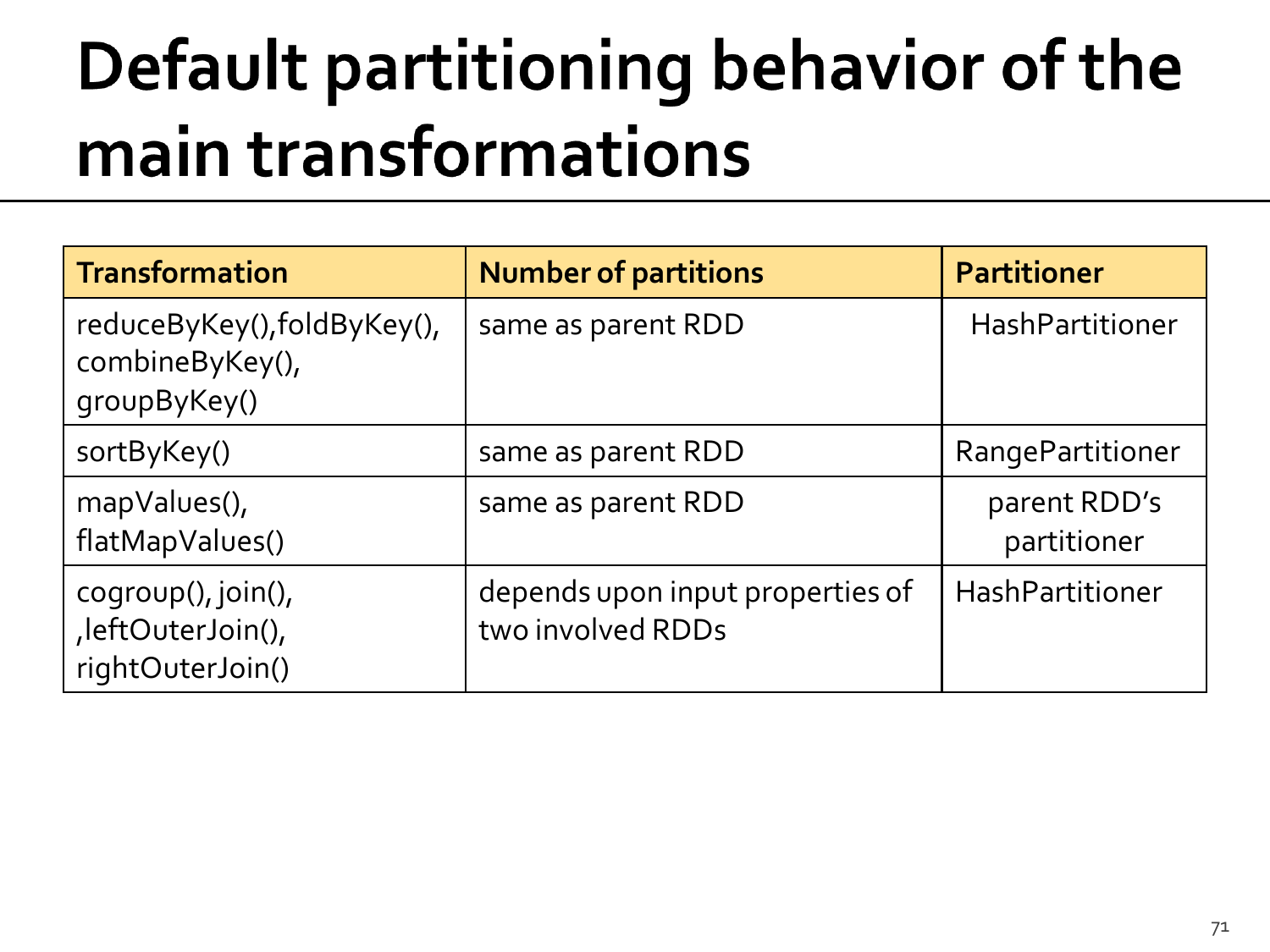## **Broadcast join**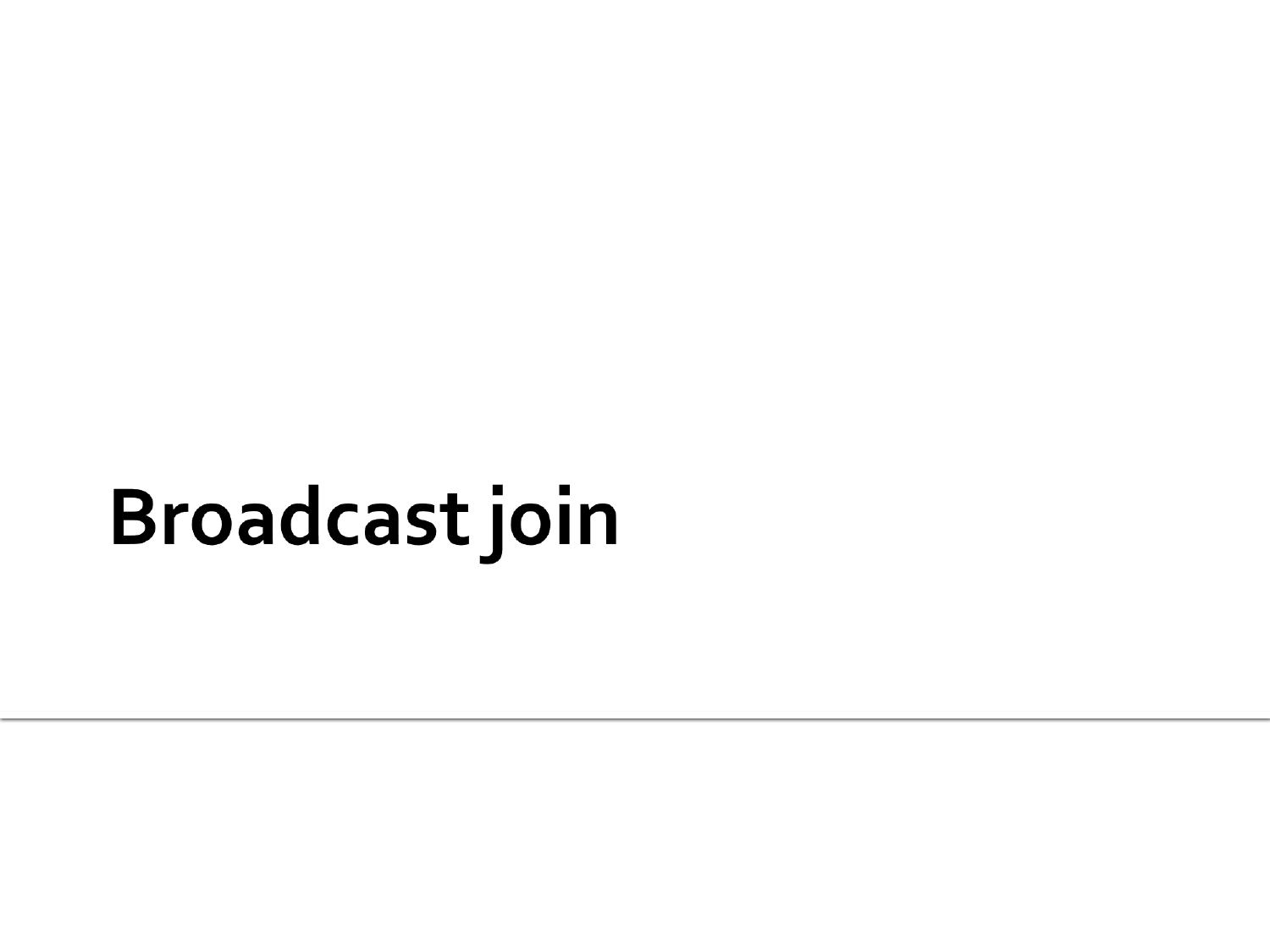## **Broadcast join**

- **The join transformation is expensive in terms** of execution time and amount of data sent on the network
- **If one of the two input RDDs of key-value** pairs is small enough to be stored in the main memory when can use a more efficient solution based on a broadcast variable
	- Broadcast hash join (or map-side join)
	- **The smaller the small RDD, the higher the speed** up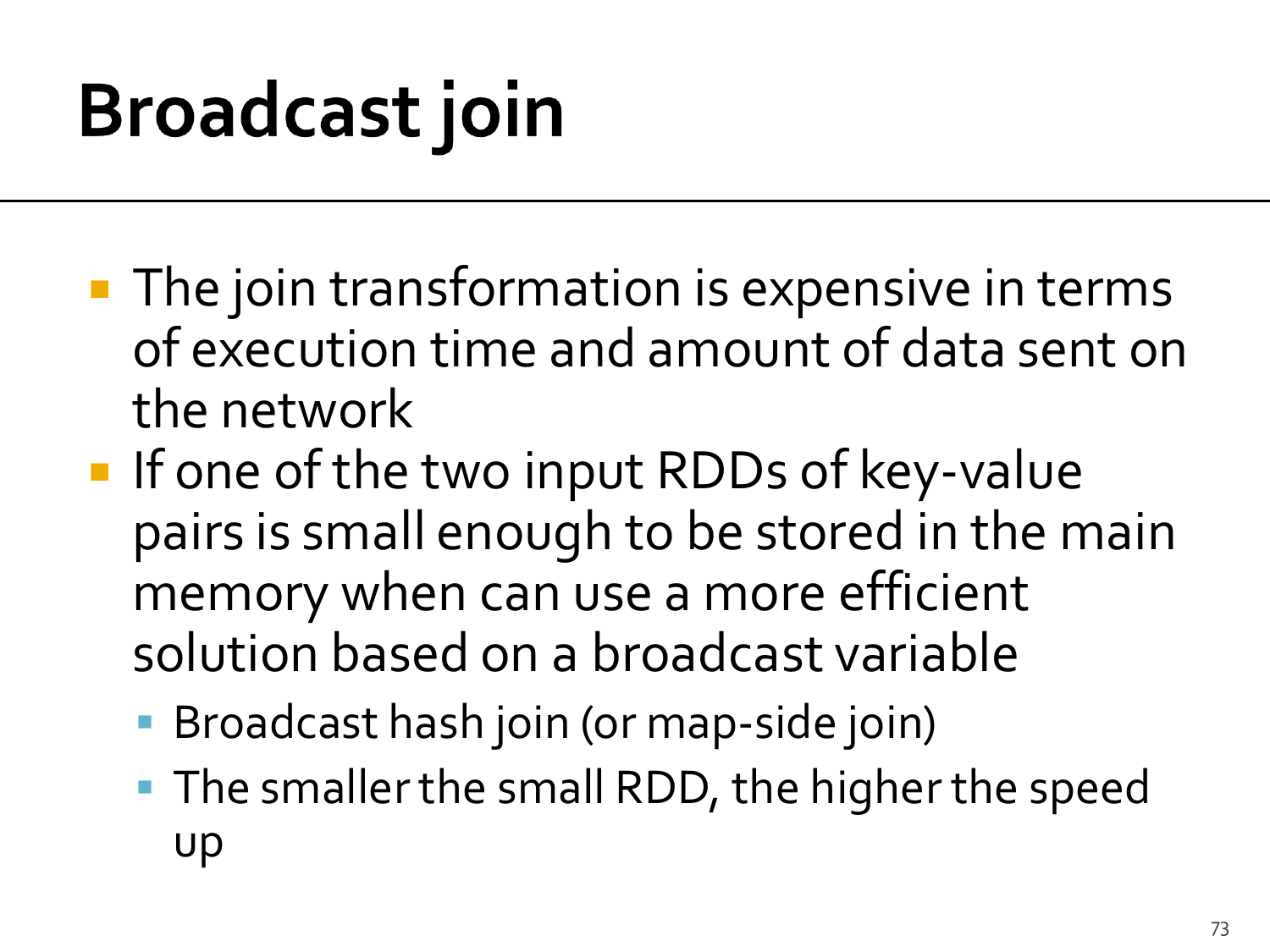## **Broadcast join: Example**

- Create a large RDD from a textual file containing a list of pairs (userID, post)
	- **Each user can be associated to several posts**
- Create a small RDD from a textual file containing a list of pairs (userID, (name, surname, age) )
	- **Each user can be associated to one single line in** this second file
- Compute the join between these two files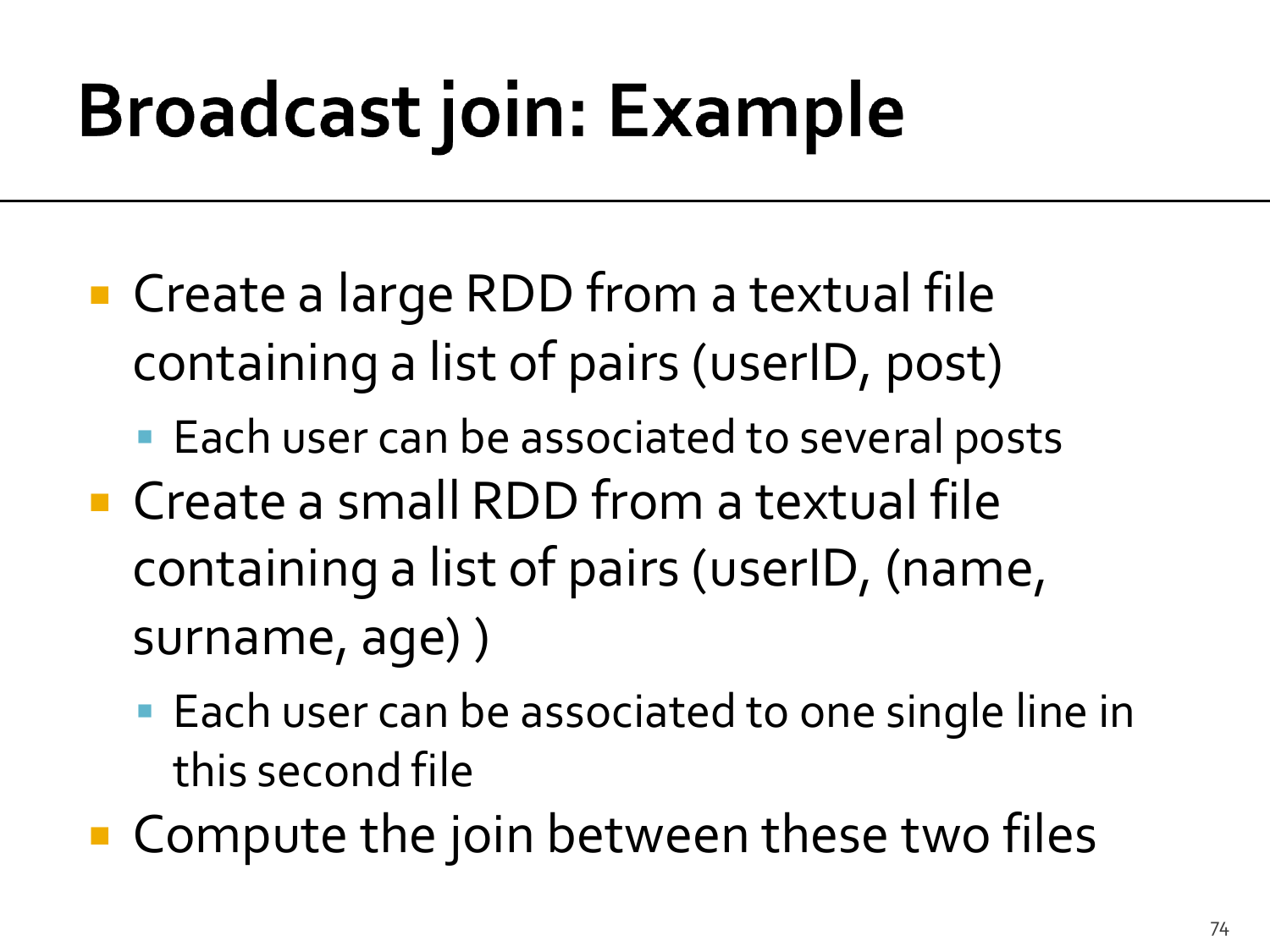## **Broadcast join: Example**

# Read the first input file largeRDD= sc.textFile("post.txt") .map(lambda line: (int(line.split(',')[0]), line.split(',')[1]) )

# Read the second input file smallRDD= sc.textFile("profiles.txt") .map(lambda line: (int(line.split(',')[0]), line.split(',')[1]) )

# Broadcast join version # Store the "small" RDD in a local python variable in the driver # and broadcast it localSmallTable = smallRDD.collectAsMap() localSmallTableBroadcast= sc.broadcast(localSmallTable)